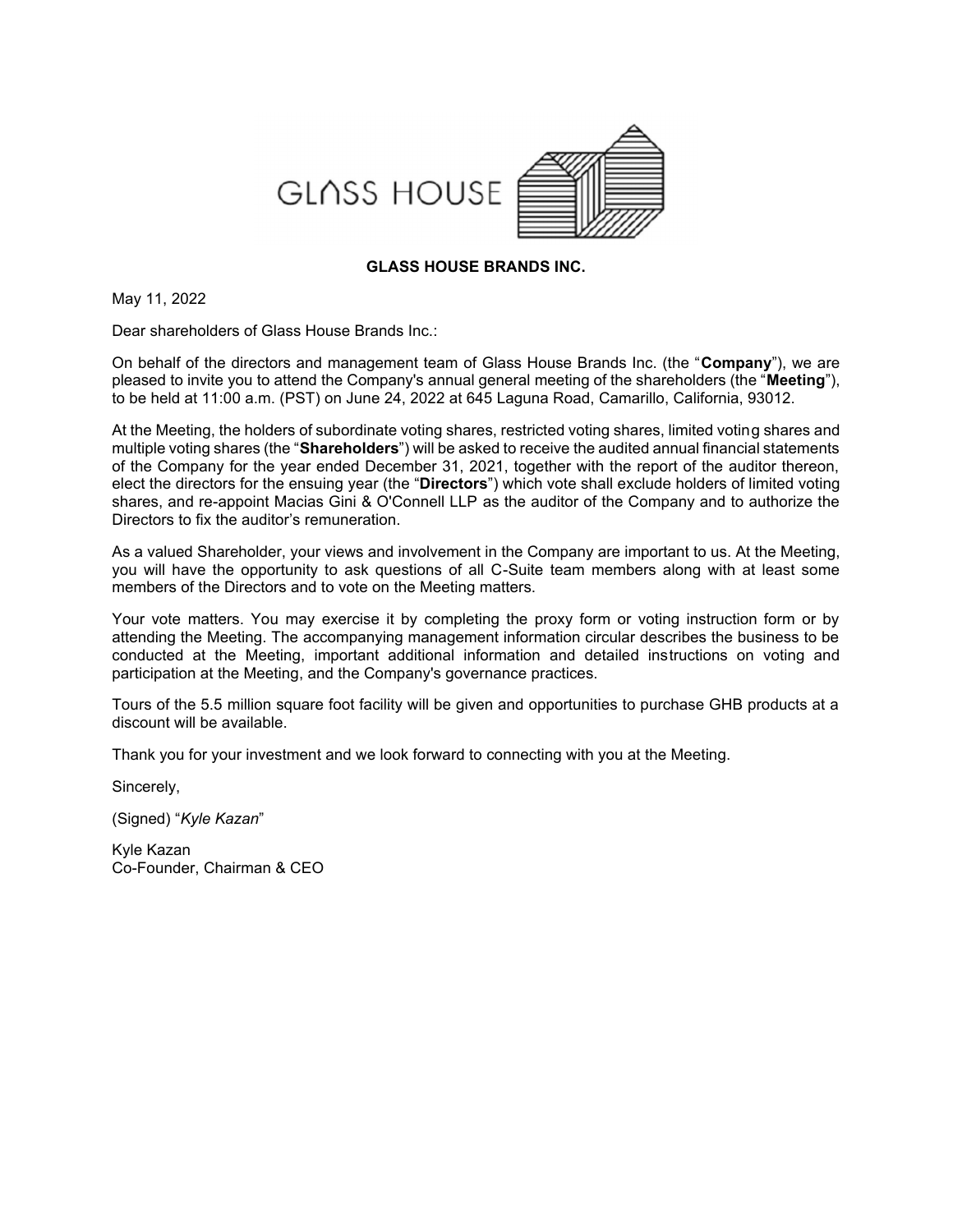

### **GLASS HOUSE BRANDS INC.**

### **NOTICE OF ANNUAL GENERAL MEETING OF SHAREHOLDERS TO BE HELD ON JUNE 24, 2022**

#### **TO THE SHAREHOLDERS OF GLASS HOUSE BRANDS INC.**

NOTICE IS HEREBY GIVEN that an annual general meeting (the "**Meeting**") of the holders ("**Shareholders**") of subordinate voting shares (the "**Subordinate Voting Shares**"), restricted voting shares (the "**Restricted Voting Shares**"), limited voting shares ("**Limited Voting Shares**", together with the Subordinate Voting Shares and Restricted Voting Shares, the "**Equity Shares**") and multiple voting shares ("**Multiple Voting Shares**", together with the Equity Shares, the "**Company Shares**") of Glass House Brands Inc. (the "**Company**") will be held at 11:00 a.m. (PST) on June 24, 2022 at 645 Laguna Road, Camarillo, California, 93012 for the following purposes:

- 1. to receive the audited annual financial statements of the Company for the year ended December 31, 2021, together with the report of the auditor thereon (the "**Annual Financial Statements**");
- 2. for all Shareholders other than holders of Limited Voting Shares, to elect directors of the Company for the ensuing year. For more information, see "*Business to be Transacted at the Meeting – Election of Directors*" in the Company's management information circular dated May 11, 2022 (the "**Information Circular**");
- 3. to appoint the auditor of the Company for the ensuing year and to authorize the directors of the Company to fix the remuneration of the auditor. For more information, see "*Business to be Transacted at the Meeting – Appointment of Auditor*" in the Information Circular; and
- 4. to transact such other business as may properly be brought before the Meeting or any adjournment thereof.

Shareholders should refer to the Information Circular for more detailed information with respect to the matters to be considered at the Meeting. The Information Circular and other Meeting materials also contain important information with respect to voting your Company Shares and attending and participating at the Meeting.

**As a result of the COVID-19 pandemic, the Company asks that Shareholders follow the current instructions and recommendations of federal, state and local health authorities when considering attending the Meeting. While it is not known what the situation with COVID-19 will be on the date of the Meeting, the Company will adhere to all government and public health authority recommendations and restrictions in order to support efforts to reduce the impact and spread of COVID-19. As such, in order to mitigate potential risks to the health and safety of our communities, Shareholders, employees and other stakeholders.**

The Company is using the notice-and-access system ("**Notice-and-Access**") under National Instrument 54-101 *Communications with Beneficial Owners of Securities of a Reporting Issuer* and National Instrument 51-102 *Continuous Disclosure Obligations* to distribute the Notice of Meeting and Information Circular to Shareholders, as well as the Annual Financial Statements and accompanying management's discussion and analysis thereon. Notice-and-Access allows the Company to post electronic versions of its proxyrelated materials on SEDAR and on the Company's website, rather than mailing paper copies to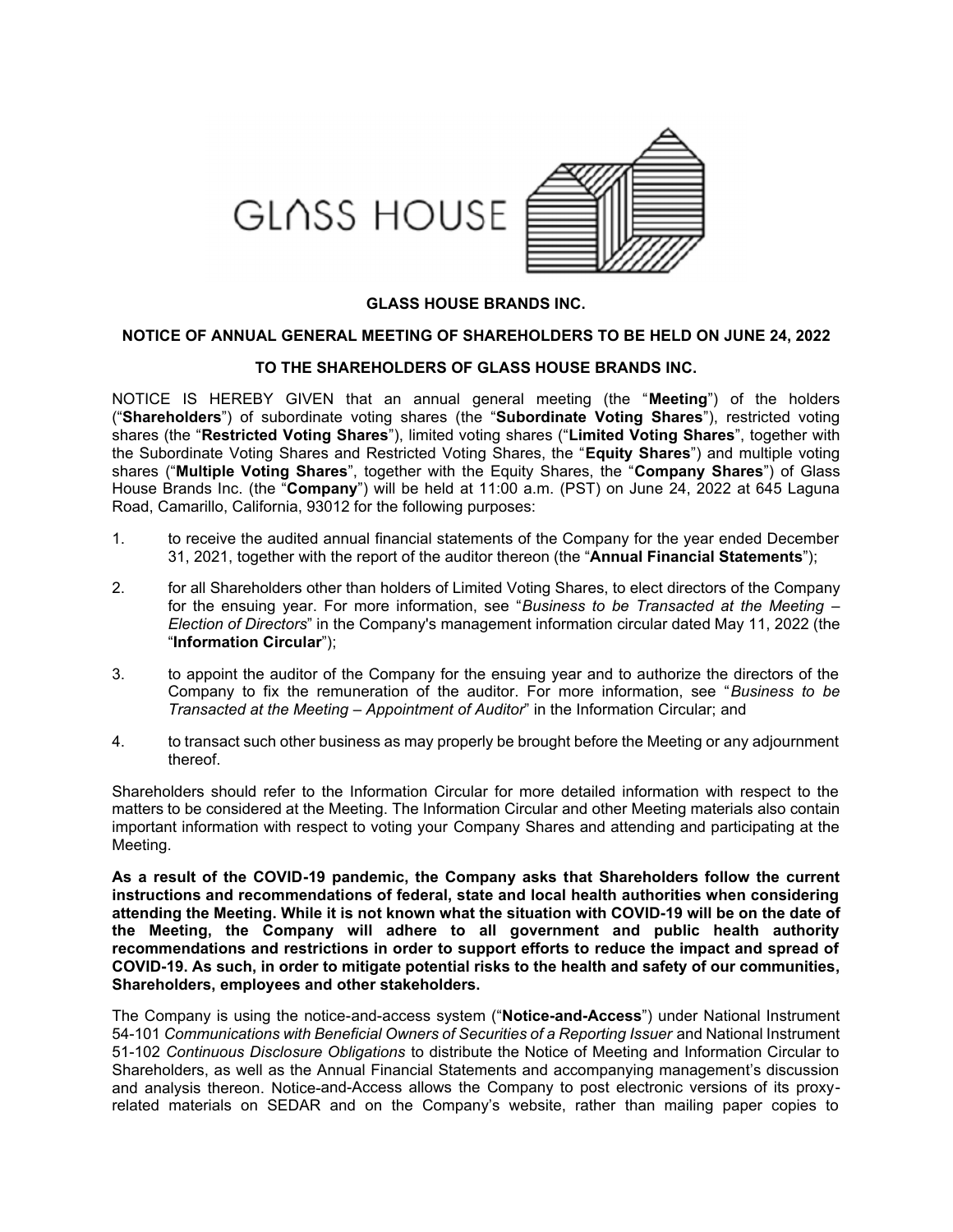Shareholders. This alternative means of distribution of the Company's proxy-related materials is more environmental]y friendly by reducing paper use, and also reduces printing and mailing costs of the Company. Note that Shareholders still have the right to request paper copies of the proxy-related materials posted online by the Company under Notice-and-Access if they so choose.

The proxy-related materials are available under the Company's profile on SEDAR at www.sedar.com and on the Company's website at **https://ir.glasshousebrands.com/agm/**. As noted above, the Company will provide to any Shareholder, free of charge, a paper copy of the Information Circular upon request to the Company's transfer agent, at 1-888-290-1175 (toll-free), up to one year from the date the Information Circular is filed on SEDAR. Shareholders who wish to receive a paper copy of the Information Circular in advance of the Meeting should make such request to the Company by no later than June 10, 2022, in order to allow reasonable time to receive and review the Information Circular prior to the proxy deadline of 11:00 a.m. (PST) on June 22, 2022. The Information Circular will be sent to Shareholders within three (3) business days of their request if such request is made prior to the date of the Meeting. Following the Meeting, the Information Circular will be sent to such Shareholders within 10 days of their request.

Shareholders will receive a paper copy of a notice package (the "**Notice Package**") under Notice-and-Access via pre-paid mail containing: (i) a notification regarding the Company's use of Notice-and-Access and how the proxy-related materials may be obtained, (ii) a form of proxy (if you are a Shareholder who holds your Company Shares in your own name and have a share certificate or direct registration system (DRS) statement (a "**Registered Shareholder**")) or a voting instruction form (if you are a Beneficial Shareholder, as defined below), and (iii) a supplemental mailing list return card to elect to receive paper copies of the Company's financial statements and management's discussion and analysis for future financial statements and management's discussion and analysis if you so choose.

Shareholders who hold their Company Shares through a broker, investment dealer, bank, trust company, custodian, nominee or other intermediary ("**Beneficial Shareholders**") who have not duly appointed themselves as proxyholder will be able to attend as a guest but will not be able to participate or vote at the Meeting.

**If you are a Registered Shareholder** and are unable to attend the Meeting, please exercise your right to vote by dating, signing and returning the form of proxy contained in the Notice Package to Odyssey Trust Company ("**Odyssey**"), the transfer agent of the Company. To be valid, completed proxy forms must be dated, completed, signed and deposited with Odyssey by mail to: Odyssey Trust Company, Attention: Proxy Department, 67 Yonge Street, Suite 702, Toronto, Ontario M5E 1J8. You may also vote through the internet by going to https://login.odysseytrust.com/pxlogin and enter the 12 digit control number found on the form of proxy. Your proxy or voting instructions must be received in each case no later than 11:00 a.m. (PST) on June 22, 2022 or two business days preceding the date of any adjournment or postponement. If you are unable to attend the Meeting, we encourage you to complete the form of proxy contained in the Notice Package as soon as possible. If a Shareholder received more than one form of proxy because such holder owns Company Shares registered in different names or addresses, each form of proxy should be completed and returned. The Chairman of the Meeting shall have the discretion to waive or extend the proxy deadline without notice.

A Shareholder who wishes to appoint a person other than the management nominees identified on the form of proxy or voting instruction form, to represent him, her or it at the Meeting may do so by inserting such person's name in the blank space provided in the form of proxy or voting instruction form and following the instructions for submitting such form of proxy or voting instruction form.

**If you are a Beneficial Shareholder** and receive these materials through your broker or through another intermediary, please complete and return the form of proxy in the Notice Package in accordance with the instructions provided to you by your broker or by the other intermediary.

The board of directors of the Company has fixed May 2, 2022 as the record date for notice of and for voting at the Meeting. Shareholders of record at the close of business on May 2, 2022 are entitled to notice of the Meeting and to vote thereat or at any adjournment(s) or postponement(s) thereof on the basis of one vote for each Equity Share held (other than Limited Voting Shares, which are entitled to one vote for each Limited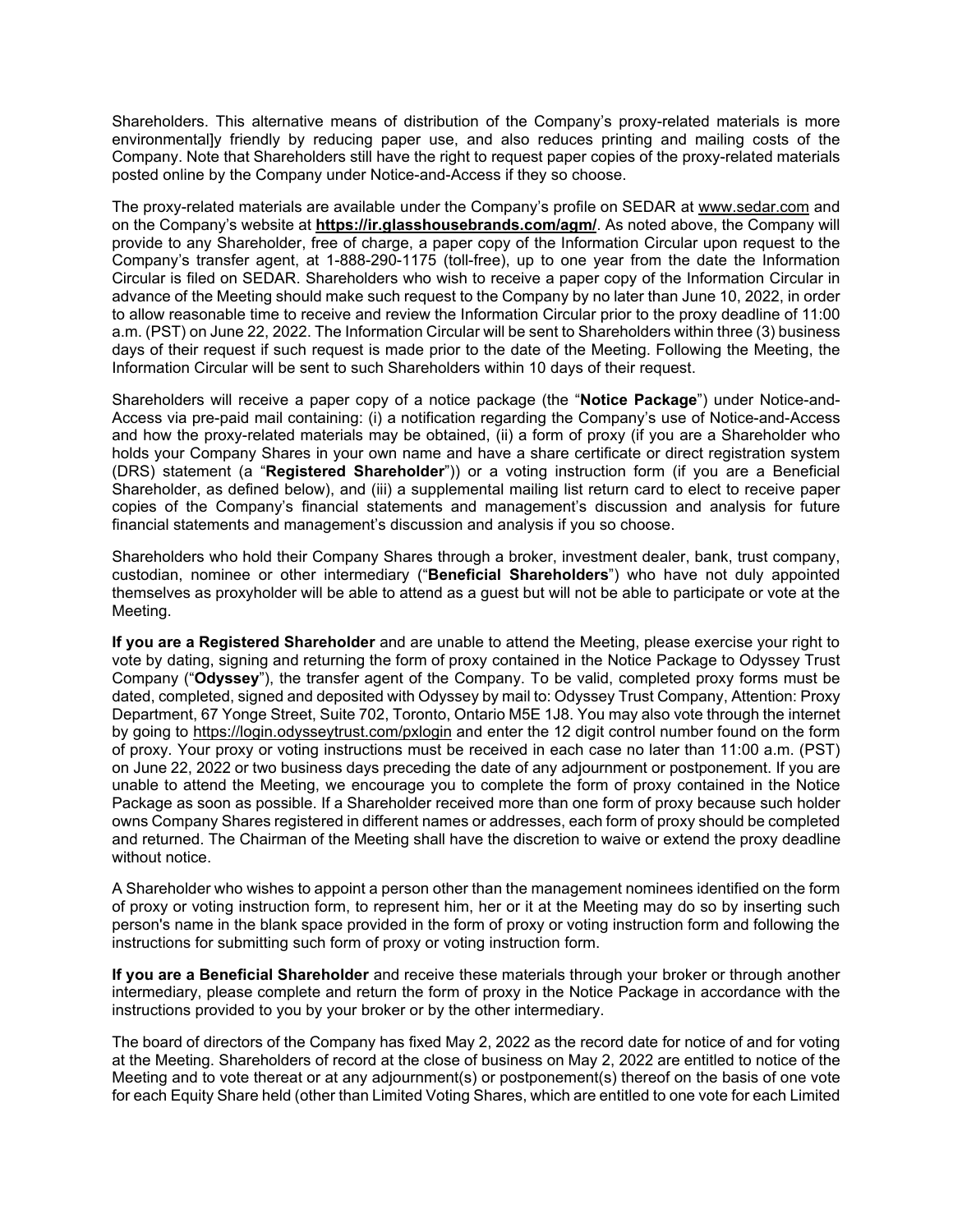Voting Share held on all matters other than in respect of the election for directors of the board of directors) and 50 votes for each Multiple Voting Share held, except to the extent that: (i) a registered Shareholder has transferred the ownership of any Company Shares subsequent to May 2, 2022, and (ii) the transferee of those Company Shares produces properly endorsed share certificates, or otherwise establishes that he, she or it owns the Company Shares and demands, not later than 10 days before the Meeting, that his, her or its name be included on the list of persons entitled to vote at the Meeting, in which case, the transferee shall be entitled to vote such Company Shares at the Meeting. The transfer books will not be closed.

# **BY ORDER OF THE BOARD OF DIRECTORS**

(Signed) "*Kyle Kazan*"

Kyle Kazan Co-Founder, Chairman & CEO

May 11, 2022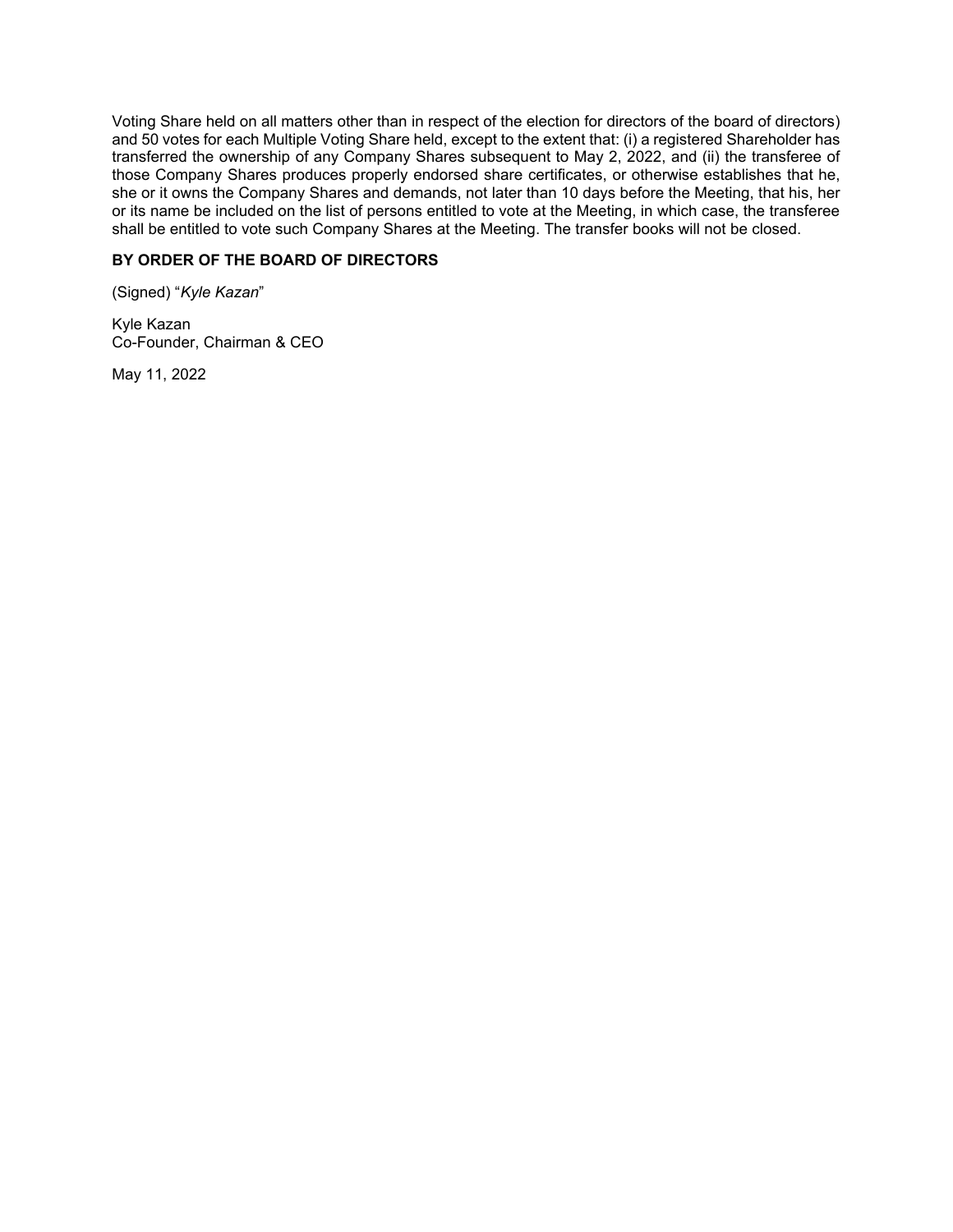# **TABLE OF CONTENTS**

| Incentive Plan Awards - Outstanding Share-Based Awards and Option-Based Awards 15 |  |
|-----------------------------------------------------------------------------------|--|
|                                                                                   |  |
|                                                                                   |  |
|                                                                                   |  |
| Incentive Plan Awards - Outstanding Share-Based Awards and Option-Based Awards22  |  |
|                                                                                   |  |
|                                                                                   |  |
|                                                                                   |  |
|                                                                                   |  |
|                                                                                   |  |
|                                                                                   |  |
|                                                                                   |  |
|                                                                                   |  |
|                                                                                   |  |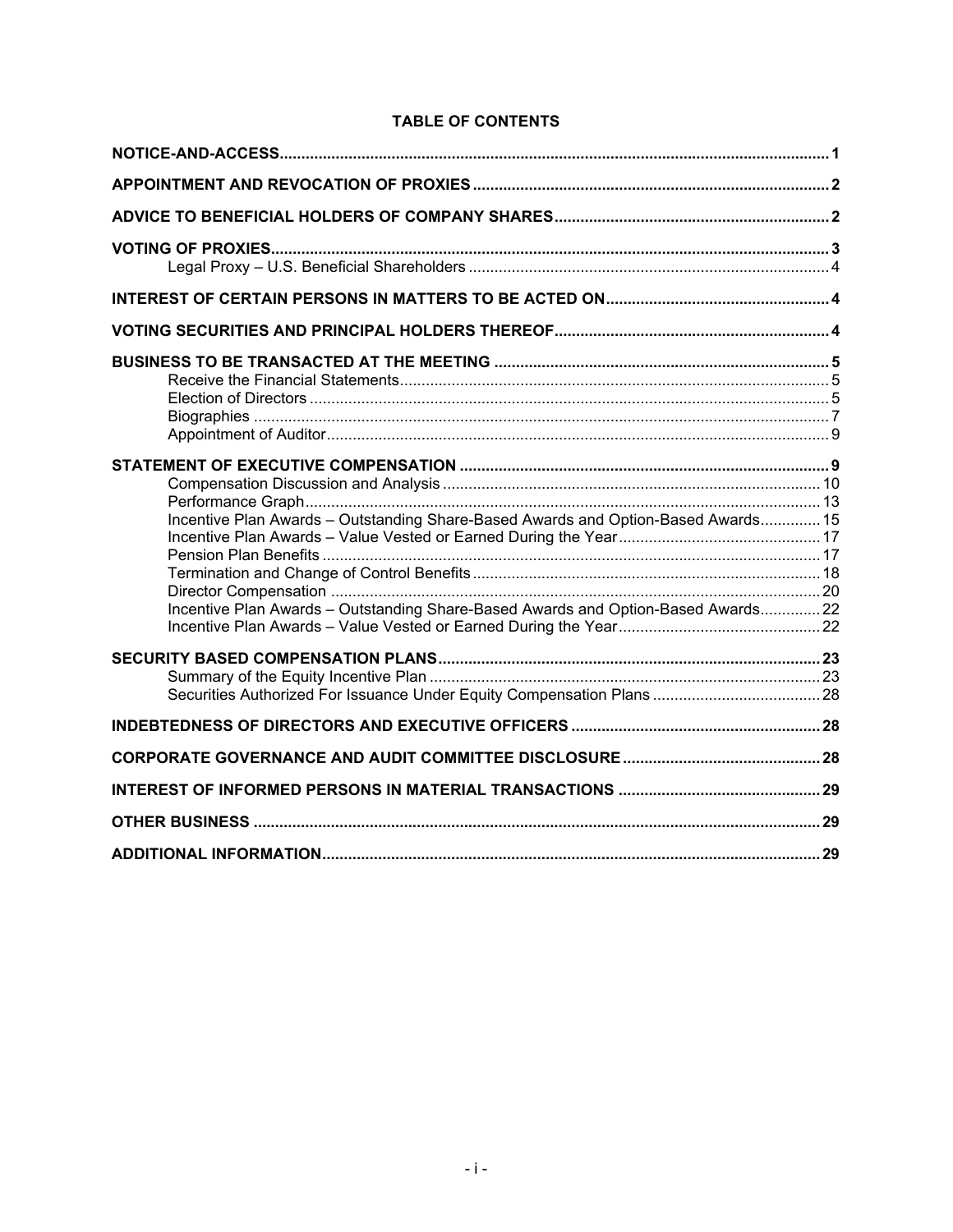

#### **GLASS HOUSE BRANDS INC. INFORMATION CIRCULAR**

#### **FOR THE ANNUAL GENERAL MEETING OF SHAREHOLDERS TO BE HELD ON JUNE 24, 2022**

#### **PURPOSE OF SOLICITATION**

**This information circular ("Information Circular") is furnished in connection with the solicitation of proxies by the management of Glass House Brands Inc. (the "Company") for use at the annual general meeting (the "Meeting") of the holders ("Shareholders") of subordinate voting shares (the "Subordinate Voting Shares"), restricted voting shares (the "Restricted Voting Shares"), limited voting shares ("Limited Voting Shares", together with the Subordinate Voting Shares and Restricted Voting Shares, the "Equity Shares") and multiple voting shares ("Multiple Voting Shares", together with the Equity Shares, the "Company Shares") of the Company.**

The Meeting will be held at 11:00 a.m. (PST) on June 24, 2022 at 645 Laguna Road, Camarillo, California, 93012 and at any adjournments or postponements thereof for the purposes set forth in the Notice of Annual General Meeting of Shareholders (the "**Notice of Meeting**") accompanying this Information Circular. Information contained herein is given as of May 11, 2022 unless otherwise specifically stated.

Solicitation of proxies will be primarily by mail but may also be by telephone, facsimile, email or in person by directors, officers and employees of the Company who will not be additionally compensated therefor. The costs of soliciting proxies will be borne by the Company.

#### **NOTICE-AND-ACCESS**

The Company is using the Notice-and-Access system under National Instrument 54-101 *Communications with Beneficial Owners of Securities of a Reporting Issuer* ("**NI 54-101**") and National Instrument 51-102 *Continuous Disclosure Obligations* to distribute its proxy-related materials to Shareholders.

Under Notice-and-Access, rather than the Company mailing paper copies of the proxy-related materials and Annual Financial Statements and related management's discussion and analysis to Shareholders, the materials can be accessed online under the Company's profile on SEDAR at www.sedar.com and on the Company's website at **https://ir.glasshousebrands.com/agm/** The Company has adopted this alternative means of delivery for its proxy-related materials in order to reduce paper use and printing and mailing costs.

Shareholders will receive a paper copy of a notice package (the "**Notice Package**") under Notice-and-Access via pre-paid mail containing: (i) a notification regarding the Company's use of Notice-and-Access and how the proxy-related materials may be obtained, (ii) a form of proxy (if you are a Registered Shareholder, as defined below) or a voting instruction form (if you are a Beneficial Shareholder, as defined below), and (iii) a supplemental mailing list return card to elect to receive paper copies of the Company's financial statements and management's discussion and analysis for future financial statements.

Shareholders will not receive a paper copy of the Information Circular unless they contact the Company's transfer agent, toll free, at 1-888-290-1175. For Shareholders who wish to receive a paper copy of the Information Circular in advance of the voting deadline for the Meeting, requests must be received no later than June 10, 2022.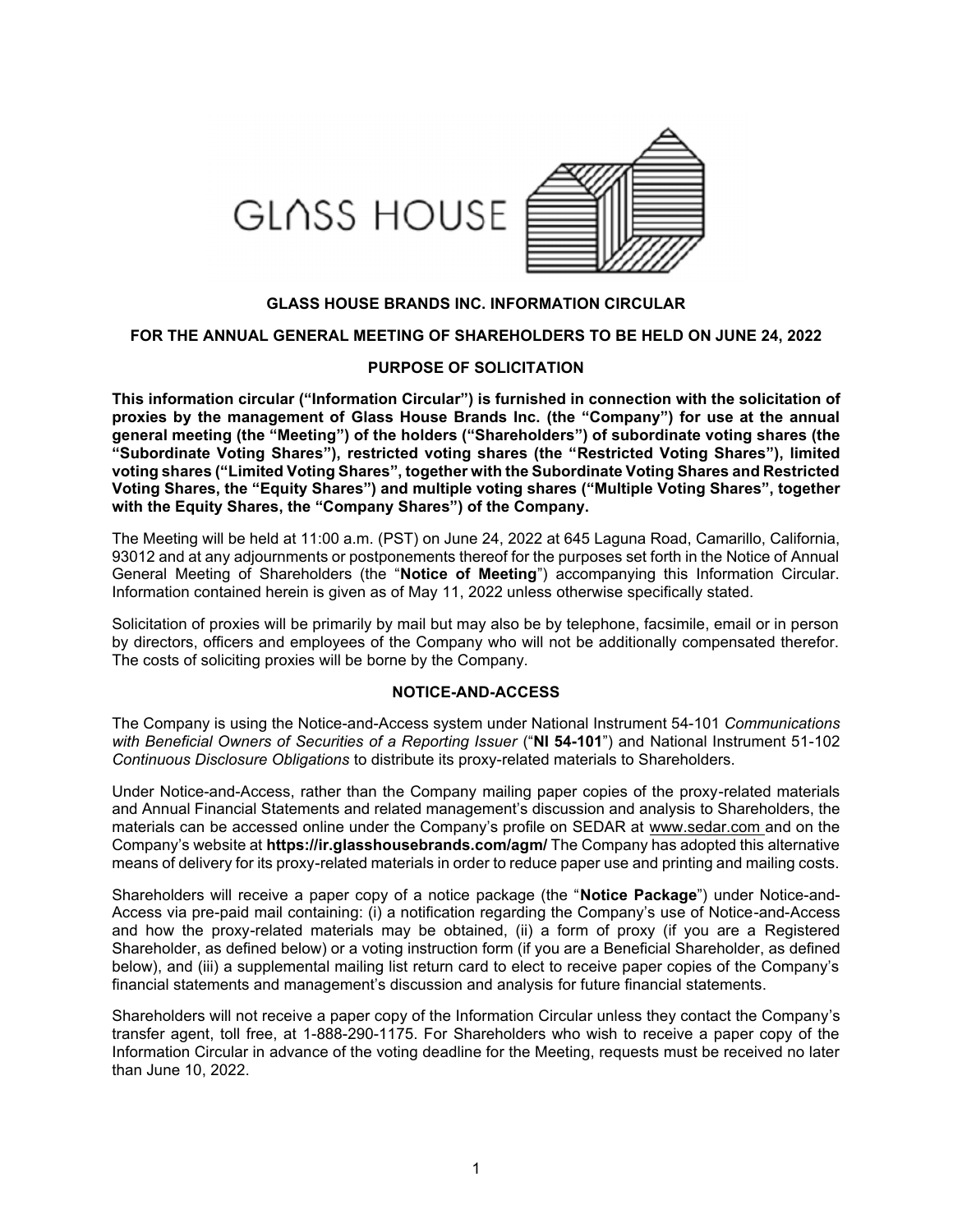Shareholders with questions about Notice-and-Access may contact the Company's transfer agent, Odyssey Trust Company ("**Odyssey**") at 1-888-290-1175.

## **APPOINTMENT AND REVOCATION OF PROXIES**

The information in this section applies to Shareholders who hold Company Shares registered in their own name and have a share certificate or direct registration system (DRS) statement (a "**Registered Shareholder**"). As a Registered Shareholder, you are identified on the share register maintained by Odyssey, the Company's register and transfer agent, as being a Shareholder.

**Enclosed in the Notice Package is a form of proxy for use at the Meeting. The persons named in the form of proxy are directors and/or officers of the Company. Registered Shareholders have the right to appoint a person or company to represent them at the Meeting other than the persons named in the form of proxy. A Registered Shareholder submitting a proxy who wishes to appoint a person other than the management nominees identified on the form of proxy or voting instruction form, to represent him, her or it at the Meeting may do so by inserting such person's name in the blank space provided in the form of proxy or voting instruction form and following the instructions for submitting such form of proxy or voting instruction form.** 

A Registered Shareholder who has given a proxy may revoke it prior to its use, in any manner permitted by law, including by an instrument in writing executed by the Registered Shareholder or by his, her or its attorney authorized in writing or, if the Registered Shareholder is a corporation, executed by a duly authorized officer or attorney thereof and deposited at the registered office of the Company at any time up to and including the last business day preceding the day of the Meeting, or any adjournment or postponement thereof, at which the proxy is to be used or with the chairman of the Meeting on the day of the Meeting or any adjournment or postponement thereof.

## **ADVICE TO BENEFICIAL HOLDERS OF COMPANY SHARES**

**The information set forth in this section is of significant importance to many Shareholders, as a substantial number of Shareholders do not hold Company Shares in their own name**. Shareholders who do not hold their Company Shares in their own name (referred to in this Information Circular as "**Beneficial Shareholders**") should note that only proxies deposited by Registered Shareholders can be recognized and acted upon at the Meeting. If Company Shares are listed in an account statement provided to a Shareholder by a broker, then in almost all cases those Company Shares will not be registered in the Shareholder's name on the records of the Company. Such Company Shares will more likely be registered under the names of the Shareholder's broker or an agent of that broker (an "**Intermediary**"). In Canada, the vast majority of such shares are registered under the name of CDS & Co. (the registration name for CDS Clearing and Depository Services Inc., which acts as nominee for many Canadian brokerage firms). Company Shares held by Intermediaries or their agents or nominees can only be voted upon the instructions of the Beneficial Shareholder. Without specific instructions, Intermediaries and their agents and nominees are prohibited from voting Company Shares for the Intermediary's clients. **Therefore, Beneficial Shareholders should contact their broker or other Intermediary as soon as practicable to ensure that instructions respecting the voting of their Company Shares are communicated to the appropriate person**.

Beneficial Shareholders fall into two categories - those who object to their identity being known to the issuers of the securities which they own ("**OBOs**") and those who do not object to their identity being made known to the issuers of the securities which they own ("**NOBOs**"). Subject to the provisions of NI 54-101, issuers may request and obtain a list of their NOBOs from Intermediaries directly or via their transfer agent and may obtain and use the NOBO list for the distribution of proxy-related materials to such NOBOs.

The Company is not sending the proxy-related materials directly to NOBOs in connection with the Meeting, but rather has distributed copies of Notice Package using Notice-and-Access to the Intermediaries for distribution to NOBOs. If you are a NOBO and the Company or its agent has sent the Notice Package directly to you, your name, address and information about your holdings of Company Shares have been obtained in accordance with applicable securities regulatory requirements from the Intermediary holding the Company Shares on your behalf.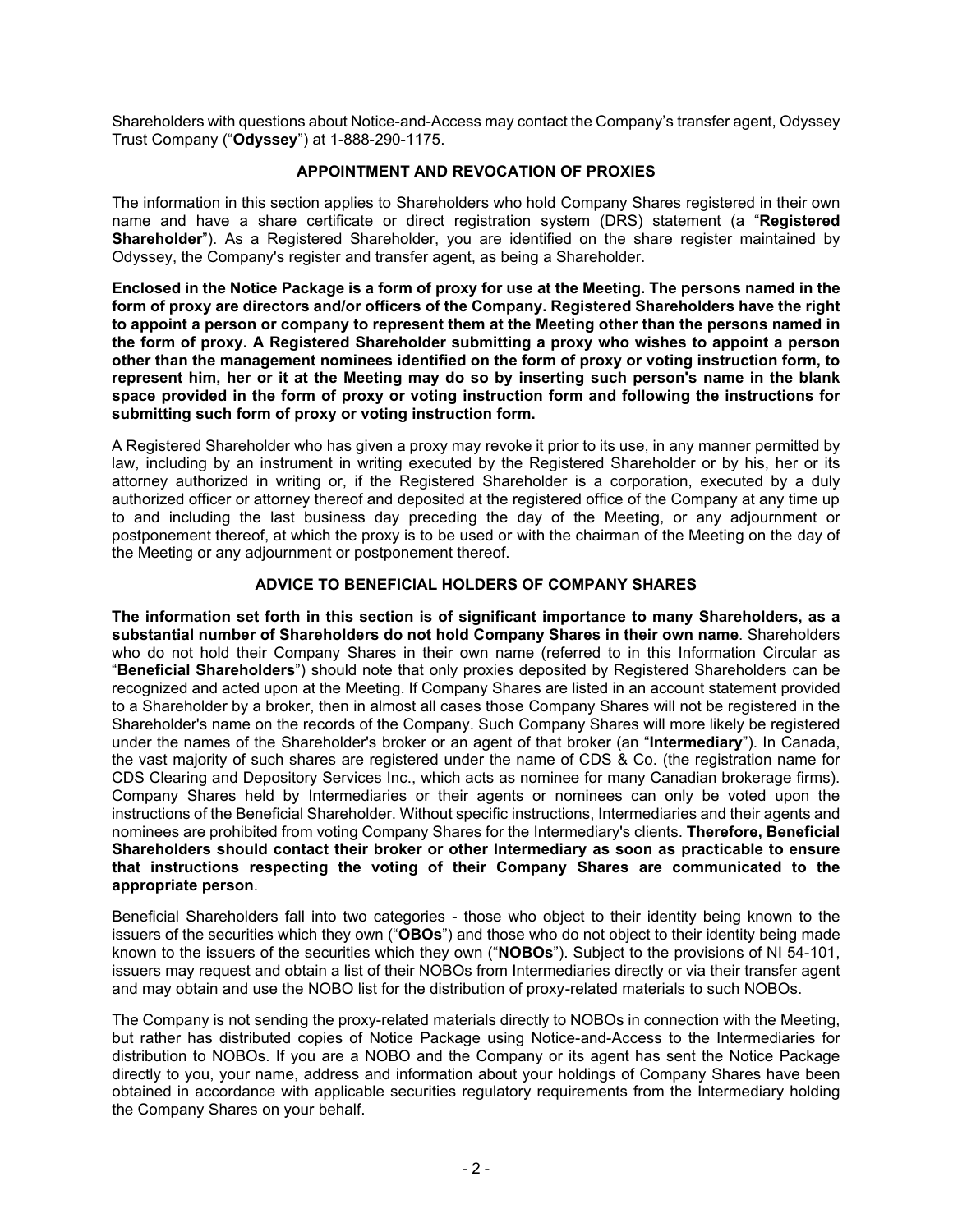The Company's OBOs can expect to be contacted by their Intermediary. The Company does not intend to pay for Intermediaries to deliver the proxy-related materials and Form 54-101F7 – *Request for Voting Instructions Made by Intermediary* to OBOs and it is the responsibility of such Intermediaries to ensure delivery of the Meeting Materials to their OBOs. The OBO will not receive the proxy-related materials unless the OBO's Intermediary assumes the cost of delivery.

Applicable regulatory policy requires Intermediaries/brokers to seek voting instructions from Beneficial Shareholders in advance of shareholder meetings. Every Intermediary or broker has its own procedures for distributing proxy-related materials and provides its own return instructions, which should be carefully followed by Beneficial Shareholders in order to ensure that their Company Shares are voted at the Meeting. Often, the form of proxy supplied to a Beneficial Shareholder by its broker is identical to the form of proxy provided to Registered Shareholders; however, its purpose is limited to instructing the Registered Shareholder how to vote on behalf of the Beneficial Shareholder. The majority of brokers now delegate responsibility for obtaining instructions from clients to Broadridge Financial Services, Inc. ("**Broadridge**"). Broadridge typically mails a scannable voting instruction form in lieu of the form of proxy. The Beneficial Shareholder is requested to complete and return the voting instruction form to them by mail or facsimile. Alternatively, the Beneficial Shareholder can call a toll-free telephone number or visit www.proxyvote.com to vote the Company Shares held by the Beneficial Shareholder. Broadridge then tabulates the results of all instructions received and provides appropriate instructions respecting the voting of Company Shares to be represented at the Meeting. A Beneficial Shareholder receiving a voting instruction form cannot use that voting instruction form to vote Company Shares directly at the Meeting as the voting instruction form must be returned as directed by Broadridge well in advance of the Meeting in order to have the Company Shares voted.

Although a Beneficial Shareholder may not be recognized directly at the Meeting for the purposes of voting Company Shares registered in the name of his, her or its broker (or agent of the broker), a Beneficial Shareholder may attend at the Meeting as proxyholder for a Registered Shareholder and vote the Company Shares in that capacity. Beneficial Shareholders who wish to attend at the Meeting and indirectly vote their Company Shares as proxyholder for a Registered Shareholder should enter their own names in the blank space on the instrument of proxy provided to them and return the same to their broker (or the broker's agent) in accordance with the instructions provided by such broker (or agent), well in advance of the Meeting.

## **VOTING OF PROXIES**

If you are a Registered Shareholder and are unable to attend the Meeting, please exercise your right to vote by dating, signing and returning the form of proxy contained in the Notice Package to Odyssey, the transfer agent of the Company. To be valid, completed proxy forms must be dated, completed, signed and deposited with Odyssey by mail to: Odyssey Trust Company, Attention: Proxy Department, 67 Yonge Street, Suite 702, Toronto, Ontario M5E 1J8. You may also vote through the internet by going to https://login.odysseytrust.com/pxlogin and enter the 12 digit control number found on the form of proxy. Your proxy or voting instructions must be received in each case no later than 11:00 a.m. PST) on June 22, 2022 or two business days preceding the date of any adjournment or postponement. If you are unable to attend the Meeting, we encourage you to complete the form of proxy contained in the Notice Package as soon as possible. If a Shareholder received more than one form of proxy because such holder owns Company Shares registered in different names or addresses, each form of proxy should be completed and returned. The Chairman of the Meeting shall have the discretion to waive or extend the proxy deadline without notice.

All Company Shares represented at the Meeting by properly executed proxies will be voted on any matter that may be called for and, where a choice with respect to any matter to be acted upon has been specified in the form of proxy in the Notice Package, the Company Shares represented by the proxy will be voted in accordance with such instructions, with the exception of Limited Voting Shares, which will not be voted in respect of the election for directors of the board of directors. **In the absence of any such instructions, the persons whose names appear on the printed form of proxy will vote in favour of all the matters set out thereon**.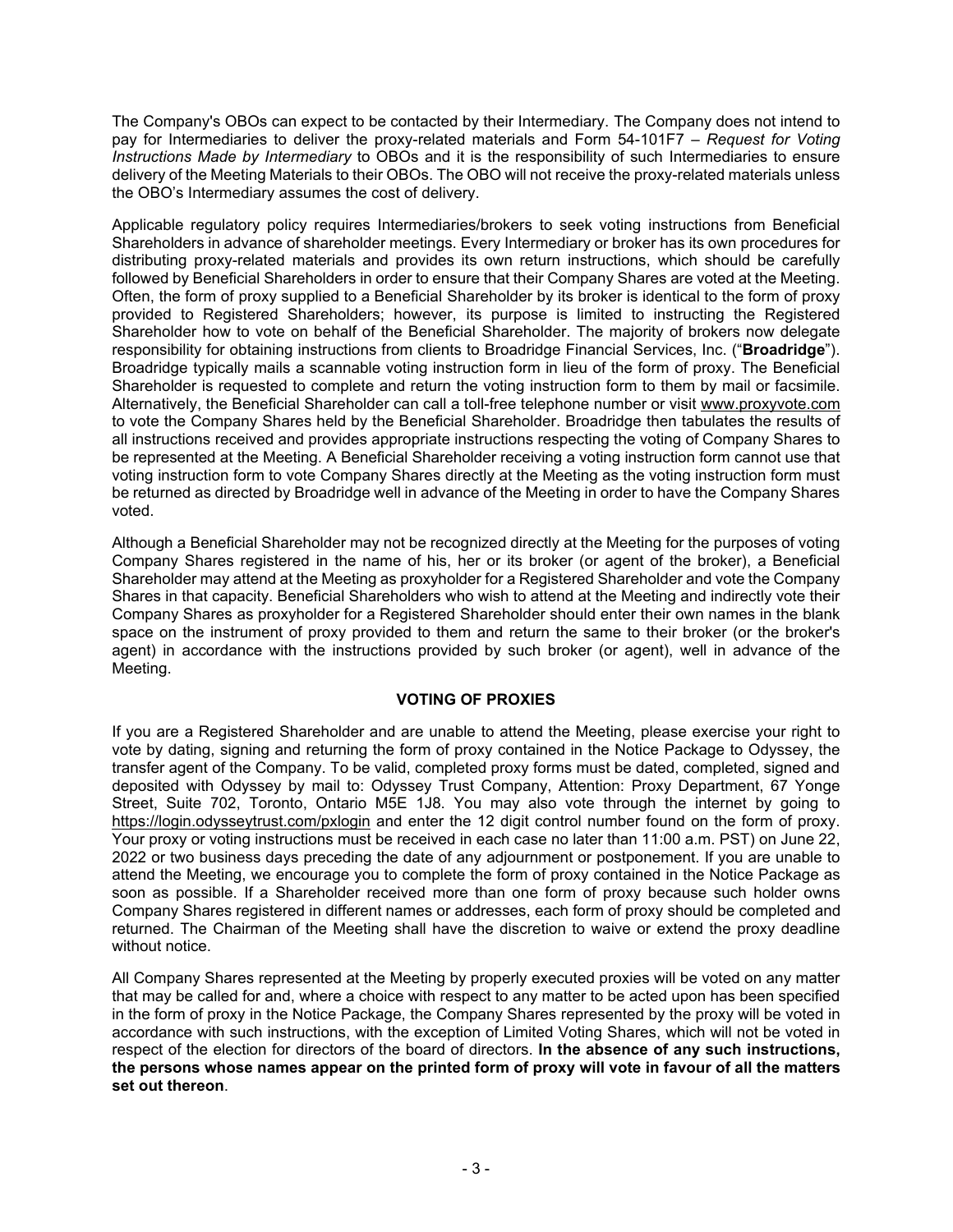**The form of proxy contained in the Notice Package confers discretionary authority upon the persons named therein. If any other business or amendments or variations to matters identified in the Notice of Meeting properly comes before the Meeting, then discretionary authority is conferred upon the person appointed in the proxy to vote in the manner they see fit, in accordance with their best judgment.**

As of the date of this Information Circular, the management of the Company knew of no such amendment, variation or other matter to come before the Meeting other than the matters referred to in the Notice of Meeting.

## **Legal Proxy – U.S. Beneficial Shareholders**

If you are a Beneficial Shareholder located in the United States and wish to attend, participate or vote at the Meeting or, if permitted, appoint a third party as your proxyholder, in addition to the steps described above, you must obtain a valid legal proxy from your Intermediary. Follow the instructions from your Intermediary included with the legal proxy form and the voting information form sent to you, or contact your Intermediary to request a legal proxy form or a legal proxy if you have not received one. After obtaining a valid legal proxy from your Intermediary, you must then submit such legal proxy to Odyssey.

# **INTEREST OF CERTAIN PERSONS IN MATTERS TO BE ACTED ON**

Except as disclosed in this Information Circular, management of the Company is not aware of any material interest of any director or executive officer or any associate or affiliate of any of the foregoing in any matter to be acted on at the Meeting.

## **VOTING SECURITIES AND PRINCIPAL HOLDERS THEREOF**

The board of directors of the Company (the "**Board**") has fixed May 2, 2022 as the record date for notice of and for voting at the Meeting (the "**Record Date**"). Shareholders at the close of business on the Record Date are entitled to receive notice of the Meeting and to vote thereat or at any adjournments or postponements thereof on the basis of one vote for each Equity Share held (other than Limited Voting Shares in respect of the election for directors of the board of directors) and 50 votes for each Multiple Voting Share held, except to the extent that: (i) a Registered Shareholder has transferred the ownership of any Company Shares subsequent to the Record Date; and (ii) the transferee of those Company Shares produces properly endorsed share certificates, or otherwise establishes that he, she or it owns the Company Shares and demands, not later than 10 days before the Meeting, that his, her or its name be included on the list of persons entitled to vote at the Meeting, in which case, the transferee shall be entitled to vote such Company Shares at the Meeting. The transfer books will not be closed. A quorum for the transaction of business at the Meeting is present if two Shareholders who are present in person or represented by proxy and who represent at least 25% of the applicable class or series of shares (and, for greater certainty, where more than one class or series of shares are voting together as is the case at this Meeting, at least 25% of the total issued and outstanding shares of such classes or series) are present.

The authorized capital of the Company is comprised of an unlimited number of (i) Subordinate Voting Shares, (ii) Restricted Voting Shares, (iii) Limited Voting Shares, (iv) Multiple Voting Shares and (v) preferred shares, issuable in series with such terms as are determined by the Board from time to time. As of the Record Date, there were 58,715,074 Equity Shares, 4,754,979 Multiple Voting Shares and no Preferred Shares outstanding.

The Equity Shares are "restricted securities" or "restricted shares", as applicable, within the meaning of such term under applicable Canadian securities laws as (i) there is another class of Company Shares (namely, the Multiple Voting Shares) that carries a disproportionate vote per share relative to each class of Equity Shares, and (ii) the share terms of the Limited Voting Shares contain provisions that nullify certain of the voting rights attributable to the Limited Voting Shares (i.e. the Limited Voting Shares do not have votes in respect of the election of directors of the Company). The Company previously applied for and was granted exemptive relief from, among other applicable securities legislation, the requirements under Part 10 of NI 51-102 *Continuous Disclosure Obligations*, and from the requirements under Part 2 of OSC Rule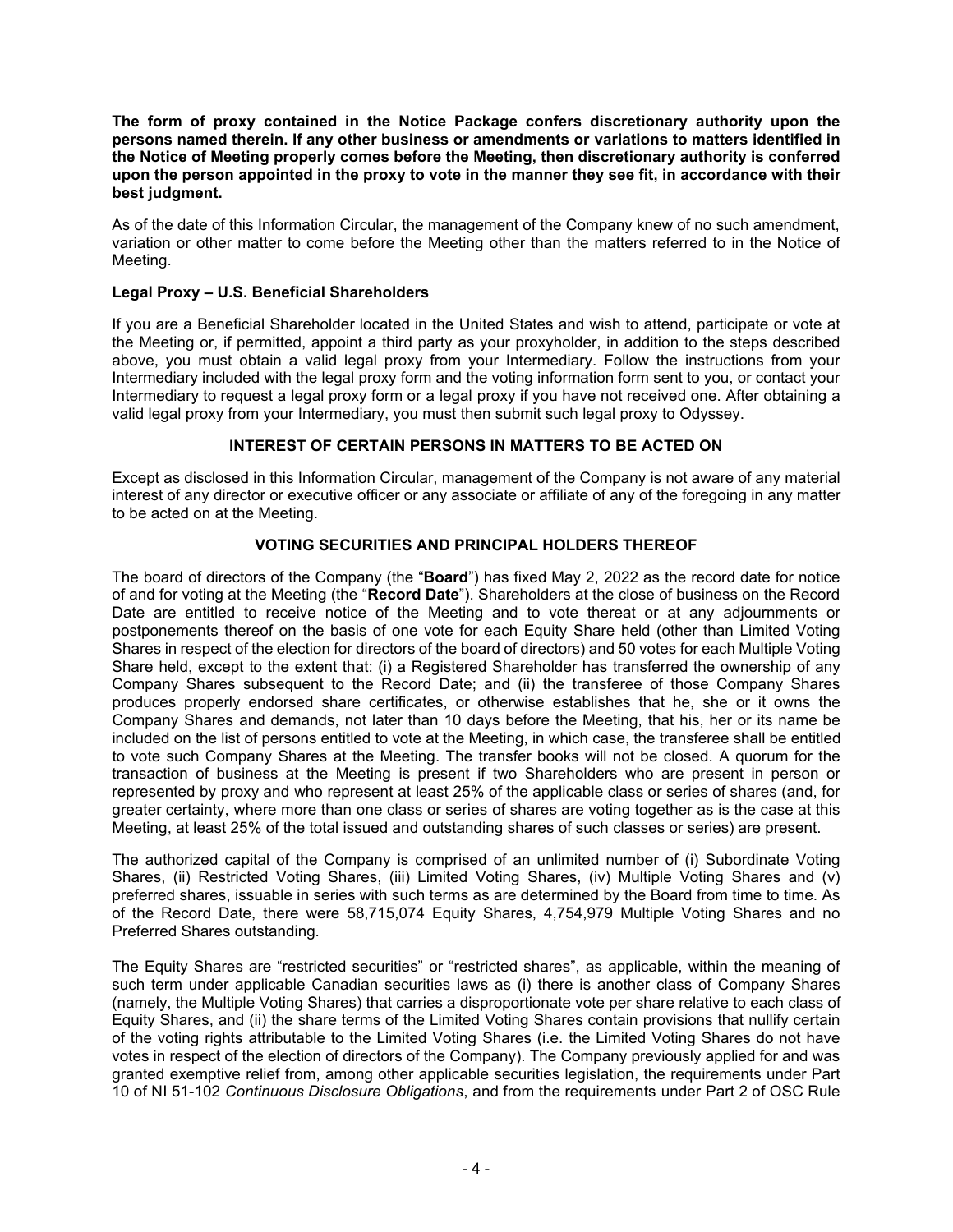56-501 *Restricted Shares*, relating to the use of restricted share terms. The relief was granted pursuant to an order dated June 29, 2021 (the "**Relief Order**").

As of the Record Date, the Equity Shares represent approximately 19.8% of the voting rights attached to outstanding voting securities of the Company and the Multiple Voting Shares represent approximately 80.2% of the voting rights attached to outstanding voting securities of the Company.

## **Principal Holders of Voting Securities**

The following table sets out the information regarding ownership of Company Shares owned by each person who, to the knowledge of the directors and executive officers of the Company, beneficially owns, controls, or directs, indirectly or directly, voting securities of the Company carrying 10% or more of the voting rights attached to any class of voting securities of the Company (with the Equity Shares being deemed to be one class pursuant to the terms of the Relief Order) as of the Record Date.

| <b>Name</b>          | Number and Type of<br><b>Shares</b> | <b>Type of Ownership</b> | <b>Percentage of Issued</b><br>and Outstanding<br><b>Shares</b> |
|----------------------|-------------------------------------|--------------------------|-----------------------------------------------------------------|
| Kyle Kazan           | 2,025,244 Multiple Voting<br>Shares | Direct and Indirect      | 42.6%                                                           |
| Graham Farrar        | 1,321,087 Multiple Voting<br>Shares | Direct and Indirect      | 27.8%                                                           |
| Mercer Park L.P.     | 8,343,374 Equity Shares             | <b>Direct</b>            | 14.2%                                                           |
| Cornelius Houwelling | 6,500,000 Equity Shares             | Indirect                 | 11.1%                                                           |

## **BUSINESS TO BE TRANSACTED AT THE MEETING**

The following items of business will be transacted at the Meeting. *All resolutions that the Shareholders*  will be asked to vote upon at the Meeting in connection with seeking approval of such items of *business must be passed by a simple majority of the votes cast by Shareholders at the Meeting, in person or by proxy.*

## **Receive the Financial Statements**

The audited financial statements of the Company for the financial year ended December 31, 2021 and the report of the auditor thereon will be received at the Meeting. The financial statements are available on SEDAR at www.sedar.com and are posted on the Company's website at https://ir.glasshousebrands.com/agm/.

#### **Election of Directors**

The term of office for each director is from the date of the Meeting at which he or she is elected until the next following annual meeting or until his or her successor is elected or appointed, unless they resign or are removed by the Shareholders prior thereto. At the Meeting, a board of eight directors will be proposed for election, and Shareholders will be asked to approve the election of each such director. Management has been informed that each of the proposed nominees listed below is willing to serve as a director if elected. **Absent contrary instructions, proxies given pursuant to this solicitation by the management of the Company will be voted "FOR" the election of each of the proposed nominees as directors of the Company to hold office until the next annual meeting of Shareholders.** As the Company is currently majority controlled by its founders who hold 100% of the Multiple Voting Shares (in addition to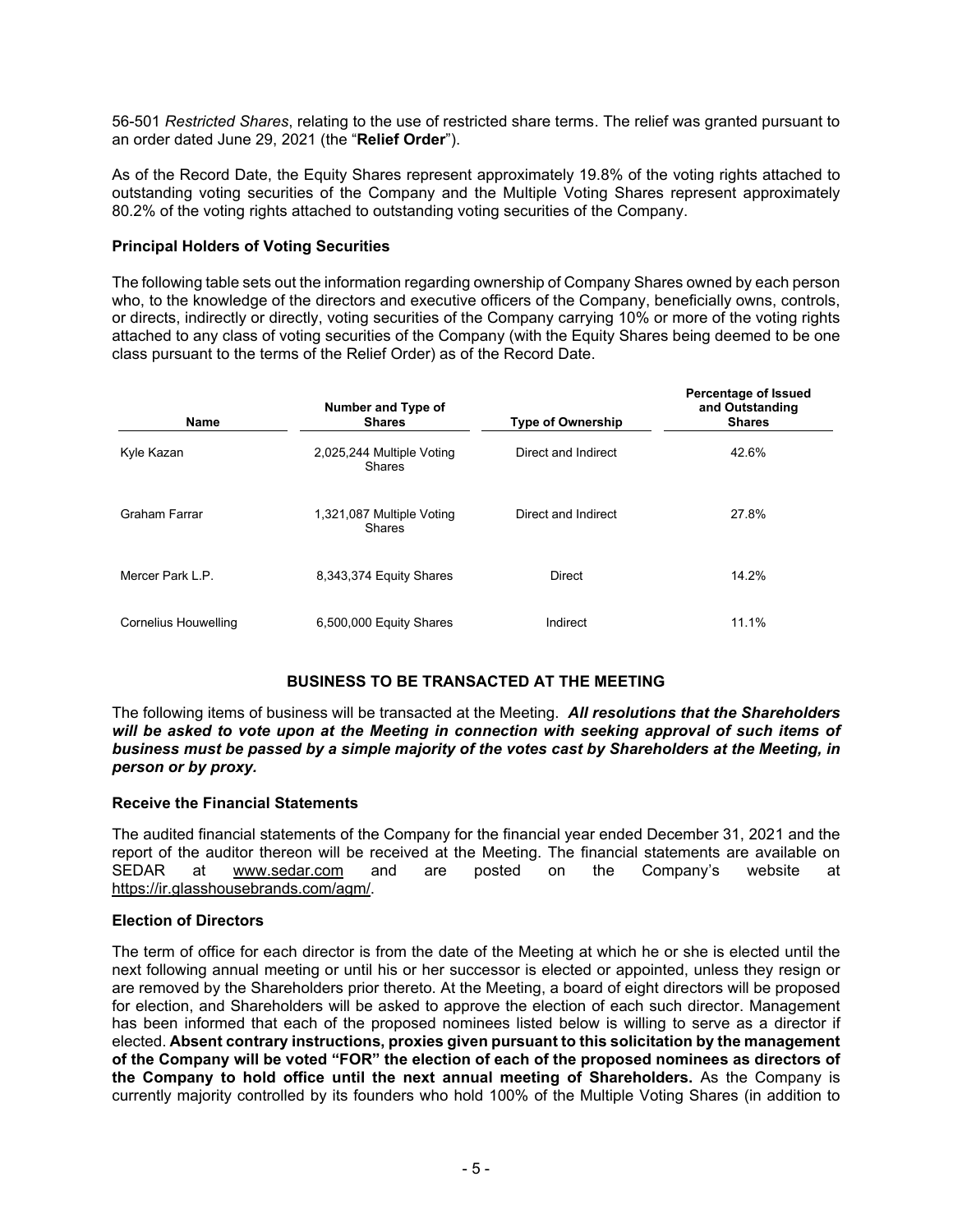Equity Shares), it is exempt from having to adopted a majority voting policy under the rules of the Neo Exchange (as defined herein). However, notwithstanding the foregoing, the Company follows a majority voting approach for the election of its directors such that, in order to be effective, the election of each individual director must be approved by a majority of votes (at least 50% plus one) cast by Shareholders who vote in person or by proxy at the Meeting.

The Articles contain an advance notice provision pertaining to the Shareholders (who meet the necessary qualifications outlined in the Articles) seeking to nominate candidates for election as directors at any annual meeting of the Shareholders, or for any special meeting of Shareholders if one of the purposes for which the special meeting was called was the election of directors (the "**Advance Notice Provisions**"). Pursuant to the Advance Notice Provisions, any additional director nominations for the Meeting must be received by the Company in compliance with the Advance Notice Provisions no later than the close of business on May 25, 2022, being 30 days prior to the date of the Meeting.

The following table sets forth certain information regarding the nominees, their respective positions with the Company, present principal occupations, the period(s) during which they have served as a director of the Company and the approximate number of Equity Shares, Multiple Voting Shares and/or exchangeable shares in the capital of the Company's subsidiary MPB Acquisition Corp.(1) (the "**Exchangeable Shares**"), beneficially owned by them, consisting of, directly or indirectly, or over which control or direction is exercised by them as of the Record Date.

| <b>Name and Residence</b>                                      | <b>Position held with</b><br>the Company | <b>Director Since</b> | <b>Principal Occupation</b>                                                                    | <b>Company Shares and</b><br>Exchangeable Shares <sup>(1)</sup><br><b>Beneficially Owned Directly or</b><br>Indirectly or over which<br><b>Control or Direction is</b><br>$Exercise d^{(5)}$ |
|----------------------------------------------------------------|------------------------------------------|-----------------------|------------------------------------------------------------------------------------------------|----------------------------------------------------------------------------------------------------------------------------------------------------------------------------------------------|
| Kyle Kazan $(2)$<br>California, United States                  | Chairman, CEO<br>and Director            | June 29, 2021         | Chief Executive Officer,<br>GH Group, Inc. ("GH<br>Group")                                     | 3,333,713 Equity Shares<br>2,025,244 Multiple Voting Shares<br>3,177,625 Exchangeable Shares                                                                                                 |
| Graham Farrar <sup>(2)</sup><br>California, United States      | President and<br><b>Director</b>         | June 29, 2021         | President, GH Group                                                                            | 1,370,550 Equity Shares<br>1,321,087 Multiple Voting Shares<br>753,340 Exchangeable Shares                                                                                                   |
| Robert ("Jamie")<br>Mendola $(4)$<br>California, United States | <b>Director</b>                          | June 29, 2021         | Head of Strategy and<br>M&A, Mercer Park L.P.                                                  | 838,070 Equity Shares                                                                                                                                                                        |
| Humble Lukanga(3)<br>California, United States                 | <b>Director</b>                          | June 29, 2021         | <b>Chief Executive Officer</b><br>and Founder, Life Line<br><b>Financial Group</b>             | 6,313 Equity Shares                                                                                                                                                                          |
| Jocelyn Rosenwald <sup>(3)</sup><br>California, United States  | <b>Director</b>                          | June 29, 2021         | Director of Acquisitions<br>and Asset Management,<br><b>Beach Front Property</b><br>Management | 650,950 Equity Shares<br>425,260 Multiple Voting Shares<br>430,000 Exchangeable Shares                                                                                                       |
| George Raveling <sup>(4)</sup><br>California, United States    | <b>Director</b>                          | June 29, 2021         | Self-Employed<br>Consultant, Coaching for<br><b>Success</b>                                    | 5,733 Equity Shares                                                                                                                                                                          |
| Hector De La Torre $(3)$<br>California, USA                    | <b>Director</b>                          | June 29, 2021         | Director, California Air<br>Resources Board                                                    | 7,472 Equity Shares                                                                                                                                                                          |
| Robert ("Bob") Hoban <sup>(4)</sup><br>Colorado, United States | <b>Director</b>                          | June 29, 2021         | President of Hoban Law<br>Group                                                                | 7,472 Equity Shares                                                                                                                                                                          |
|                                                                |                                          |                       |                                                                                                |                                                                                                                                                                                              |

Notes:

1. The voting securities of MPB Acquisition Corp. consist of Class A common shares and the Exchangeable Shares. As of the Record Date, the Company holds all of the Class A common shares of MPB Acquisition Corp., entitling the Company to approximately 56.26% of the votes attached to all voting securities of MPB Acquisition Corp., and the holders of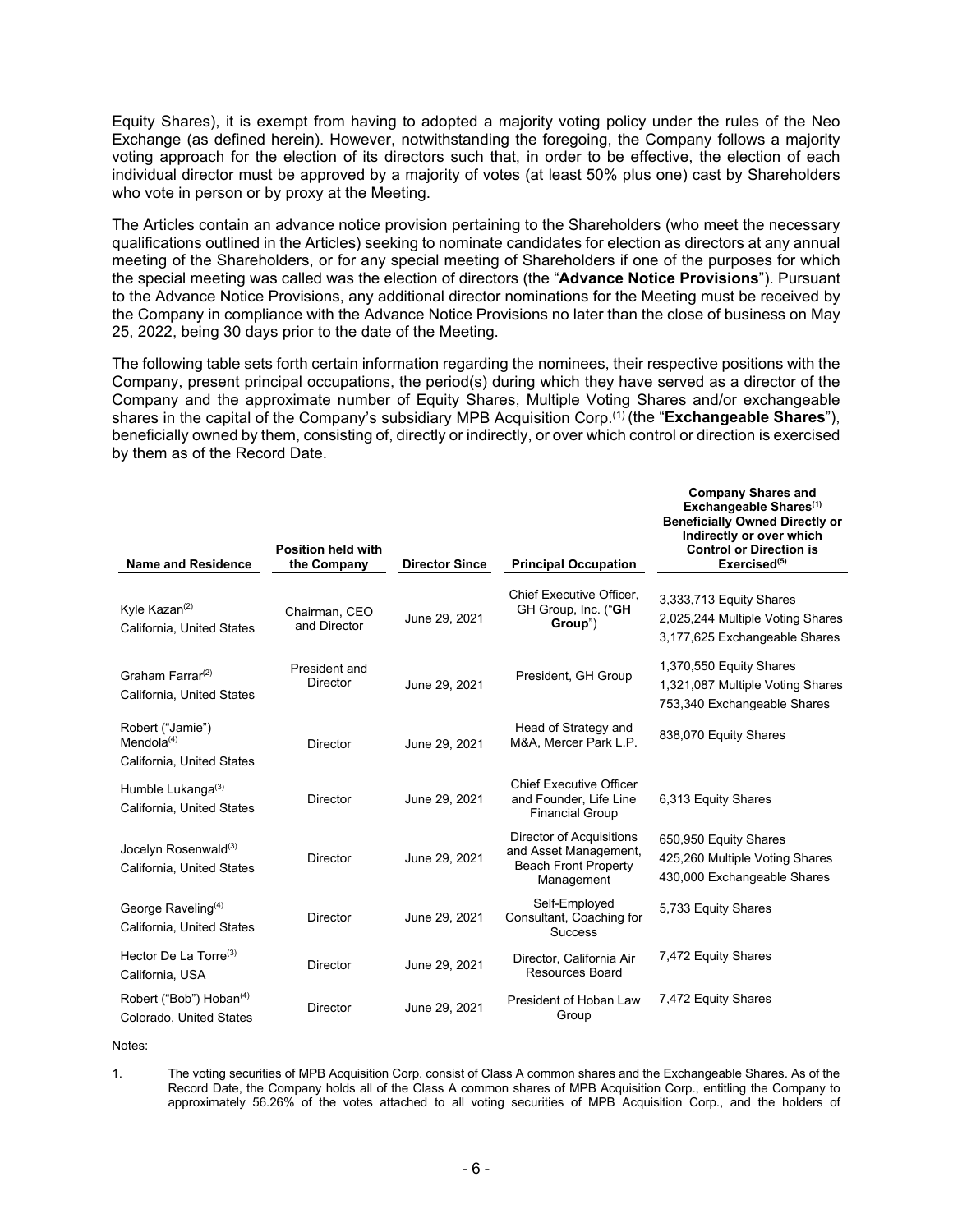Exchangeable Shares are entitled to the remaining 43.74% of the votes attached to the voting securities of MPB Acquisition Corp. The Exchangeable Shares entitle their holders to rights that are comparable (without taking into account tax consequences) to those rights attaching to the Equity Shares, except that (i) the Exchangeable Shares currently have 1.1 votes per share (which increased voting rights expire on June 29, 2022 after which each Exchangeable Share will have only one vote per share), and (ii) the aggregate voting power of the Exchangeable Shares will not exceed 49.9% of the total voting power of all classes of shares of MPB Acquisition Corp. The Exchangeable Shares are exchangeable at any time, on a one-for-one basis, for Equity Shares, at the option of the holder, subject to certain contractual lockup restrictions. Until a holder's Exchangeable Shares are exchanged for the applicable Equity Shares, holders of Exchangeable Shares do not have the right to vote at the Company's shareholder meetings; they only have voting rights in MPB Acquisition Corp. Readers are referred to the Company's Annual Information Form dated March 31, 2022 for further information concerning the Exchangeable Shares, available on SEDAR at www.sedar.com.

- 2. Messrs. Kazan and Farrar and their respective affiliates hold securities of the Company carrying 10% or more of the voting rights attached to all voting securities of the Company, please see "*Voting Securities and Principal Holders Thereof – Principal Holders of Voting Securities*".
- 3. Member of the Audit Committee of the Board (the "**Audit Committee**"). Mr. Lukanga is Chair.
- 4. Member of the Compensation, Nomination and Corporate Governance Committee of the Board (the "**CN&CG Committee**"). Mr. Hoban is Chair.
- 5. The information as to the number of Company Shares beneficially owned or over which control or direction is exercised has been furnished by the respective nominee.

## **Biographies**

The following are brief profiles of the proposed directors of the Company.

#### *Kyle Kazan, Chairman and Chief Executive Officer*

Kyle Kazan is a seasoned investor and expert manager of private equity funds with over two decades of domestic and international experience, and has a track record of growing de novo companies to industry leadership in the fields of fund/asset management, property management and insurance. In 1991, Mr. Kazan began investing in real estate, eventually launching a total of 23 private equity funds. He also served on the boards of multiple international investment and hedge funds before pivoting in 2016 to the regulated cannabis industry, where he closed four funds and consolidated them to form the Company. Since his early service as a special education teacher and law enforcement officer, Mr. Kazan has been a vocal advocate for police reform and ending the War on Drugs and its injustices, speaking on behalf of Law Enforcement Against Prohibition (LEAP) and appearing in many media outlets ranging from CNN to Fox. Mr. Kazan is a frequent guest professor at NYU Stern School of Business, USC Marshall Business School, and UCLA Anderson School of Management, and he is a graduate of the University of Southern California, where he played varsity basketball for Hall of Fame Coach George Raveling.

#### *Graham Farrar, Director and President*

Graham Farrar is a serial entrepreneur who began his career as part of the original team at Software.com, taking the company public in 1999. Shortly thereafter, he served on the board of Seacology and was part of the founding team at Sonos, where he was involved with product design, development, sales, and customer support. After Sonos, Mr. Farrar served as a board member for Heal the Ocean, was a founder and partner of e-book publishers iStoryTime Inc. and zuuka, and founded a Santa Barbara luxury rental company. He first ventured into the regulated cannabis industry by founding Elite Garden Wholesale, an agriculture technology company focused on developing products for the hydroponics industry. Mr. Farrar currently sits on the board of directors of The Santa Barbara Bowl Foundation.

#### *Jamie Mendola, Director*

Jamie Mendola is the Head of Strategy and M&A at AYR Wellness, which is a multi-state operator in the cannabis industry. He is also a co-founder of Mercer Park Brand Acquisition Corp., the sponsor of the SPAC transaction with Glass House Brands. Prior to joining AYR's founding management team, Jamie was the Founder and CEO of Pacific Grove Capital, a long-short hedge fund which also launched one of the earliest dedicated SPAC funds in the United States. Mr. Mendola was also a former partner at Scout Capital, a multi-billion dollar hedge fund and had previous experience at J.P. Morgan, JLL Partners and Watershed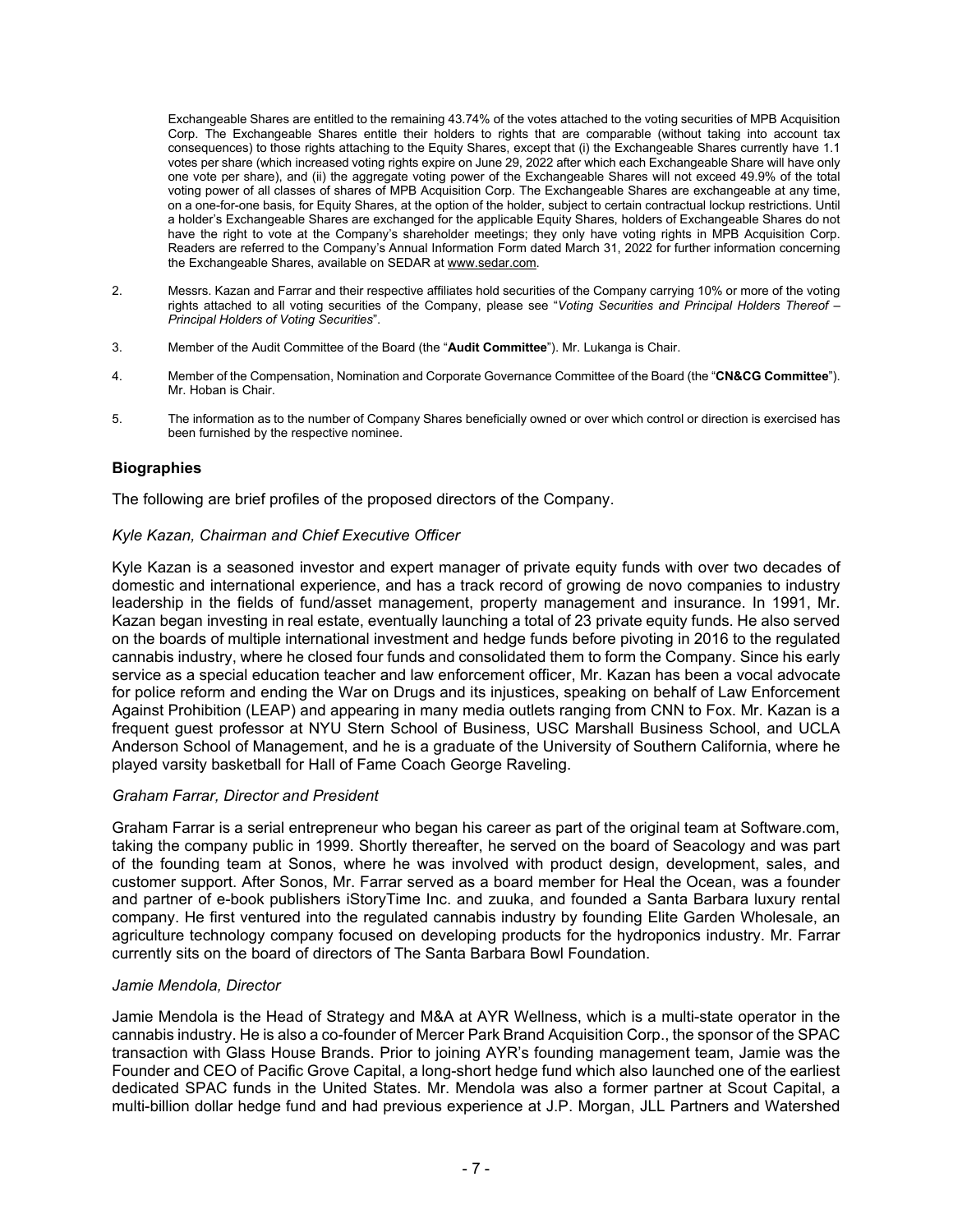Capital. Jamie also previously served on the Board of Directors of Monaker Group, a travel technology platform, prior to its sale to a strategic acquirer. He served on the Nominating and Governance Committee and was the Head of the Compensation Committee. Mr. Mendola has a B.S. from Binghamton University and M.B.A. from the Stanford Graduate School of Business.

## *Humble Lukanga, Director*

Humble Lukanga is the Founder and Chief Executive Officer of Life Line Financial Group, a wealth management firm servicing some of the best-known performers and leaders in business, sports and entertainment. He is also the Trustee of the University of New Mexico and a board member of several companies and foundations. Mr. Lukanga was named to The Hollywood Reporter's Top Business Managers list for 3 years running and New Mexico Business Weekly's "Top 40 Under 40". He has a B.A. and M.B.A. from the University of New Mexico, is a certified CFP and has a Personal Finance Planning degree from UCLA.

## *Jocelyn Rosenwald, Director*

Jocelyn Rosenwald began her career as a Teach For America Corps member in New York City. In 2011, she became a founding teacher at KIPP Star Elementary School and quickly became a teacher leader. She began her career in real estate investment in 2013 with Beach Front Properties LLC and managed a \$500 million portfolio of opportunistic real estate investments. In November of 2016, Ms. Rosenwald began supervising the operations of 4 funds in the regulated cannabis industry which would eventually be consolidated to form the Company. She holds a B.A. from the University of Pennsylvania, an M.A. in Education from Hunter College, and an M.B.A. from UCLA Anderson School of Business.

## *George Raveling, Director*

George Raveling was the first African American basketball coach in the Pac-8 (now Pac-12), the head coach at Washington State University, University of Iowa and USC, and the assistant coach of the medalwinning 1984 and 1988 U.S. Olympic teams. He was also a former Director of International Basketball at Nike and a former commentator for Fox Sports and CBS. Mr. Raveling was inducted into Naismith Memorial Basketball Hall of Fame, National Collegiate Hall of Fame, and was a recipient of John W. Bunn Lifetime Achievement Award. He is the author of two books and is a co-founder of The Daily Coach leadership program. George has a B.S. in Economics from Villanova University, where he is also inducted into the Villanova Hall of Fame.

#### *Hector De La Torre, Director*

Hector De La Torre was a member of California State Assembly representing L.A. from 2004 to 2010 and was a member of South Gate City Council for 8 years, including as a Mayor for 2 years. Hector currently serves as the Chair of L.A. Care, the largest public health plan in the U.S. and the Trustee of Occidental College. He was a former Executive Director of national non-profit Transamerica Center for Health Studies, former Chair of state Budget Subcommittee on Health & Human Services, Rules Committee, and Accountability & Administrative Review Committee, among others. Mr. De La Torre has been an Assembly-Appointed Member of California Air Resources board of directors since 2011, with focus on goods movement, the environment and green technology. He is a graduate of Occidental College and completed graduate work at the Elliott School of International Affairs at the George Washington University.

#### *Bob Hoban, Director*

Bob Hoban is a 12-year veteran of the cannabis industry and Founder of Hoban Law Group, a global fullservice commercial cannabis law firm and the first of its kind. He is the Co-Founder of Gateway Proven Strategies, a global cannabis industry consulting firm. Mr. Hoban has founded, created, bought, and sold over 15 of his own cannabis companies. He is widely recognized by a variety of publications and organizations as one of the most influential people in the global cannabis industry.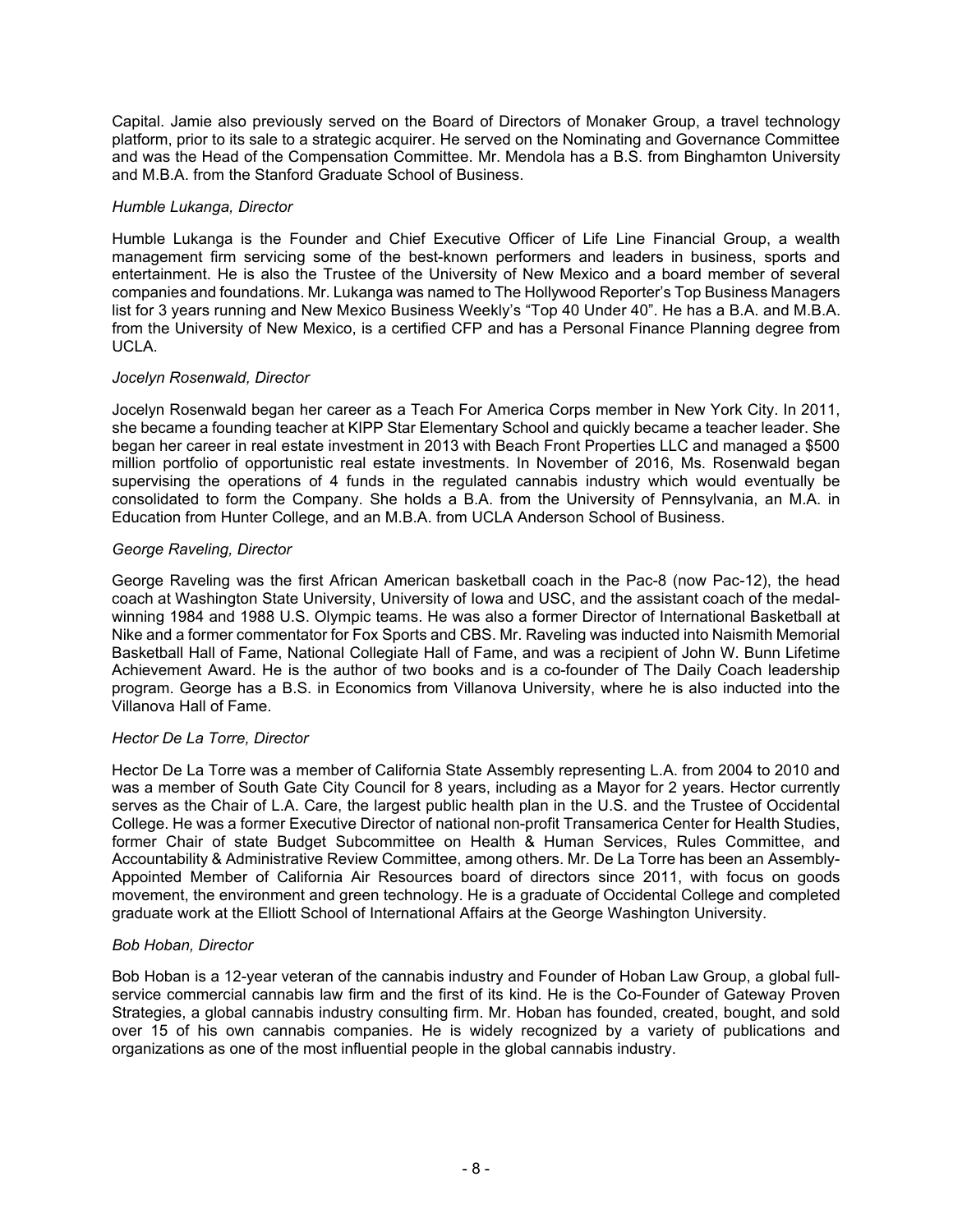## *Corporate Cease Trade Orders or Bankruptcies*

To the knowledge of the Company, no director or proposed director of the Company has been, at the date hereof or within the last 10 years: (a) a director, chief executive officer or chief financial officer of any company that, while that person was acting in that capacity, (i) was the subject of a cease trade or similar order or an order that denied the company access to any exemption under securities legislation, for a period of more than 30 consecutive days, or (ii) was the subject of an event that resulted, after that person ceased to be a director or chief executive officer or chief financial officer, in the company being the subject of such an order; or (b) a director or executive of a company that, while that person was acting in that capacity or within a year of that person ceasing to act in that capacity, became bankrupt, made a proposal under any legislation relating to bankruptcy or insolvency, or was subject to or instituted any proceedings, arrangement or compromise with creditors or had a receiver, receiver manager or trustee appointed to hold its assets.

## *Personal Bankruptcies*

To the knowledge of the Company, no director or proposed director of the Company has, within the 10 years before the date hereof, become bankrupt, made a proposal under any legislation relating to bankruptcy or insolvency, or become subject to or instituted any proceedings, arrangement or compromise with creditors, or had a receiver, receiver manager or trustee appointed to hold the assets of the director or executive officer.

## *Penalties or Sanctions*

To the knowledge of the Company, no director or proposed director of the Company has been subject to (a) any penalties or sanctions imposed by a court relating to securities legislation or by a securities regulatory authority or has entered into a settlement agreement with a securities regulatory authority; or (b) any other penalties or sanctions imposed by a court or regulatory body that would likely be considered important to a reasonable securityholder in making an investment decision.

#### **Appointment of Auditor**

Macias Gini & O'Connell LLP is the auditor of the Company, and was first appointed auditor on June 29 2021. At the Meeting, Shareholders will be asked to re-appoint Macias Gini & O'Connell LLP as auditor of the Company to hold office until the next annual meeting of Shareholders or until a successor is appointed, and to authorize the directors to fix the auditor's remuneration.

**Absent contrary instructions, proxies given pursuant to this solicitation by the management of the Company will be voted "FOR" the appointment of Macias Gini & O'Connell LLP as the auditor of the Company to hold office until the next annual meeting of Shareholders or until a successor is appointed and the authorization of the directors to fix the remuneration of the auditor.**

## **STATEMENT OF EXECUTIVE COMPENSATION**

The purpose of this Statement of Executive Compensation is to provide information about the Company's philosophy, objectives and processes regarding executive compensation. This disclosure is intended to communicate the compensation provided to each of the Chief Executive Officer ("**CEO**"), the Chief Financial Officer ("**CFO**"), and the three next most highly compensated executive officers of the Company, if any, whose individual total compensation was more than C\$150,000 for the year ended December 31, 2021 (collectively, the "**Named Executive Officers" or "NEOs**"), and to the directors of the Company. During the year ended December 31, 2021, the Named Executive Officers of the Company were Kyle Kazan, Chairman and CEO, Mark Vendetti, the current CFO, Derek Higgins, the former CFO, Graham Farrar, President, Jamin Horn, General Secretary and Daryl Kato, Chief Marketing Officer. Prior to the completion of the Business Combination (as hereinafter defined), Louis Karger and Carmelo Marrelli were the CEO and CFO, respectively, of Mercer Park, neither of whom were employed by Glass House Brands Inc., and Mercer Park was not permitted under the rules of the Neo Exchange regarding special purpose acquisition corporations (the "**SPAC**") to pay salaries, consulting fees, director fees or similar payments for services rendered to the SPAC prior to or in connection with the Business Combination, other than the payment of \$10,000 (plus applicable taxes) per month for administrative and related services pursuant to an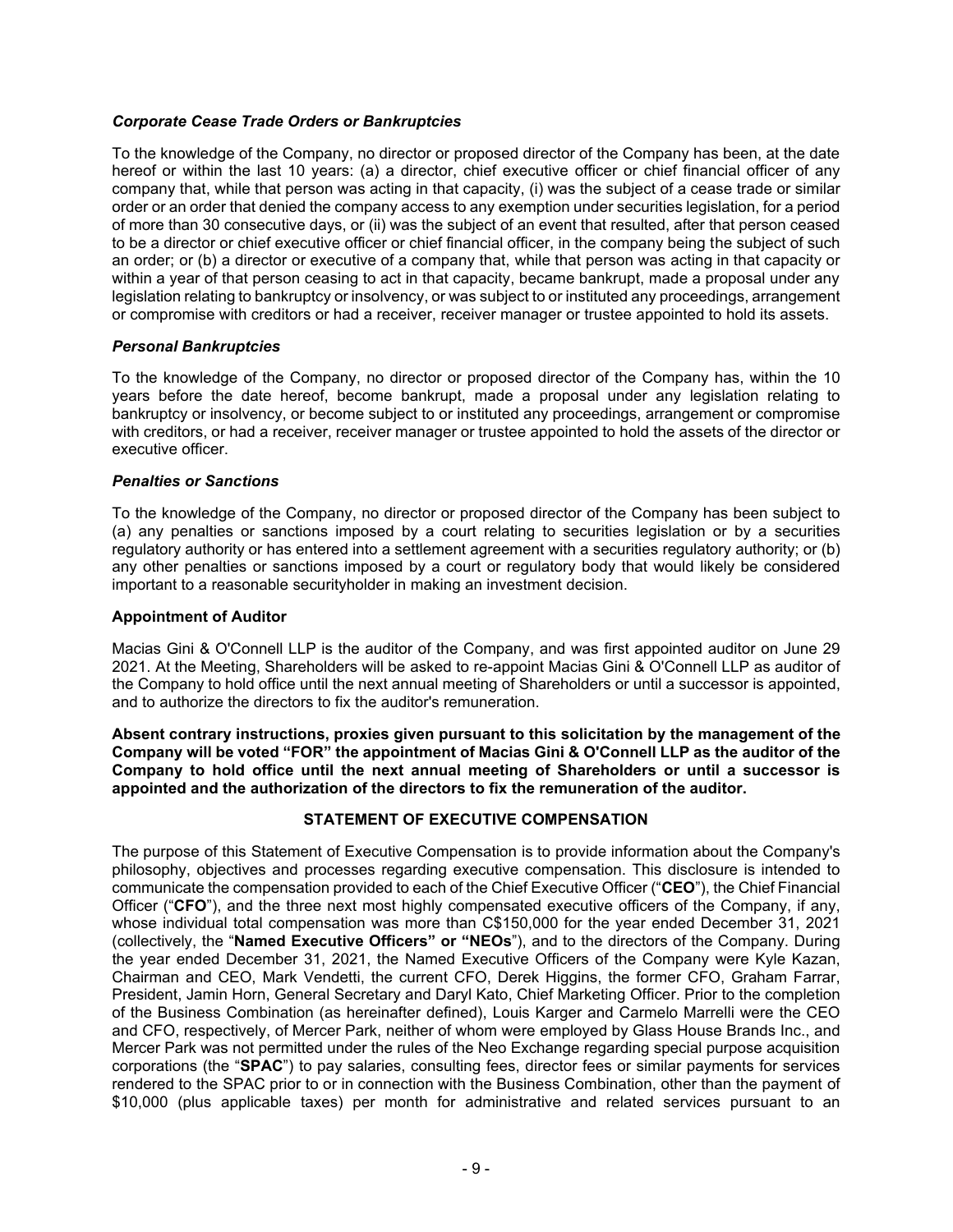administrative services agreement with the SPAC sponsor, Mercer and, with the consent of the Neo Exchange, certain other de minims consulting fees to directors who were not employees of the SPAC or Mercer for services rendered in order to effect the Business Combination.

Unless otherwise indicated, all references to "dollars" "\$" or "US\$" in this section, and elsewhere in this Circular, refer to United States dollars which is the Company's reporting currency**.**

## **Compensation Discussion and Analysis**

### *Compensation Philosophy and Objectives*

The Company operates in a dynamic and rapidly evolving market. To succeed in this environment and to achieve business and financial objectives, the Company needs to attract, retain and motivate a highly talented team of executive officers. The Company expects the team of executive officers to possess and demonstrate strong leadership and management capabilities, as well as foster the Company's company culture, which is at the foundation of its success and remains a pivotal part of its everyday operations.

The Company's executive officer compensation program is designed to achieve the following objectives:

- provide market competitive compensation opportunities in order to attract and retain talented, high performing and experienced executive officers, whose knowledge, skills and performance are critical to the Company's success;
- motivate the Company's executive officers to achieve the Company's business and financial objectives;
- align the interests of the Company's executive officers with those of the Company's Shareholders by tying a meaningful portion of compensation directly to the long-term value and growth of the Company's business; and
- balance achieving short-term results and creating long-term sustainable value to Shareholders by providing incentives that encourage the Company's executive officers to take appropriate levels of risk and that enforce a strong pay for performance relationship.
- incentivize Earnings Before Interest Depreciation and Amortization ("**EBITDA**")(1) targets set by the Company for individuals with responsibility or other related functions, for example:
	- For all Company executives if EBITDA for the Company, on a consolidated basis, exceeds \$55,000,000 for any three-month period then all executives will have 25% of either: (i) all of their equity incentive plan grants or (ii) the restricted stock units granted by the Company, excluding the replacement RSUs issued in exchange for the cancellation of previously held restricted stock units of GH Group on completion of the Business Combination (the "**Performance RSUs**"), will be accelerated**.**
	- Certain executives will have one or more of the following performance-based targets:
		- If EBITDA for the Company, on a consolidated basis, exceeds \$25,000,000 for any three-month period certain executives will have 16.67% of either (i) all of their equity incentive plan grants or (ii) their Performance RSUs accelerated.
		- If EBITDA for the Company's consumer packaged goods business, on a consolidated basis, exceeds \$23,000,000 for any three-month period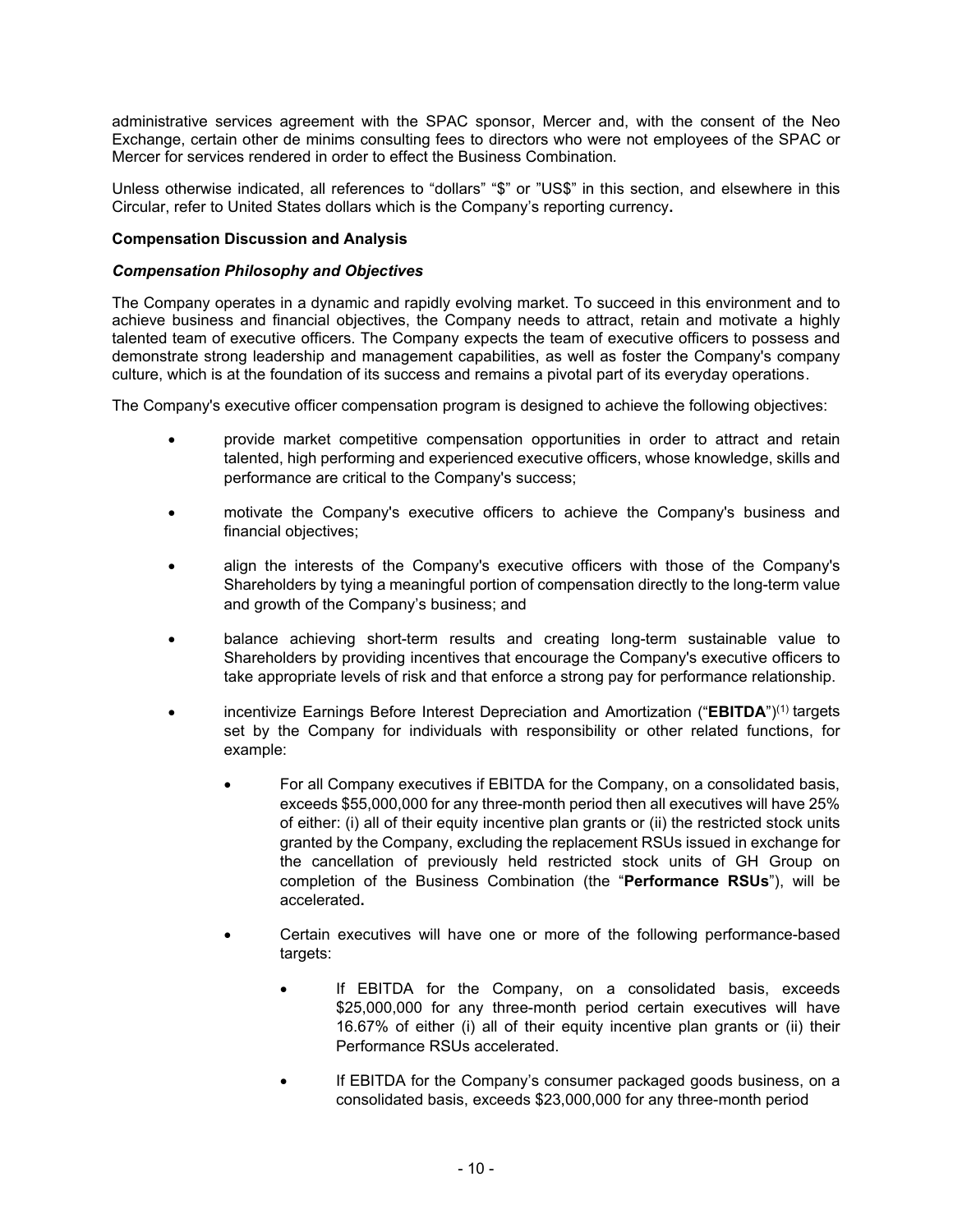certain executives will have 16.67% either (i) all of their equity incentive plan grants or (ii) their Performance RSUs accelerated.

- If EBITDA from the Company's Camarillo facility, on a consolidated basis, exceeds \$31,000,000 for any three-month period certain executives will have 16.67% of either (i) all of their equity incentive plan grants or (ii) their Performance RSUs accelerated.
- If the Company completes seven or more mergers and acquisitions or the total acquisition consideration exceeds \$100,000,000 (excluding the Company's transaction with Element 7 transaction and the acquisition of the real estate for the Camarillo facility) certain executives will have 16.67% either (i) all of their equity incentive plan grants or (ii) their Performance RSUs accelerated.

The Company expects to establish an appropriate comparator group for the purposes of setting future compensation to the NEOs.

## Note:

(1) EBITDA is a non-GAAP financial measure, and is calculated based on Net Loss (being the most directly comparable GAAP financial measure) adjusted for interest and financing costs, income taxes, depreciation, and amortization. EBITDA is not a standardized financial measure under United States GAAP and might not be comparable to similar financial measures disclosed by other companies. The Company uses this metric to measure its core financial and operating performance for business planning purposes. In addition, the Company believes investors use both GAAP and non-GAAP financial measures to assess management's past and future decisions associated with its priorities and allocation of capital, as well as to analyze how the business operates in, or responds to, swings in economic cycles or to other events that impact the cannabis industry. This non-GAAP financial measure is intended to provide additional information and should not be considered in isolation or as a substitute for measures of performance prepared in accordance with GAAP. For further information on non-GAAP financial measures, please refer to the Company's managements' discussion and analysis of financial conditional and results of operations for the year ended December 31, 2021 under the heading *"Non-GAAP Financial Measures*", available under the Company's profile at www.sedar.com and on the Company's website.

## *Elements of Executive Compensation*

The compensation of NEOs of the Company currently includes two main elements: (a) base salary; and (b) long-term equity incentives, which consisted of stock options and restricted stock unit awards during 2021, granted under the Equity Incentive Plan (as defined herein)**,** and any other equity plan that may be approved by the Board from time to time.

#### *Base Salaries*

Base salaries are intended to provide an appropriate level of fixed compensation that will assist in employee retention and recruitment. Base salaries will be determined on an individual basis, taking into consideration the past, current and potential contribution to the Company's success, the NEO's experience and expertise, the position and responsibilities of the NEO, and competitive industry pay practices for other high growth, premium brand companies of similar size and revenue growth potential.

#### Long-Term Incentives

Long-term incentive ("**LTI**") compensation awards under the Equity Incentive Plan provide continual motivation for the Company's officers, employees and consultants to achieve business and financial objectives and align their interests with the long-term interests of the Company's Shareholders. The purpose of the LTI program is to promote alignment of interests between employees and Shareholders, and to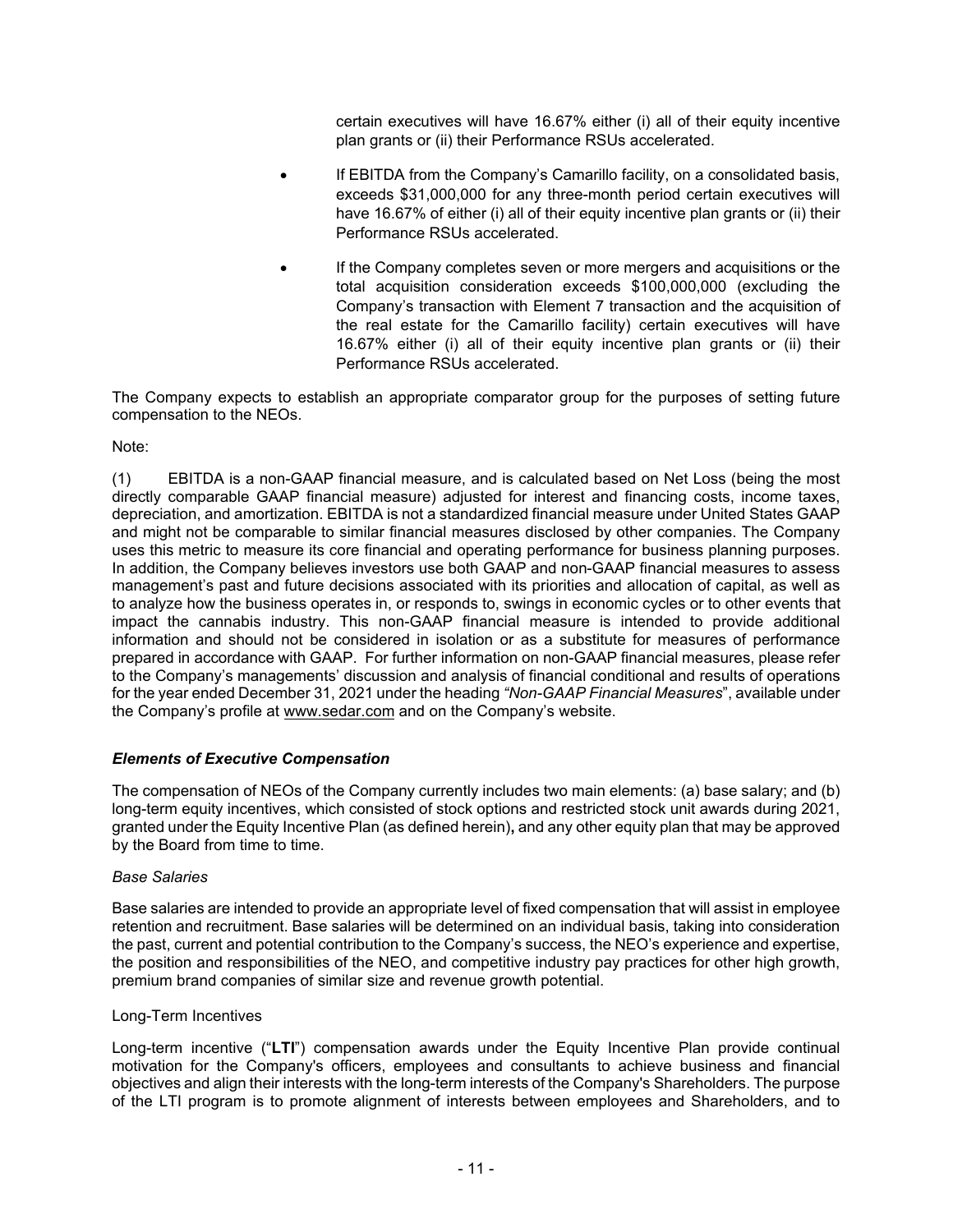support the achievement of the Company's longer-term performance objectives, while also promoting longterm retention.

The Company believes that the best method to attract and retain executive talent and to align interests between the Company's shareholders and the executives is to prioritize share-linked compensation. Such prioritization benefits the Company as it reduces the cash cost of attracting and retaining executives, a valuable benefit given that the sector that the Company operates in continues to experience higher costs of capital than comparable businesses operating outside of the cannabis sector. As a result, the Company approved the granting of new long-term equity-backed incentives. All new grants by the Company to executives have a standard three-year vesting schedule with performance based accelerations (excluding those issued as replacement for the cancellation of GH Group equity-based compensation under the Business Combination). For the reasons identified above, the Company has not as of the date of this document, and does not expect in the near term, to pay any bonuses to executives.

# *Risks Analysis*

The CN&CG Committee considered risks associated with executive compensation and does not believe that the Company's executive compensation policies and practices encourage its executive officers to take inappropriate or excessive risks. The following compensation program attributes help mitigate risk: (i) NEOs are compensated through the granting of Options and RSUs (each as defined below), which is compensation that is both "at risk" and associated with long-term value creation; (ii) the value of such compensation is dependent upon Shareholder return over the Option and RSU vesting periods; (iii) the compensation program utilizes multiple performance measures; (iv) the CN&CG Committee applies judgement when determining individual payouts; and (v) individual payout caps are applicable, all of which leads to the CN&CG Committee believing that the Company's compensation programs and policies are not likely to lead to excessive risk taking that could have a material adverse effect on the Company.

## *Compensation Governance*

The Company's CN&CG Committee is responsible for overseeing the Company's compensation policies, processes and practices. The CN&CG Committee is also responsible for evaluating performance in determining the compensation of the NEOs, and seeks input from the Board to ensure feedback is thorough and robust. The CN&CG Committee also ensures that compensation policies and practices provide an appropriate balance of risk and reward consistent with the Company's risk profile. The Board has established a written charter for the CN&CG Committee setting out its responsibilities for administering the Company's compensation programs and reviewing and making recommendations to the Board concerning the level and nature of the compensation payable to the Company's directors and executive officers.

The members of the CN&CG Committee are Bob Hoban, Jamie Mendola and George Raveling. The CN&CG Committee is chaired by Mr. Hoban, President of Hoban Law Group. Mr. Hoban brings valuable knowledge and expertise to the CN&CG Committee. Mr. Hoban has served as a corporate attorney, with a focus on securities and MN&A, for over twenty years. In the course of doing so, Mr. Hoban has served, in effect, as general counsel for dozens of businesses. In that content, Mr. Hoban has garnered a depth of experience on executive compensation issues, the related regulatory matters, and the public reporting thereof. In addition, Mr. Hoban has served in a C-Suite capacity on at least six (6) occasions where he has been primarily responsible for establishing individual and policy-based executive compensation for companies (with over 200 employees) for which he has served. Other than Mr. Mendola, all of the members of the CN&CG Committee are independent directors in that they do not have a direct or indirect material relationship with the Company which could, in the view of the Board, reasonably interfere with the exercise of the director's independent judgment. The CN&CG Committee also evaluates its own performance on an annual basis. A copy of the CN&CG Committee Charter can be found on the Company's website at *www.ir.glasshousebrands.com*.

The CN&CG Committee is tasked with establishing an executive compensation program, which includes any share-based awards, option-based awards or the establishment of any non-equity incentive plans. The terms of any proposed compensation for the directors of the Company who are not also officers of the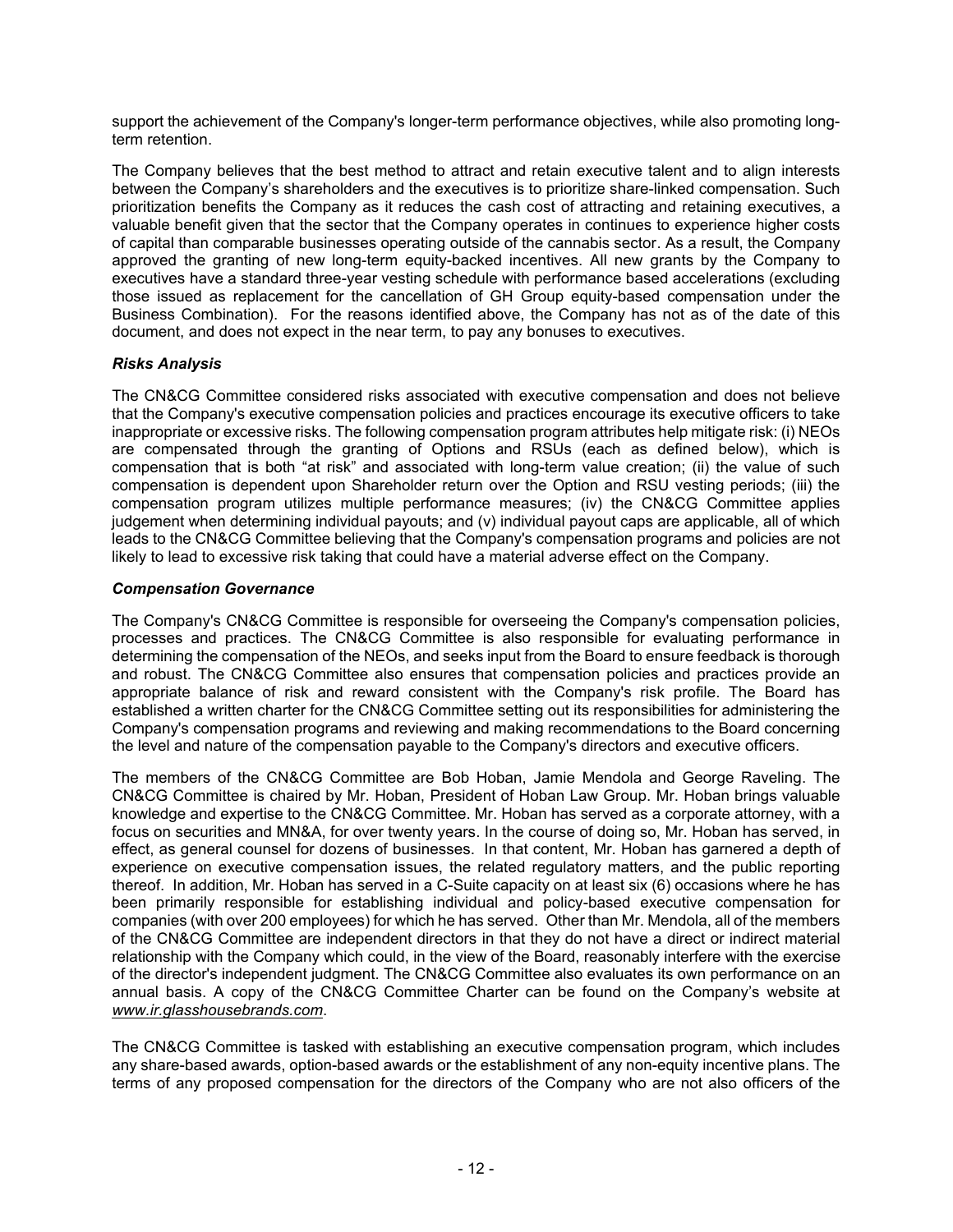Company (including any share-based awards or options to be granted) are determined by the CN&CG Committee.

## *Insider Trading Policy*

All of the Company's directors, managers, officers and employees, and certain consultants and other individuals, are subject to the Company's Insider Trading Policy, which prohibits trading in the Company's securities while in possession of material undisclosed information about the Company. Under this policy, such individuals are also prohibited from disclosing inside information pursuant to the Insider Trading Policy. Such individuals, including the NEOs are only permitted to trade in the Company's securities during prescribed trading windows. Furthermore, certain individuals, including the NEOs and directors, must preclear any proposed trade in securities of the Company with an Insider Trading Policy Administrator to ensure there is no inside information that has not generally been disclosed. A copy of the Company's Insider Trading Policy can be found on the Company's website at *www.ir.glasshousebrands.com*.

#### *Restrictions on Hedging*

Under the Company's Insider Trading Policy, directors, executives and certain other employees are prohibited from entering into hedging transactions involving the Company's securities, such as short sales, puts and calls.

#### **Performance Graph**

The following graph shows the Company's cumulative total Shareholder return since May 13, 2019, the date the Company's shares began trading on the Neo Exchange, to December 31, 2021, compared to the Russell Small Cap Completeness Index and the Advisorshares Pure US Cannabis ETF (which began trading in September 2020).



The Company's executive compensation is largely share-based with a standard vesting schedule that lasts for three years. As a result of using share-based compensation, the performance in share price directly affects the largest portion of the Company's executive compensation as such compensation, for executives present at the time of the Business Combination, included stock options with fixed exercise prices. The result is that the 63% decrease in share price during the above period had a greater effect on expected compensation for executives with decreases in total equity-linked instruments to such executives ranging from approximately 66% to 69%.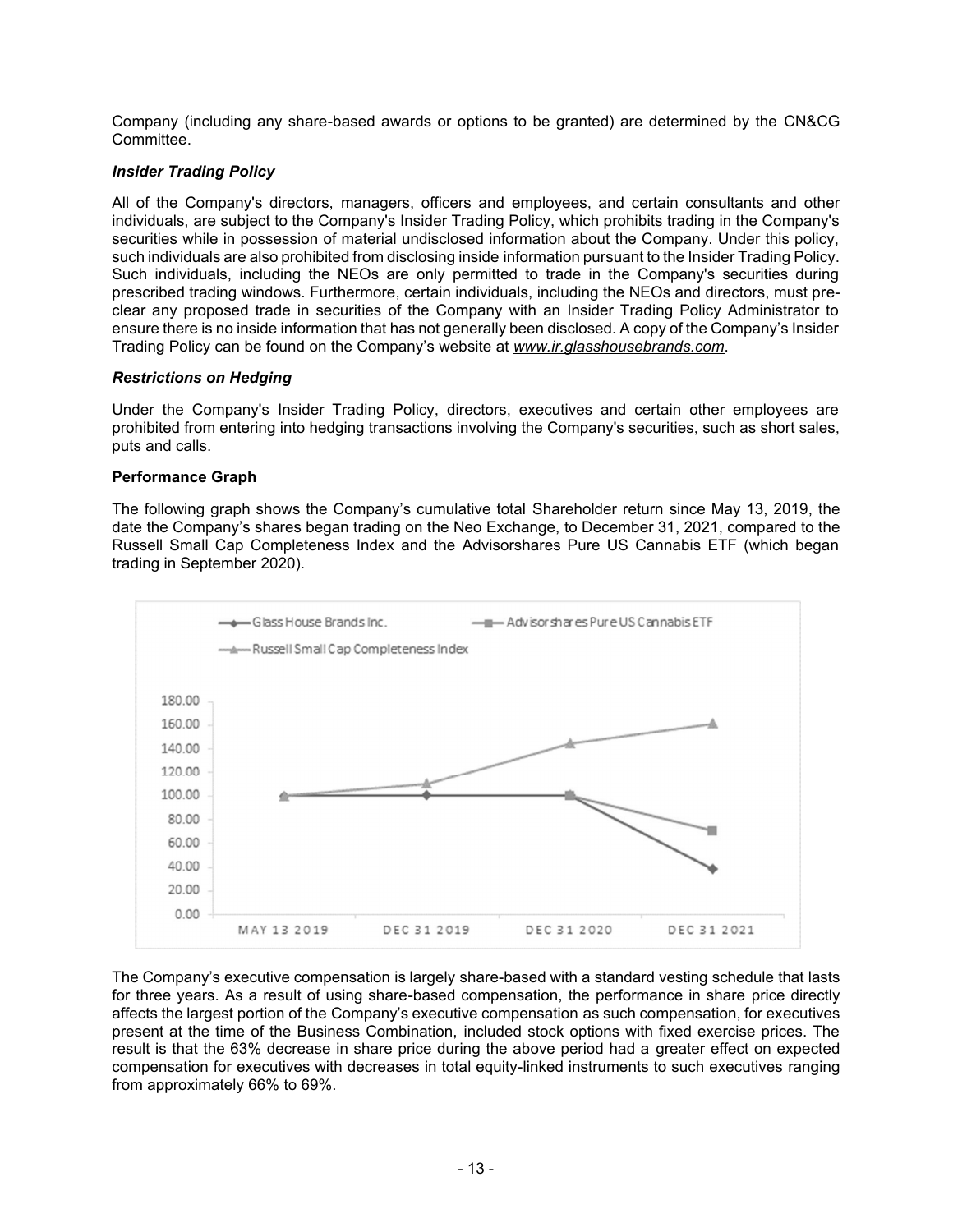#### **Summary Compensation Table**

The following table sets forth the compensation earned by, paid to or awarded to the Company's NEO's for the period from June 29, 2021, being the date the Company completed the qualifying transaction whereby Mercer Park Brand Acquisition Corp. ("**Mercer Park**") acquired indirectly 100% of the common equity interests of GH Group to form the Company on June 29, 2021 (the "**Business Combination**"), to December 31, 2021:

**Non-equity Incentive** 

|                                                                                       |                          |           |                    |             |                                                    | <b>Plan Compensation</b><br>$($ \$)                                 |                                            |                                                   |                                                   |                                             |                                         |
|---------------------------------------------------------------------------------------|--------------------------|-----------|--------------------|-------------|----------------------------------------------------|---------------------------------------------------------------------|--------------------------------------------|---------------------------------------------------|---------------------------------------------------|---------------------------------------------|-----------------------------------------|
| Name and<br>Principal<br>Year<br>Position <sup>(1)</sup>                              | <b>Salary</b><br>$($ \$) |           |                    |             | Share-<br><b>Based</b><br><b>Awards</b><br>$($ \$) | Option-<br><b>Based</b><br><b>Awards</b><br>$($ \$) <sup>(12)</sup> | Annual<br><b>Incentive</b><br><b>Plans</b> | Long-<br>term<br><b>Incentive</b><br><b>Plans</b> | <b>Pension</b><br>Value <sup>(2)</sup><br>$($ \$) | <b>All Other</b><br>Compensation<br>$($ \$) | <b>Total</b><br>Compensation<br>$($ \$) |
| Kyle Kazan<br>Chairman,<br>CEO and<br><b>Director</b>                                 | 2021                     | \$201,753 | $$5,009,920^{(7)}$ | $\mathbf 0$ | 0                                                  | 0                                                                   | $\pmb{0}$                                  | 0                                                 | \$5,211,673                                       |                                             |                                         |
| Graham<br>Farrar<br>President<br>and Director                                         | 2021                     | \$179,069 | $$7,167,730^{(8)}$ | $\mathbf 0$ | 0                                                  | 0                                                                   | $\pmb{0}$                                  | 0                                                 | \$7,346,799                                       |                                             |                                         |
| <b>Mark</b><br>Vendetti <sup>(3)</sup><br><b>CFO</b>                                  | 2021                     | \$89,146  | \$1,149,000        | $\mathbf 0$ | 0                                                  | 0                                                                   | $\mathbf 0$                                | $\mathbf 0$                                       | \$1,238,146                                       |                                             |                                         |
| <b>Derek</b><br>Higgsins <sup>(4)</sup><br>Former CFO                                 | 2021                     | \$122,086 | \$4,768,750(9)     | $\mathbf 0$ | 0                                                  | 0                                                                   | 0                                          | $$125,000^{(5)}$                                  | \$5,015,836                                       |                                             |                                         |
| <b>Jamin Horn</b><br>General<br>Counsel &<br>Corporate<br>Secretary                   | 2021                     | \$122,877 | \$1,912,890(10)    | $\mathbf 0$ | 0                                                  | 0                                                                   | $\mathbf 0$                                | 0                                                 | \$2,035,767                                       |                                             |                                         |
| Daryl Kato<br>Chief<br>Marketing<br>Officer                                           | 2021                     | \$148,509 | \$4,768,750(11)    | $\mathbf 0$ | 0                                                  | 0                                                                   | $\mathbf 0$                                | $\mathbf 0$                                       | \$4,917,259                                       |                                             |                                         |
| Erik<br>Thoresen <sup>(6)</sup><br>Chief<br><b>Business</b><br>Development<br>Officer | 2021                     | \$121,154 | \$1,340,500        | 0           | 0                                                  | 0                                                                   | 0                                          | $$10,000^{(6)}$                                   | \$1,471,654                                       |                                             |                                         |

Notes:

- Prior to the completion of the Business Combination, Louis Karger and Carmelo Marrelli were the CEO and CFO, respectively, of Mercer Park, neither of whom were employed by Glass House Brands Inc., and the Company (then Mercer Park) was not permitted under the rules of the Neo Exchange regarding SPACs to pay salaries, consulting fees, director fees or similar payments for services rendered to the SPAC prior to or in connection with the Business Combination, other than the payment of \$10,000 (plus applicable taxes) per month for administrative and related services pursuant to an administrative services agreement with the SPAC sponsor, Mercer and, with the consent of the Neo Exchange, certain other de minims consulting fees to directors who were not employees of the SPAC or Mercer for services rendered in order to effect the Business Combination.
- The Company did not have a defined benefits plan or defined contributions plan during FY2021.
- Mr. Vendetti was appointed CFO effective October 1, 2021.
- (4) Mr. Higgins resigned as CFO effective September 30, 2021.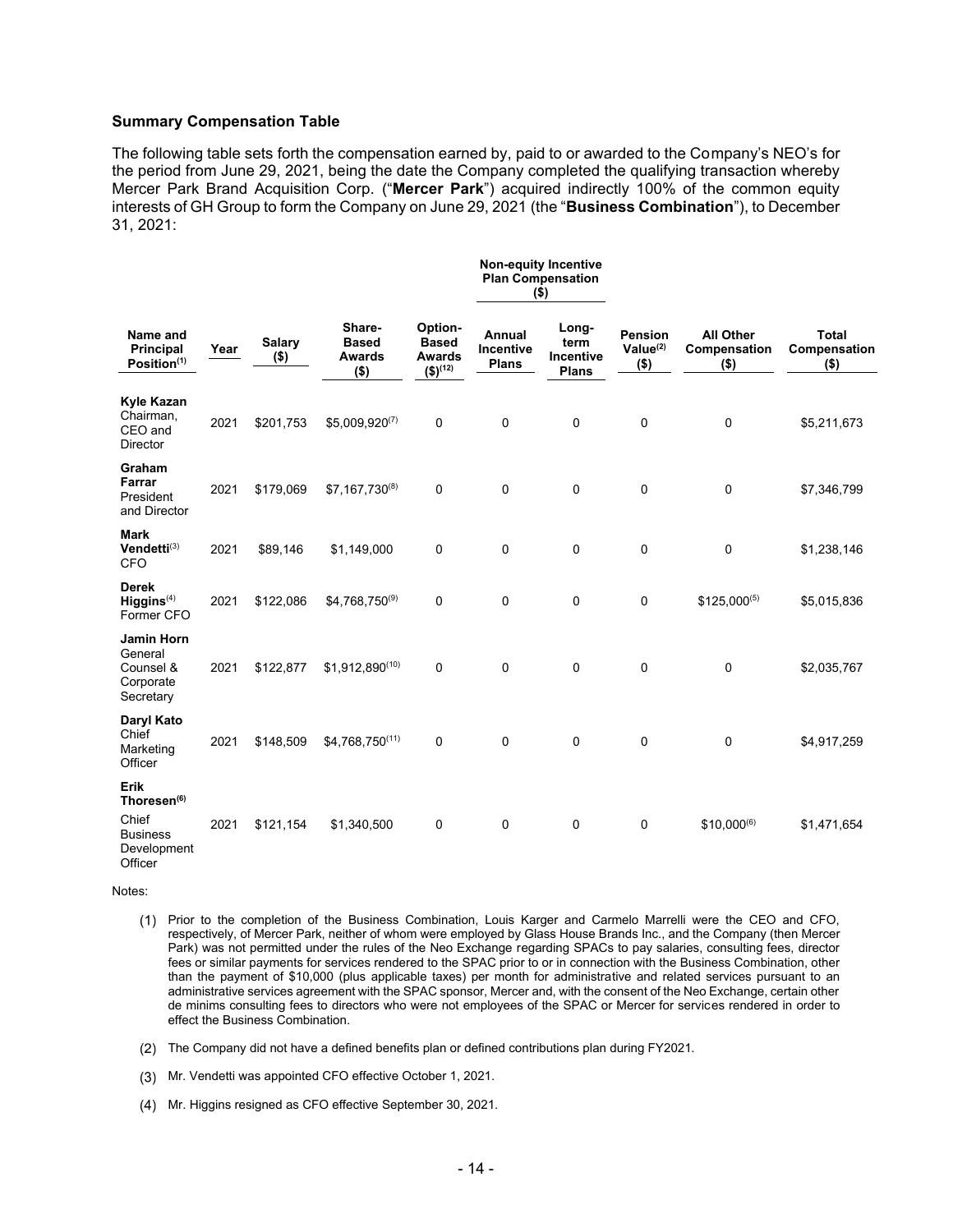- Relates to a Business Combination closing bonus payable on termination from the Company.
- Mr. Thoresen was appointed Chief Business Development Officer August 4, 2021. Relates to a signing bonus.
- 500,992 RSUs valued at \$10 per share at the time of the Business Combination, excludes 359,249 unvested RSUs issued as replacements for the cancellation of GH Group equity-based awards under the Business Combination.
- 716,773 RSUs valued at \$10 per share at the time of the Business Combination, excludes 100,092 unvested RSUs issued as replacements for the cancellation of GH Group equity-based awards under the Business Combination.
- 476,875 RSUs valued at \$10 per share at the time of the Business Combination, excludes 6,174 unvested RSUs issued as replacements for the cancellation of GH Group equity-based awards under the Business Combination.
- 191,289 RSUs valued at \$10 per share at the time of the Business Combination, excludes 32,474 unvested RSUs issued as replacements for the cancellation of GH Group equity-based awards under the Business Combination.
- 476,875 RSUs valued at \$10 per share at the time of the Business Combination, excludes 3,508 unvested RSUs issued as replacements for the cancellation of GH Group equity-based awards under the Business Combination.
- Excludes unvested stock options issued as replacements for the cancellation of GH Group equity-based awards under the Business Combination.

#### **Incentive Plan Awards – Outstanding Share-Based Awards and Option-Based Awards**

The following table sets forth information concerning the option-based and share-based awards granted to the Company's NEOs that were outstanding as at December 31, 2021**.**

|                                                         |                                                                                                       |                                               | <b>Option-based Awards</b>                 | <b>Share-based Awards</b>                                                                  |                                                                                                                                         |                                                                                                                                         |                                                                                                                                                                       |  |
|---------------------------------------------------------|-------------------------------------------------------------------------------------------------------|-----------------------------------------------|--------------------------------------------|--------------------------------------------------------------------------------------------|-----------------------------------------------------------------------------------------------------------------------------------------|-----------------------------------------------------------------------------------------------------------------------------------------|-----------------------------------------------------------------------------------------------------------------------------------------------------------------------|--|
| Name and<br><b>Principal</b><br><b>Position</b>         | Number of<br><b>Securities</b><br>Underlying<br>Unexercised<br><b>Options</b><br>$(4)$ <sup>(4)</sup> | Option<br><b>Exercise</b><br>Price<br>$($ \$) | Option<br><b>Expiration</b><br><b>Date</b> | Value of<br><b>Unexercised</b><br>In-the-Money<br><b>Options</b><br>$($ \$) <sup>(1)</sup> | <b>Number of</b><br>Company<br><b>Shares or</b><br>Units of<br>Company<br><b>Shares</b><br><b>That Have</b><br><b>Not Vested</b><br>(#) | Market or<br><b>Payout Value</b><br>of Share-<br><b>Based Awards</b><br><b>That Have Not</b><br><b>Vested</b><br>$($ \$) <sup>(1)</sup> | <b>Market Or</b><br>Payout<br>Value of<br><b>Vested</b><br>Share-<br><b>Based</b><br><b>Awards Not</b><br>Paid Out or<br><b>Distributed</b><br>$($ \$) <sup>(1)</sup> |  |
| Kyle Kazan<br>Chairman,<br>CEO and<br><b>Director</b>   | 132,768                                                                                               | \$2.49                                        | 10/1/2024                                  | \$177,909                                                                                  | 860,241(5)                                                                                                                              | \$3,294,723                                                                                                                             | \$                                                                                                                                                                    |  |
|                                                         | 17,579                                                                                                | \$3.39                                        | 1/25/2026                                  | \$<br>7,734                                                                                |                                                                                                                                         |                                                                                                                                         |                                                                                                                                                                       |  |
|                                                         | 15,254                                                                                                | \$3.39                                        | 4/17/2025                                  | \$<br>6,711                                                                                |                                                                                                                                         |                                                                                                                                         |                                                                                                                                                                       |  |
| Graham<br>Farrar<br>President<br>and Director           | 132,768                                                                                               | \$2.26                                        | 10/1/2024                                  | \$208,445.76                                                                               | 811,865(6)                                                                                                                              | \$3,109,443                                                                                                                             | \$                                                                                                                                                                    |  |
|                                                         | 17,579                                                                                                | \$3.08                                        | 1/25/2026                                  | 13,184.25<br>\$                                                                            |                                                                                                                                         |                                                                                                                                         |                                                                                                                                                                       |  |
|                                                         | 11,514                                                                                                | \$3.08                                        | 4/17/2025                                  | \$<br>8,635.50                                                                             |                                                                                                                                         |                                                                                                                                         |                                                                                                                                                                       |  |
| <b>Mark</b><br>Vendetti <sup>(2)</sup><br><b>CFO</b>    |                                                                                                       |                                               |                                            |                                                                                            | 300,000                                                                                                                                 | \$1,149,000                                                                                                                             | \$                                                                                                                                                                    |  |
| <b>Derek</b><br>$Higgsins$ <sup>(3)</sup><br>Former CFO | 14,514                                                                                                | \$3.08                                        | 1/25/2026                                  | 10,885.50<br>\$                                                                            |                                                                                                                                         |                                                                                                                                         | \$219,474                                                                                                                                                             |  |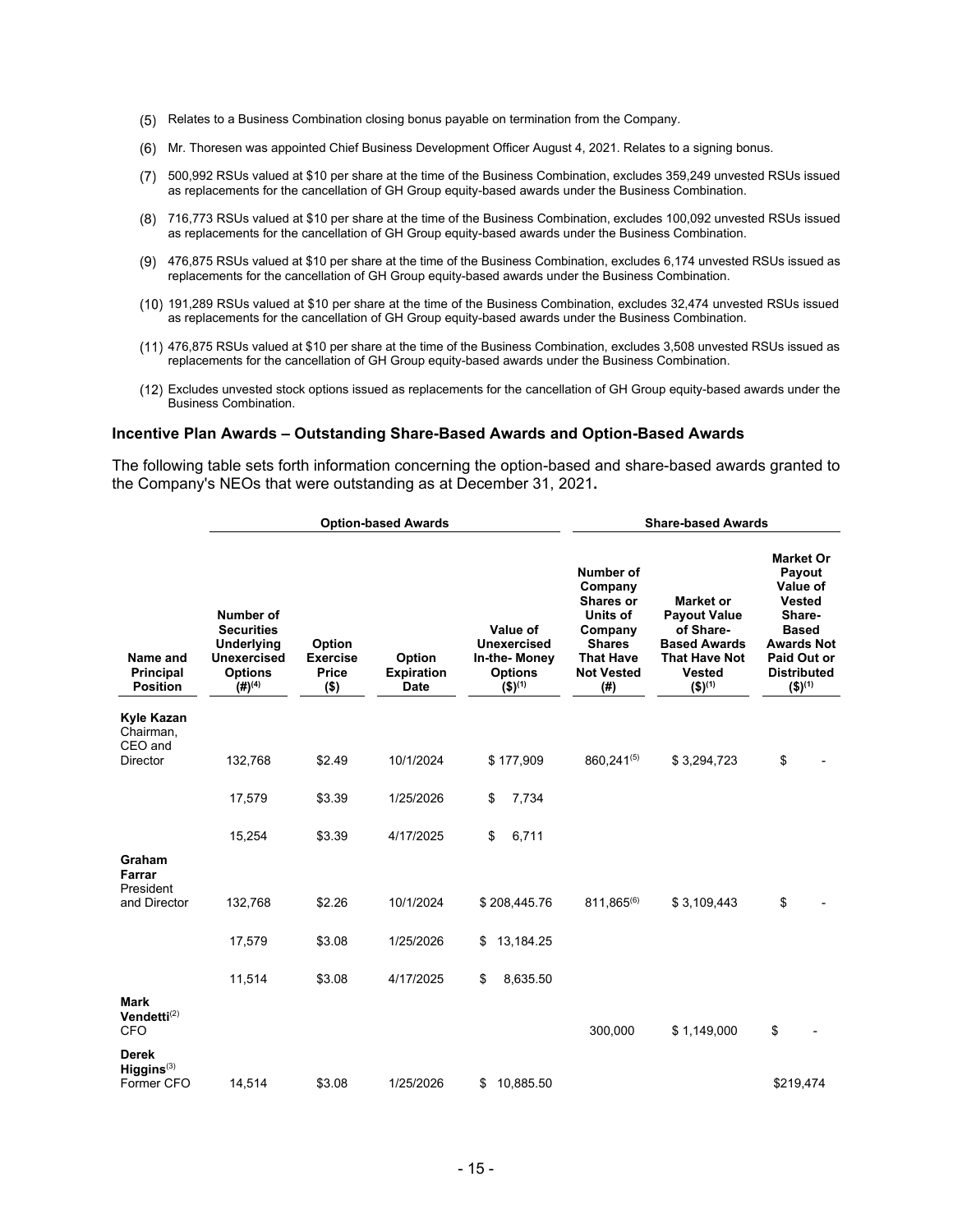|                                                                               | <b>Option-based Awards</b>                                                                            |                                                      |                                            | <b>Share-based Awards</b>                                                           |                                                                                                                                  |                                                                                                                                                |                                                                                                                                                                       |
|-------------------------------------------------------------------------------|-------------------------------------------------------------------------------------------------------|------------------------------------------------------|--------------------------------------------|-------------------------------------------------------------------------------------|----------------------------------------------------------------------------------------------------------------------------------|------------------------------------------------------------------------------------------------------------------------------------------------|-----------------------------------------------------------------------------------------------------------------------------------------------------------------------|
| Name and<br><b>Principal</b><br><b>Position</b>                               | Number of<br><b>Securities</b><br>Underlying<br>Unexercised<br><b>Options</b><br>$(4)$ <sup>(4)</sup> | Option<br><b>Exercise</b><br><b>Price</b><br>$($ \$) | Option<br><b>Expiration</b><br><b>Date</b> | Value of<br>Unexercised<br>In-the-Money<br><b>Options</b><br>$($ \$) <sup>(1)</sup> | Number of<br>Company<br><b>Shares or</b><br>Units of<br>Company<br><b>Shares</b><br><b>That Have</b><br><b>Not Vested</b><br>(#) | <b>Market or</b><br><b>Payout Value</b><br>of Share-<br><b>Based Awards</b><br><b>That Have Not</b><br><b>Vested</b><br>$($ \$) <sup>(1)</sup> | <b>Market Or</b><br>Payout<br>Value of<br><b>Vested</b><br>Share-<br><b>Based</b><br><b>Awards Not</b><br>Paid Out or<br><b>Distributed</b><br>$($ \$) <sup>(1)</sup> |
|                                                                               | 3,607                                                                                                 | \$3.08                                               | 4/17/2025                                  | \$<br>2,705.25                                                                      |                                                                                                                                  |                                                                                                                                                |                                                                                                                                                                       |
| <b>Jamin Horn</b><br>General<br>Counsel &<br>Corporate<br>Secretary           | 76,227                                                                                                | \$3.08                                               | 1/4/2026                                   | 57,170.25<br>\$                                                                     | $223,763^{(7)}$                                                                                                                  | \$<br>857,012                                                                                                                                  | \$                                                                                                                                                                    |
|                                                                               | 6,355                                                                                                 | \$3.08                                               | 1/4/2026                                   | \$<br>4,766.25                                                                      |                                                                                                                                  |                                                                                                                                                |                                                                                                                                                                       |
| Daryl Kato<br>Chief<br>Marketing<br>Officer                                   | 45,977<br>5,409                                                                                       | \$3.08<br>\$3.08                                     | 1/25/2026<br>4/17/2025                     | \$34,482.75<br>\$<br>4,056.75                                                       | 480,383(8)                                                                                                                       | \$1,533,888                                                                                                                                    | \$392,861                                                                                                                                                             |
| Erik                                                                          | 21,806                                                                                                | \$2.26                                               | 10/1/2024                                  | 34,235.42<br>\$                                                                     |                                                                                                                                  |                                                                                                                                                |                                                                                                                                                                       |
| Thoresen <sup>(9)</sup><br>Chief<br><b>Business</b><br>Development<br>Officer |                                                                                                       |                                                      |                                            |                                                                                     | 350,000                                                                                                                          | \$1,340,500                                                                                                                                    | \$                                                                                                                                                                    |

#### Notes:

- Value of unexercised in-the-money Options and market value of unvested share-based awards and vested but undistributed share-based awards calculated based on the closing share price on the Neo Exchange on December 31, 2021 of \$3.83.
- (2) Mr. Vendetti was appointed CFO effective October 1, 2021.
- Mr. Higgins resigned as CFO effective September 30, 2021.
- All stock options in this table issued as replacements for GH Group equity compensation at the time of the Business Combination and includes vested stock options the net-value of which, calculated at a price per share of \$10, was credited against the Business Combination purchase price for GH Group,
- Includes 500,992 newly granted RSUs at the time of the Business Combination and 359,249 unvested RSUs issued as replacements for GH Group equity compensation under the Business Combination.
- Includes 716,773 newly granted RSUs at the time of the Business Combination and 100,092 unvested RSUs issued as replacements for GH Group equity compensation under the Business Combination.
- Includes 191,289 newly granted RSUs at the time of the Business Combination and 32,474 unvested RSUs issued as replacements for GH Group equity compensation under the Business Combination.
- $(8)$ Includes 476,875 newly granted RSUs at the time of the Business Combination and 3,508 unvested RSUs issued as replacements for GH Group equity compensation under the Business Combination.
- Mr. Thoresen was appointed Chief Business Development Officer effective August 4, 2021.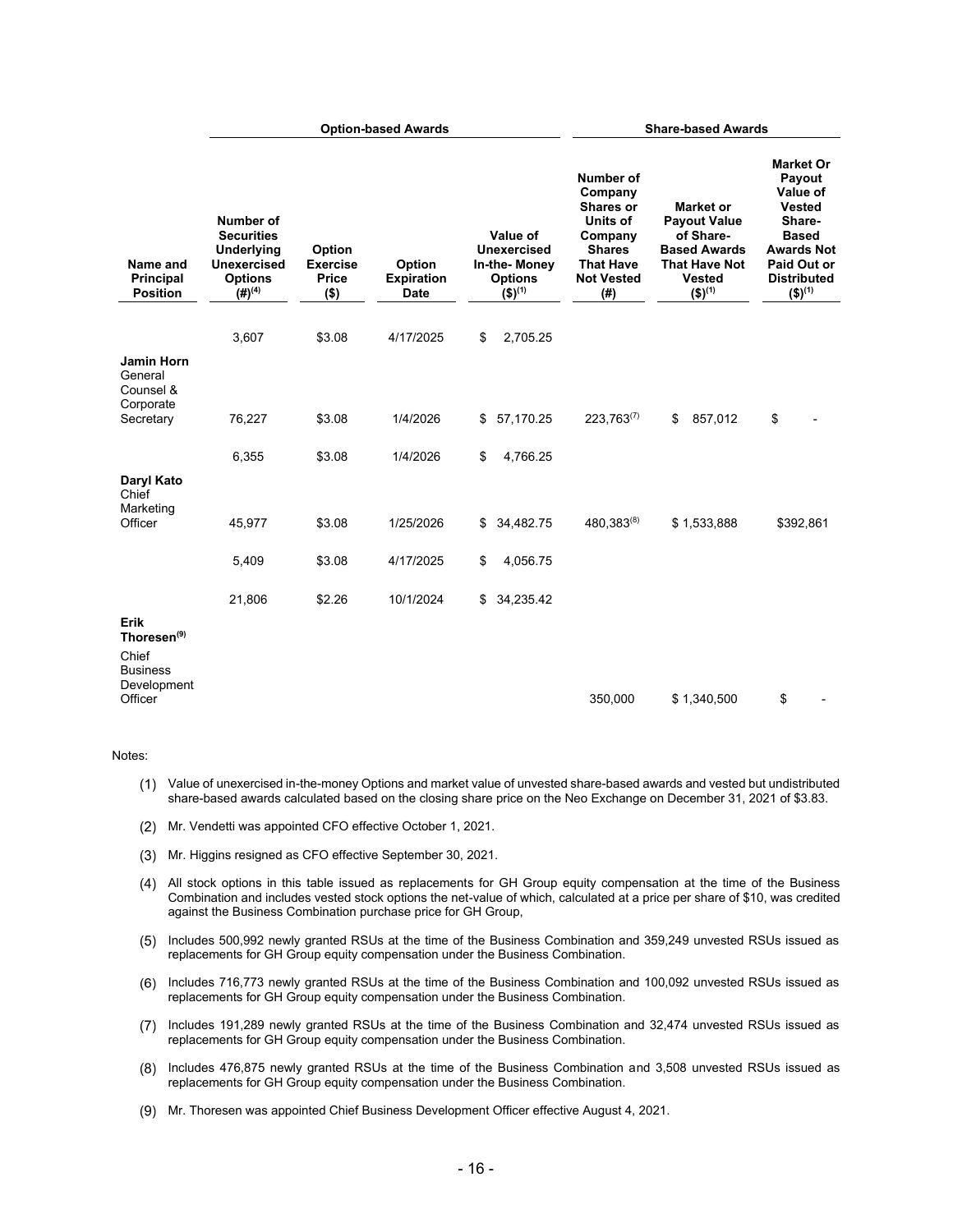#### **Incentive Plan Awards – Value Vested or Earned During the Year**

The following table indicates, for each of the Company's NEOs, a summary of the value of the option-based and share-base awards vested in accordance with their terms for the Company's financial year ending December 31, 2021.

| <b>Name and Principal</b><br><b>Position</b>                                  | <b>Option-Based Awards-</b><br><b>Value Vested During the</b><br>Year (\$) | <b>Share-Based Awards -</b><br><b>Value Vested During the</b><br>Year $($)^{(1)}$ | <b>Non-Equity Incentive Plan</b><br><b>Compensation - Value</b><br>Earned During the Year (\$) |  |
|-------------------------------------------------------------------------------|----------------------------------------------------------------------------|-----------------------------------------------------------------------------------|------------------------------------------------------------------------------------------------|--|
| Kyle Kazan<br>Chairman, CEO and Director                                      | $$649,223^{(4)}$$                                                          | 0                                                                                 | \$201,753                                                                                      |  |
| <b>Graham Farrar</b><br><b>President and Director</b>                         | $$661,057^{(5)}$$                                                          | 0                                                                                 | \$179,069                                                                                      |  |
| Mark Vendetti <sup>(2)</sup><br><b>CFO</b>                                    | 0                                                                          | 0                                                                                 | \$89,146                                                                                       |  |
| Derek Higgins <sup>(3)</sup><br>Former CFO                                    | $$151,825^{(6)}$                                                           | \$219,474                                                                         | \$247,086                                                                                      |  |
| <b>Jamin Horn</b><br>General Counsel & Corporate<br>Secretary                 | \$59,457                                                                   | 0                                                                                 | \$122,877                                                                                      |  |
| Daryl Kato<br><b>Chief Marketing Officer</b>                                  | \$38,393                                                                   | \$392,861                                                                         | \$148,509                                                                                      |  |
| <b>Erik Thoresen</b><br><b>Chief Business Development</b><br>Office $r^{(7)}$ | 0                                                                          | 0                                                                                 | \$121,154                                                                                      |  |

#### Notes:

- Value of vested share-based awards calculated based on the closing share price on the dates of vesting; if share-based awards vested in FY2021 but not on a trading day, value of vested share- based awards calculated based on closing share price on the last trading day prior to the date of vesting.
- Mr. Vendetti was appointed CFO effective October 1, 2021.
- Mr. Higgins resigned as CFO effective September 30, 2021.
- Includes \$532,155 in vested value of stock options issued as replacement grants for GH Group equity compensation at the time of the Business Combination at a price per share of \$10 and which was credited against the Business Combination purchase price for GH Group,
- Includes \$540,371 in vested value of stock options issued as replacement grants for GH Group equity compensation at the time of the Business Combination at a price per share of \$10 and which was credited against the Business Combination purchase price for GH Group.
- (6) Includes \$104,361 in vested value of stock options issued as replacement grants for GH Group equity compensation at the time of the Business Combination at a price per share of \$10 and which was credited against the Business Combination purchase price for GH Group,
- (7) Mr. Thoresen was appointed Chief Business Development Officer effective August 4, 2021.

#### **Pension Plan Benefits**

The Company has not implemented any deferred compensation plan, pension plan or other form of funded or unfunded retirement compensation for its employees that provides for payments or benefits at, following or in connection with retirement.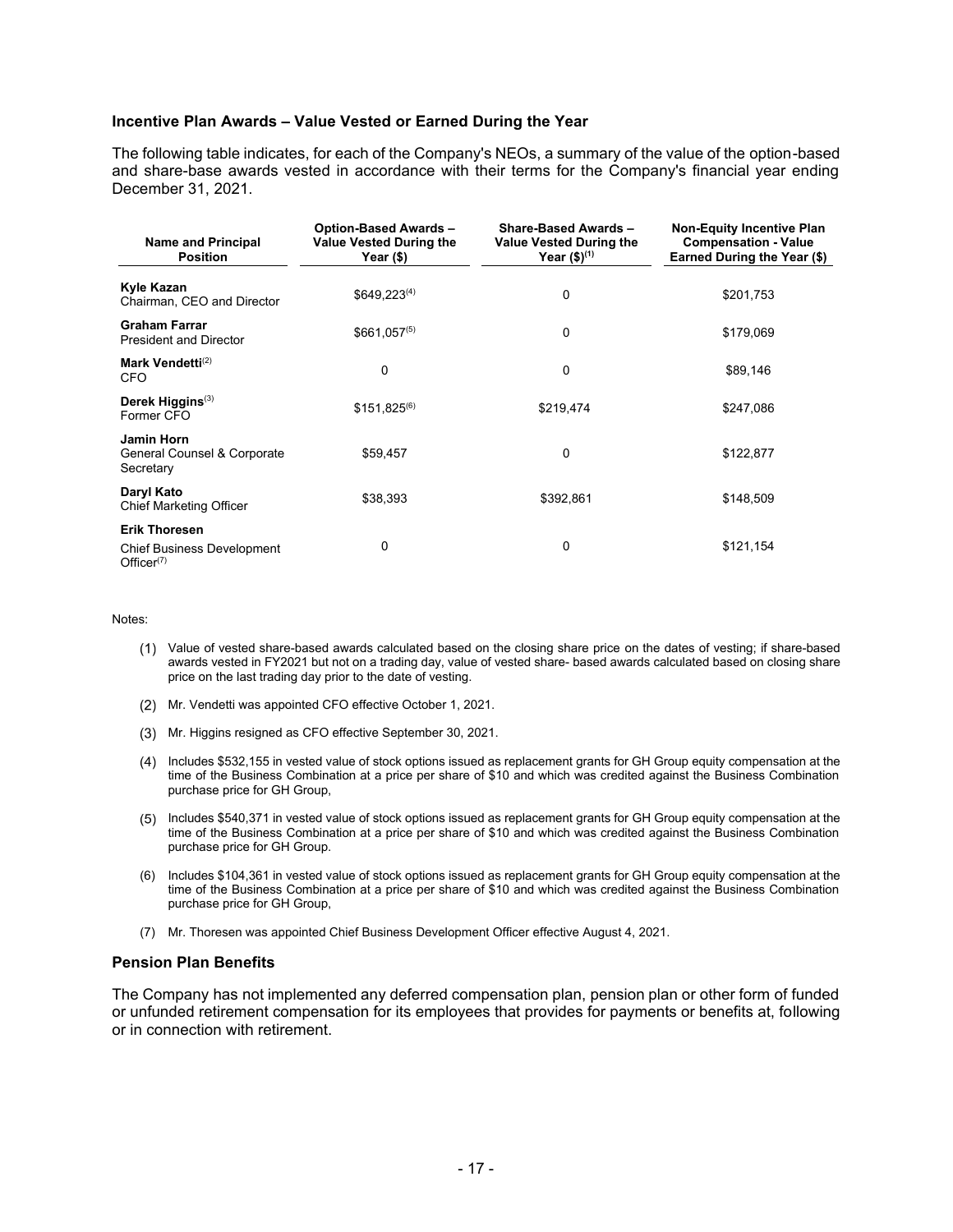## **Termination and Change of Control Benefits**

Other than as described herein, the Company does not have any contract, agreement, plan or arrangement that provides for payments to a NEO at, following, or in connection with a termination (whether voluntary, involuntary or constructive), resignation, retirement, a change of control of the Company or a change in a NEO's responsibilities.

### *Kyle Kazan*

On June 29, 2021, the Company entered into an employment agreement with Mr. Kazan (the "**Kazan Agreement**"). In the event of termination without cause of Mr. Kazan's employment or if Mr. Kazan resigns for good reason, Mr. Kazan shall receive (i) an amount equal to eighteen months of the sum of Mr. Kazan's base salary of \$360,000 per year, in either a lump sum or installments on the Company's regular payroll schedule following the termination date; and (ii) the Company shall pay its share of Mr. Kazan's health insurance premiums to continue Mr. Kazan's health insurance coverage for eighteen months beyond the termination date; and (iii) and accelerated vesting of 208,763 of Mr. Kazan's RSUs.

In the event of termination without cause of Mr. Kazan's employment, or if Mr. Kazan resigns for good reason or if a successor does not renew the contract within 365 days of a change of control, Mr. Kazan shall receive (i) an amount equal to twenty four months of the sum of Mr. Kazan's then base salary in either a lump sum or installments on the Company's regular payroll schedule following the termination date; and (ii) the Company shall pay its share of Mr. Kazan's health insurance premiums to continue Mr. Kazan's health insurance coverage for eighteen months beyond the termination date; and (iii) and accelerated vesting of all equity awards.

The change of control payments and benefits that would be made to Mr. Kazan are conditioned on and subject to Mr. Kazan signing and not rescinding the Kazan Agreement, a non-disclosure agreement and an effective, general release of all claims in favour of the Company within no greater than sixty days following the termination date. Upon a qualifying termination in connection with a change of control, Mr. Kazan's outstanding equity awards will vest in full.

The total estimated incremental payments, payables and benefits to Mr. Kazan in the event his employment is terminated in connection with a change of control, as if such event occurred on the last business day of the Company's most recently completed financial year, is \$4,902,079 with Mr. Kazan's health insurance coverage continuing for eighteen months from the termination date.

The total estimated incremental payments and payables to Mr. Kazan in the event of termination of his employment without cause (other than due to a change of control), as if such event occurred on the last business day of the Company's most recently completed financial year, is \$1,339,562, with Mr. Kazan's health insurance coverage continuing for eighteen months from the termination date.

#### *Mark Vendetti*

On July 30, 2021, the Company entered into an employment agreement with Mr. Vendetti (the "**Vendetti Agreement**"). In the event of termination without cause of Mr. Vendetti's employment prior to July 30, 2022, Mr. Vendetti shall receive (i) an amount equal to twelve months of the sum of Mr. Vendetti's base salary of \$330,000 per year; and (ii) accelerated vesting of 199,800 of Mr. Vendetti's RSUs less any amount previously vested as part of his original grant. In the event of termination without cause of Mr. Vendetti's employment after to July 30, 2022, Mr. Vendetti shall receive (i) an amount equal to three months of the sum of Mr. Vendetti's base salary; and (ii) accelerated vesting of 199,800 of Mr. Vendetti's RSUs less any amount previously vested as part of his original grant.

The total estimated incremental payments and payables to Mr. Vendetti in the event of termination of his employment without cause, regardless of whether incident to or after a change of control, as if such event occurred on the last business day of the Company's most recently completed financial year, is \$1,095,234.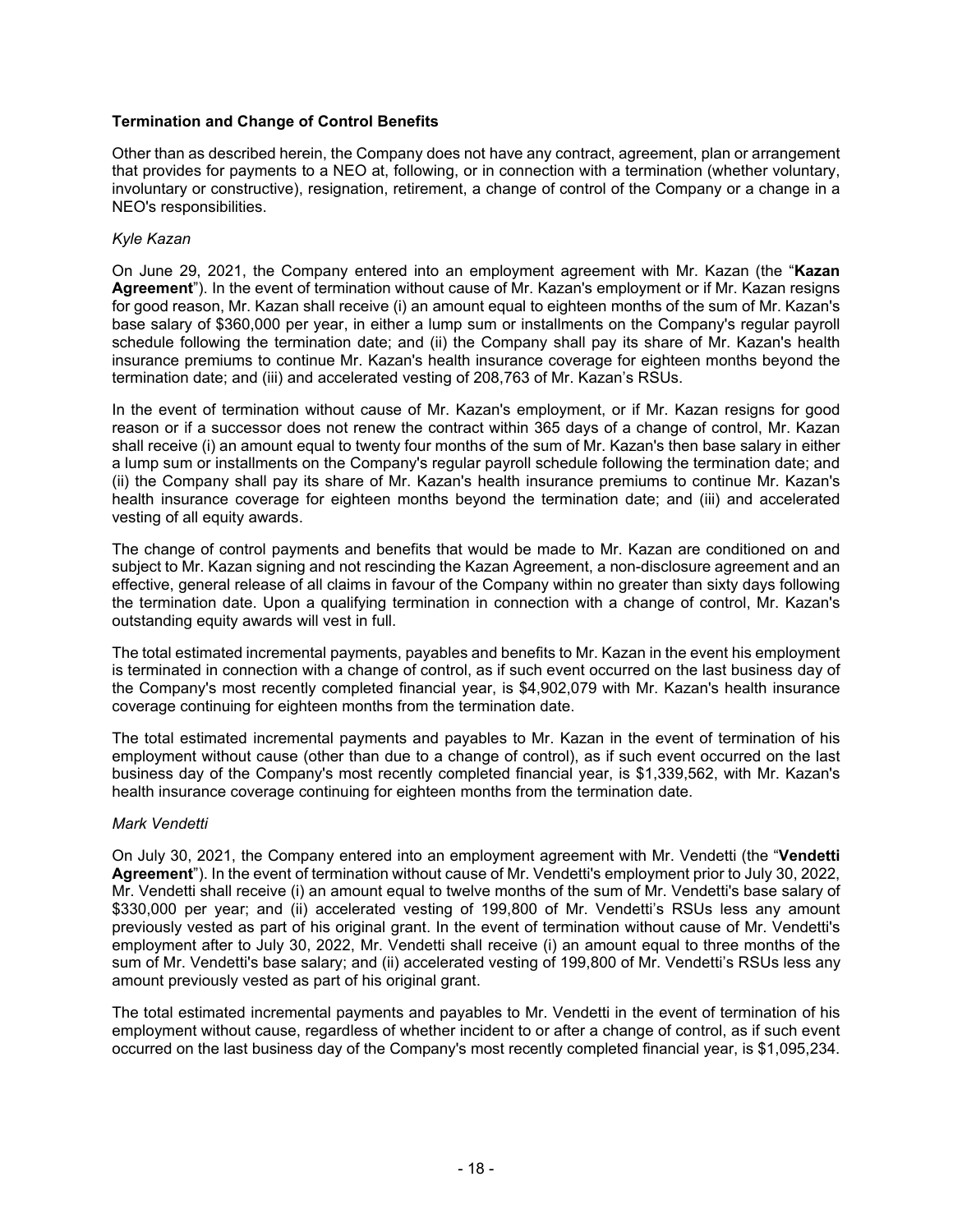#### *Graham Farrar*

On June 29, 2021, the Company entered into an employment agreement with Mr. Farrar (the "**Farrar Agreement**"). In the event of termination without cause of Mr. Farrar's employment or if Mr. Farrar resigns for good reason, Mr. Farrar shall receive (i) an amount equal to eighteen months of the sum of Mr. Farrar's base salary of \$337,500 per year, in either a lump sum or installments on the Company's regular payroll schedule following the termination date; and (ii) the Company shall pay its share of Mr. Farrar's health insurance premiums to continue Mr. Farrar's health insurance coverage for eighteen months beyond the termination date; and (iii) and accelerated vesting of 298,679 of Mr. Farrar's RSUs.

In the event of termination without cause of Mr. Farrar's employment or if Mr. Farrar resigns for good reason or if a successor does not renew the contract within 365 days of a change of control, Mr. Farrar shall receive (i) an amount equal to twenty four months of the sum of Mr. Farrar's base salary in either a lump sum or installments on the Company's regular payroll schedule following the termination date; and (ii) the Company shall pay its share of Mr. Farrar's health insurance premiums to continue Mr. Farrar's health insurance coverage for eighteen months beyond the termination date; and (iii) and accelerated vesting of all equity awards.

The change of control payments and benefits that would be made to Mr. Farrar are conditioned on and subject to Mr. Farrar signing and not rescinding the Farrar Agreement, a non-disclosure agreement and an effective, general release of all claims in favour of the Company within no greater than sixty days following the termination date. Upon a qualifying termination in connection with a change of control, Mr. Farrar's outstanding equity awards will vest in full.

The total estimated incremental payments, payables and benefits to Mr. Farrar in the event his employment is terminated in connection with a change of control, as if such event occurred on the last business day of the Company's most recently completed financial year, is \$4,014,708, with Mr. Farrar's health insurance coverage continuing for eighteen months from the termination date.

The total estimated incremental payments and payables to Mr. Farrar in the event of termination of his employment without cause (other than due to a change of control), as if such event occurred on the last business day of the Company's most recently completed financial year, is \$1,650,535, with Mr. Farrar's health insurance coverage continuing for eighteen months from the termination date.

#### *Jamin Horn*

On June 29, 2021, the Company entered into an employment agreement with Mr. Horn (the "**Horn Agreement**"). In the event of termination without cause of Mr. Horn's employment or if Mr. Horn resigns for good reason, Mr. Horn shall receive (i) an amount equal to twelve months of the sum of Mr. Horn's base salary of \$230,000 per year, in either a lump sum or installments on the Company's regular payroll schedule following the termination date; and (ii) the Company shall pay its share of Mr. Horn's health insurance premiums to continue Mr. Horn's health insurance coverage for twelve months beyond the termination date; and (iii) and accelerated vesting of 79,710 of Mr. Horn's RSUs.

In the event of termination without cause of Mr. Horn's employment or if Mr. Horn resigns for good reason or if a successor does not renew the contract within 365 days of a change of control, Mr. Horn shall receive (i) an amount equal to eighteen months of the sum of Mr. Horn's base salary in either a lump sum or installments on the Company's regular payroll schedule following the termination date; and (ii) the Company shall pay its share of Mr. Horn's health insurance premiums to continue Mr. Horn's health insurance coverage for twelve months beyond the termination date; and (iii) and accelerated vesting of all equity awards.

The change of control payments and benefits that would be made to Mr. Horn are conditioned on and subject to Mr. Horn signing and not rescinding the Horn Agreement, a non-disclosure agreement and an effective, general release of all claims in favour of the Company within no greater than sixty days following the termination date. Upon a qualifying termination in connection with a change of control, Mr. Horn's outstanding equity awards will vest in full.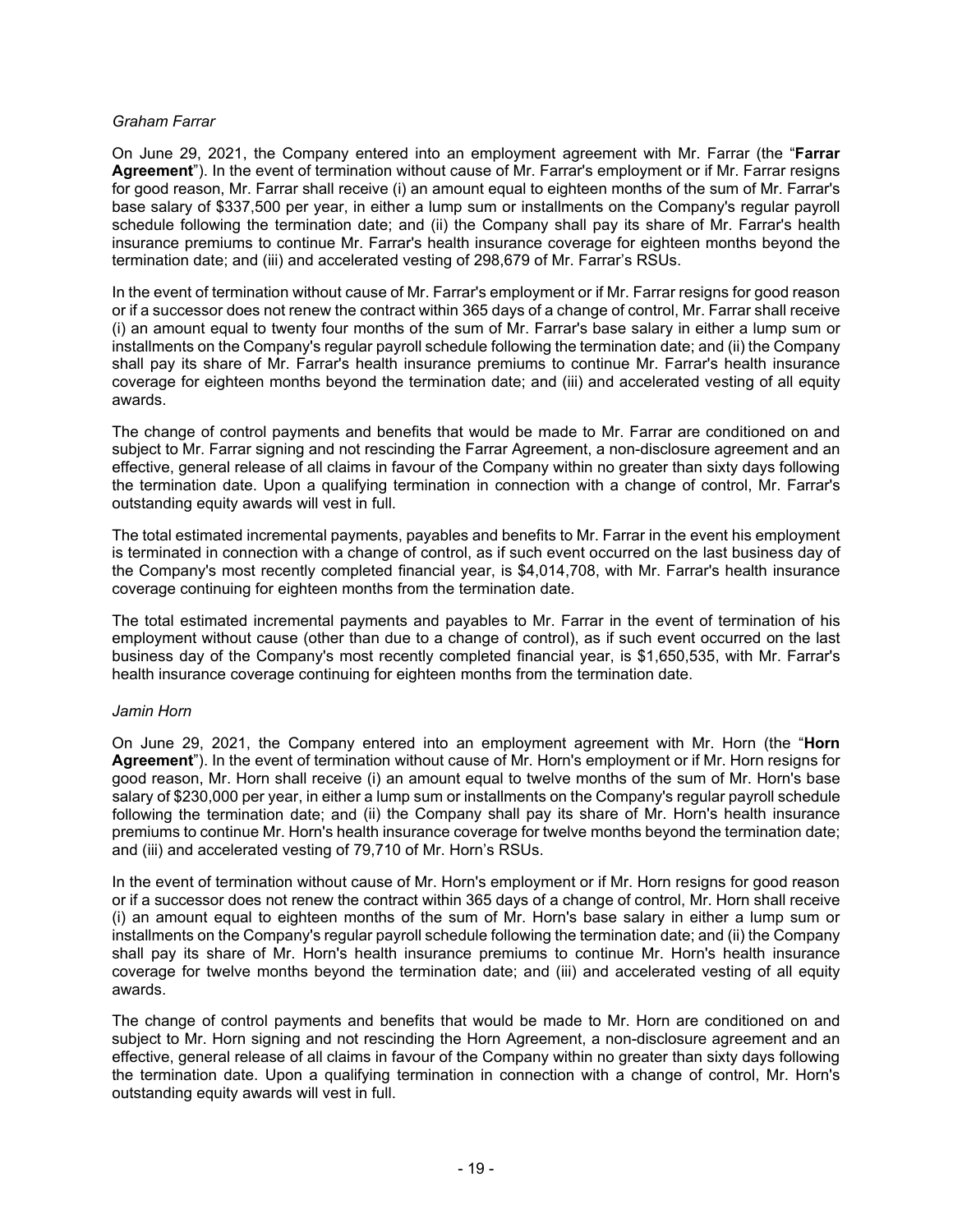The total estimated incremental payments, payables and benefits to Mr. Horn in the event his employment is terminated in connection with a change of control, as if such event occurred on the last business day of the Company's most recently completed financial year, is \$1,263,949, with Mr. Horn's health insurance coverage continuing for twelve months from the termination date.

The total estimated incremental payments and payables to Mr. Horn in the event of termination of his employment without cause (other than due to a change of control), as if such event occurred on the last business day of the Company's most recently completed financial year, is \$535,289, with Mr. Horn's health insurance coverage continuing for twelve months from the termination date.

## *Daryl Kato*

On June 29, 2021, the Company entered into an employment agreement with Mr. Kato (the "**Kato Agreement**"). In the event of termination without cause of Mr. Kato's employment or if Mr. Kato resigns for good reason, Mr. Kato shall receive (i) an amount equal to twelve months of the sum of Mr. Kato's base salary of \$258,800 per year, in either a lump sum or installments on the Company's regular payroll schedule following the termination date; and (ii) the Company shall pay its share of Mr. Kato's health insurance premiums to continue Mr. Kato's health insurance coverage for twelve months beyond the termination date; and (iii) and accelerated vesting of 198,713 of Mr. Kato's RSUs.

In the event of termination without cause of Mr. Kato's employment or if Mr. Kato resigns for good reason or if a successor does not renew the contract within 365 days of a change of control, Mr. Kato shall receive (i) an amount equal to eighteen months of the sum of Mr. Kato's base salary in either a lump sum or installments on the Company's regular payroll schedule following the termination date; and (ii) the Company shall pay its share of Mr. Kato's health insurance premiums to continue Mr. Kato's health insurance coverage for twelve months beyond the termination date; and (iii) and accelerated vesting of all equity awards.

The change of control payments and benefits that would be made to Mr. Kato are conditioned on and subject to Mr. Kato signing and not rescinding the Kato Agreement, a non-disclosure agreement and an effective, general release of all claims in favour of the Company within no greater than sixty days following the termination date. Upon a qualifying termination in connection with a change of control, Mr. Kato's outstanding equity awards will vest in full.

The total estimated incremental payments, payables and benefits to Mr. Kato in the event his employment is terminated in connection with a change of control, as if such event occurred on the last business day of the Company's most recently completed financial year, is \$1,994,863, with Mr. Kato's health insurance coverage continuing for twelve months from the termination date.

The total estimated incremental payments and payables to Mr. Kato in the event of termination of his employment without cause (other than due to a change of control), as if such event occurred on the last business day of the Company's most recently completed financial year, is \$1,019,871, with Mr. Kato's health insurance coverage continuing for twelve months from the termination date.

## **Director Compensation**

## *Non-Employee Director Compensation Programs*

The Company's compensation program for non-employee directors is designed to attract and retain highly qualified non-employee directors as well as align with the long-term interests of non-employee directors with those of the Shareholders. The Company compensates its non-employee directors by setting a base cash value for such service and issuing RSUs equal to each quarter's cash value of services valued at the close of each quarter. Thus, no cash fees are paid. Directors who act as committee chairs of the Audit Committee or the Compensation Nomination and Governance Committee receive additional compensation.

Directors who are employees of the Company receive no additional compensation for their service on the Board. Therefore, neither Kyle Kazan, the Company's Chairman and CEO, nor Graham Farrar, the Company's President, received any additional compensation for their service on the Board in 2021.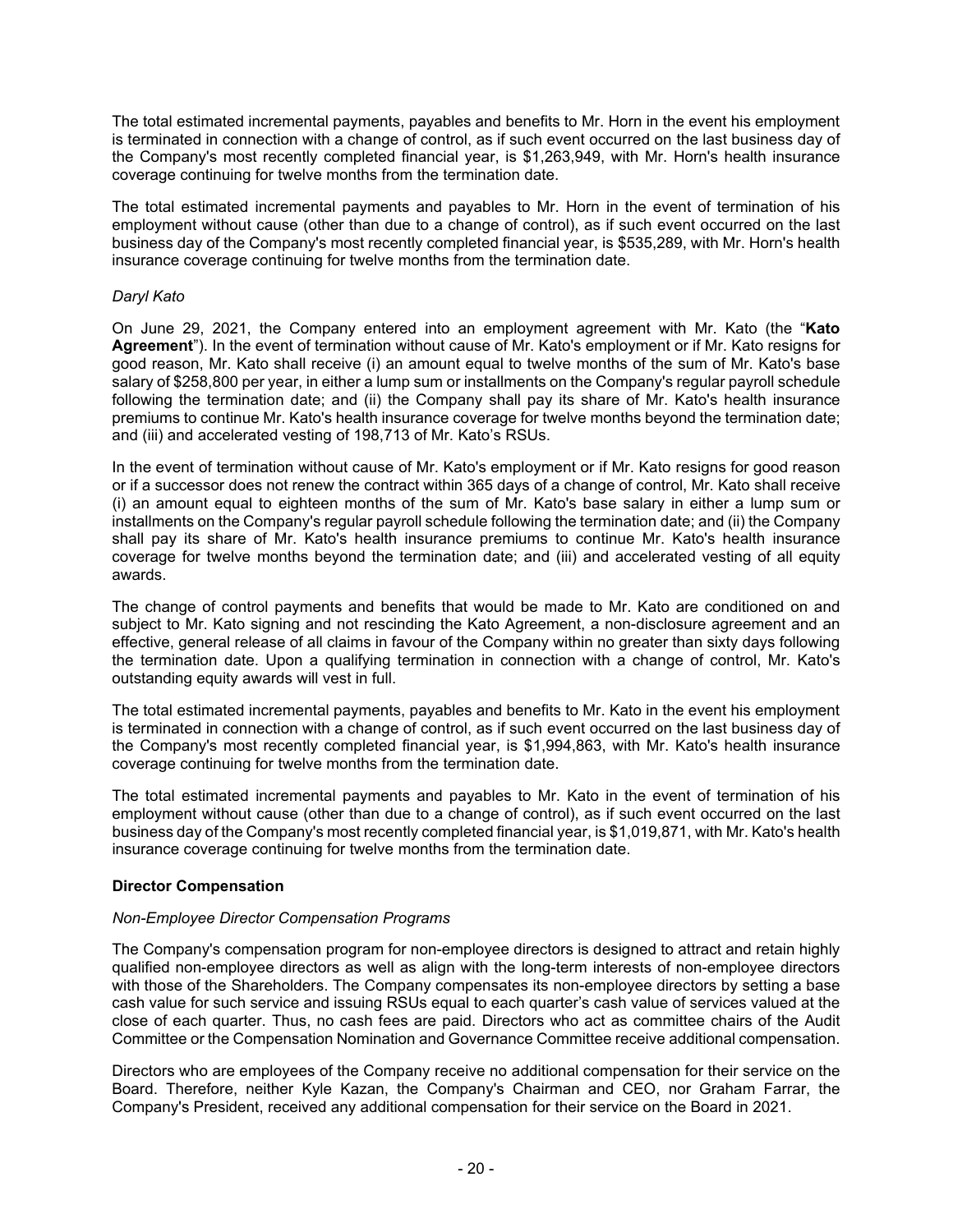The compensation program for the Company's non-employee directors in 2021 was as follows:

| <b>Compensation Component</b>                                                                    | Annual Amount (\$) (1) | Amount in 2021 (\$) $(1)$ |
|--------------------------------------------------------------------------------------------------|------------------------|---------------------------|
| Annual base retainer for all non-<br>employee directors                                          | \$50,000               | \$25,000                  |
| Additional annual fee for Chair of<br>Audit Committee and Chair of<br><b>CN&amp;CG Committee</b> | \$15,000               | \$7,500                   |
| Additional annual fee for Chair of<br><b>CN&amp;CG Committee</b>                                 | \$5,000                | \$2,500                   |
| Note:                                                                                            |                        |                           |

(1) The Company compensates its non-employee directors by setting a base cash value for such service and issuing RSUs equal to each quarter's cash value of services valued at the close of each quarter. No cash fees are paid.

#### *Fees Paid to Non-Employee Directors in Fiscal Year 2021*

The following table sets forth information concerning the annual and long-term compensation in respect of the directors of the Company, other than the directors who were also NEOs, for the prior from June 29, 2021, being the date the Business Combination was completed, until December 31, 2021. For details of the compensation for Kyle Kazan and Graham Farrar, the NEOs who are also directors of the Company, see disclosure under "*Statement of Executive Compensation – Summary Compensation Table*" which sets out their compensation as NEOs. They do not receive any addition compensation for their position as directors of the Company.

| <b>Name</b>                  | Fees<br>Earned $(1)$<br>(\$) | <b>Share-Based</b><br>Awards<br>$($ \$) | Option-<br><b>Based</b><br>Awards<br>(\$) | <b>Non-Equity</b><br><b>Incentive Plan</b><br>Compensation<br>\$) | <b>Pension</b><br>Value<br>$($ \$) | <b>All Other</b><br>Compensation<br>(\$) | Total<br>Compensation<br>$($ \$) <sup>(3)</sup> |
|------------------------------|------------------------------|-----------------------------------------|-------------------------------------------|-------------------------------------------------------------------|------------------------------------|------------------------------------------|-------------------------------------------------|
| Jamie<br>Mendola             | \$0                          | \$25,000                                | \$0                                       | \$0                                                               | \$0                                | \$0                                      | \$25,000                                        |
| Humble<br>Lukanga            | \$0                          | \$25,000                                | \$0                                       | \$0                                                               | \$0                                | \$0                                      | \$25,000                                        |
| Jocelyn<br><b>Rosenwald</b>  | \$0                          | $$25,000^{(2)}$                         | \$0                                       | \$0                                                               | \$0                                | \$0                                      | $$25,000^{(2)}$                                 |
| George<br>Raveling           | \$0                          | \$25,000                                | \$0                                       | \$0                                                               | \$0                                | \$0                                      | \$25,000                                        |
| <b>Hector De</b><br>La Torre | \$0                          | \$37.500                                | \$0                                       | \$0                                                               | \$0                                | \$0                                      | \$37,500                                        |
| <b>Bob Hoban</b>             | \$0                          | \$27,500                                | \$0                                       | \$0                                                               | \$0                                | \$0                                      | \$27,500                                        |

Notes:

- The Company compensates its non-employee directors by setting a base cash value for such service and issuing RSUs equal to each quarter's cash value of services valued at the close of each quarter. Thus, no cash fees are paid.
- Ms. Rosenwald was granted 101,906 RSUs on June 29, 2021 in replacement of restricted stock units of GH Group that were cancelled upon the closing of the Business Combination. Such awards are on a time-based vesting schedule which will become completely vested on October 19, 2023. Ms. Rosenwald's 2021 board compensation was granted retroactively in 2022 for service in 2021.
- Includes share-based awards for service for the period from July 29, 2021 through December 31, 2021, the fee for the fourth quarter of 2021 was settled directly after the close of the quarter and the compensation that resulted is included in this table.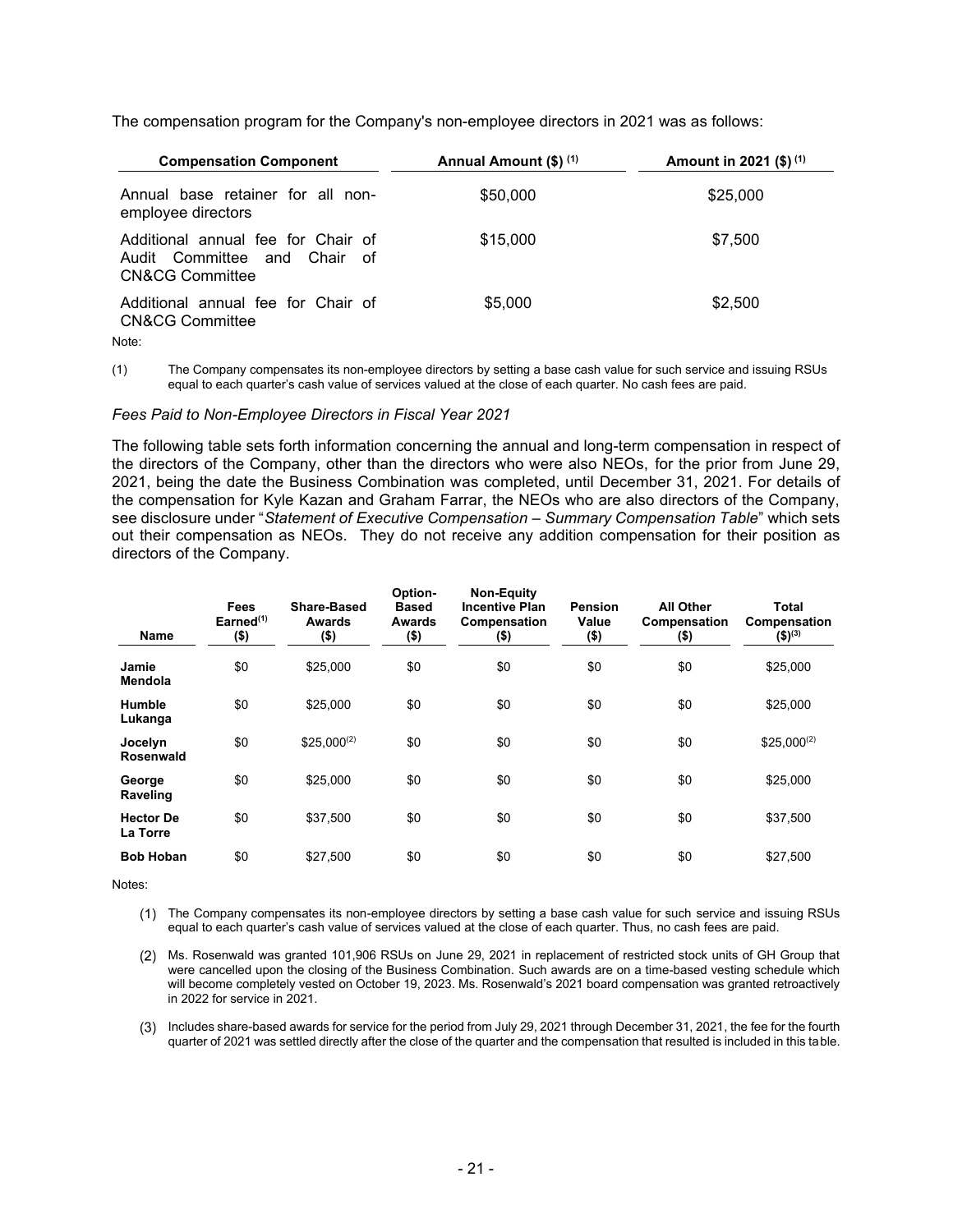#### **Incentive Plan Awards – Outstanding Share-Based Awards and Option-Based Awards**

The following table sets forth information concerning the option-based and share-based awards granted to the Company's directors that were outstanding as of December 31, 2021.

|                              |                                                                                             |                                                      | <b>Option-based Awards</b>          |                                                                             | <b>Share-based Awards</b>                                                                                                           |                                                                                                                                                          |                                                                                                                                                                |
|------------------------------|---------------------------------------------------------------------------------------------|------------------------------------------------------|-------------------------------------|-----------------------------------------------------------------------------|-------------------------------------------------------------------------------------------------------------------------------------|----------------------------------------------------------------------------------------------------------------------------------------------------------|----------------------------------------------------------------------------------------------------------------------------------------------------------------|
| Name                         | Number of<br><b>Securities</b><br>Underlying<br><b>Unexercised</b><br><b>Options</b><br>(#) | Option<br><b>Exercise</b><br><b>Price</b><br>$($ \$) | Option<br><b>Expiration</b><br>Date | Value of<br><b>Unexercised</b><br>In-the-Money<br><b>Options</b><br>$($ \$) | Number of<br>Company<br>Shares or<br>Units of<br>Company<br><b>Shares</b><br><b>That Have</b><br><b>Not</b><br><b>Vested</b><br>(#) | <b>Market or</b><br><b>Payout Value</b><br>of Share-<br><b>Based</b><br><b>Awards That</b><br><b>Have Not</b><br><b>Vested</b><br>$($ \$) <sup>(1)</sup> | <b>Market Or</b><br>Payout<br>Value of<br>Vested<br>Share-<br><b>Based</b><br><b>Awards Not</b><br>Paid Out or<br><b>Distributed</b><br>$($ \$) <sup>(2)</sup> |
| Jamie Mendola                |                                                                                             | \$0                                                  | $\overline{\phantom{0}}$            | \$0                                                                         |                                                                                                                                     | \$0                                                                                                                                                      | \$25,000                                                                                                                                                       |
| <b>Humble</b><br>Lukanga     |                                                                                             | \$0                                                  |                                     | \$0                                                                         |                                                                                                                                     | \$0                                                                                                                                                      | \$25,000                                                                                                                                                       |
| Jocelyn<br>Rosenwald         |                                                                                             | \$0                                                  |                                     | \$0                                                                         | 101,906                                                                                                                             | \$390,300                                                                                                                                                | $$25,000^{(2)}$                                                                                                                                                |
| George<br>Raveling           |                                                                                             | \$0                                                  |                                     | \$0                                                                         |                                                                                                                                     | \$0                                                                                                                                                      | \$25,000                                                                                                                                                       |
| <b>Hector De La</b><br>Torre |                                                                                             | \$0                                                  |                                     | \$0                                                                         |                                                                                                                                     | \$0                                                                                                                                                      | \$37,500                                                                                                                                                       |
| <b>Bob Hoban</b>             |                                                                                             | \$0                                                  |                                     | \$0                                                                         |                                                                                                                                     | \$0                                                                                                                                                      | \$27,500                                                                                                                                                       |

Notes:

- Market value of unvested share-based awards and vested but undistributed share-based awards calculated based on the closing share price of the Equity Shares on the Neo Exchange on December 31, 2021 of \$3.83.
- Ms. Rosenwald was granted 101,906 RSUs on June 29, 2021, in replacement of the restricted stock units of GH Group that were cancelled upon completion of the Business Combination. Such awards are on a time-based vesting schedule which will become completely vested on October 19, 2023. Ms. Rosenwald's 2021 board compensation was granted retroactively in 2022 for service in 2021 and is included in this table.

#### **Incentive Plan Awards – Value Vested or Earned During the Year**

The following table indicates, for each of the Company's directors, a summary of the value of the optionbased and share-based awards vested in accordance with their terms for the Company's financial year ending December 31, 2021.

| Name                      | <b>Option-Based Awards -</b><br><b>Value Vested During the</b><br>Year (\$) | Share-Based Awards -<br><b>Value Vested During the</b><br>Year $(1)$ (\$) | <b>Non-Equity Incentive Plan</b><br><b>Compensation - Value</b><br>Earned During the Year (\$) |
|---------------------------|-----------------------------------------------------------------------------|---------------------------------------------------------------------------|------------------------------------------------------------------------------------------------|
| Jamie Mendola             | \$0                                                                         | \$25,000                                                                  | \$0                                                                                            |
| Humble Lukanga            | \$0                                                                         | \$25,000                                                                  | \$0                                                                                            |
| Jocelyn Rosenwald         | \$0                                                                         | $$25.000^{(2)}$                                                           | \$0                                                                                            |
| <b>George Raveling</b>    | \$0                                                                         | \$25,000                                                                  | \$0                                                                                            |
| <b>Hector De La Torre</b> | \$0                                                                         | \$37,500                                                                  | \$0                                                                                            |
| <b>Bob Hoban</b>          | \$0                                                                         | \$27.500                                                                  | \$0                                                                                            |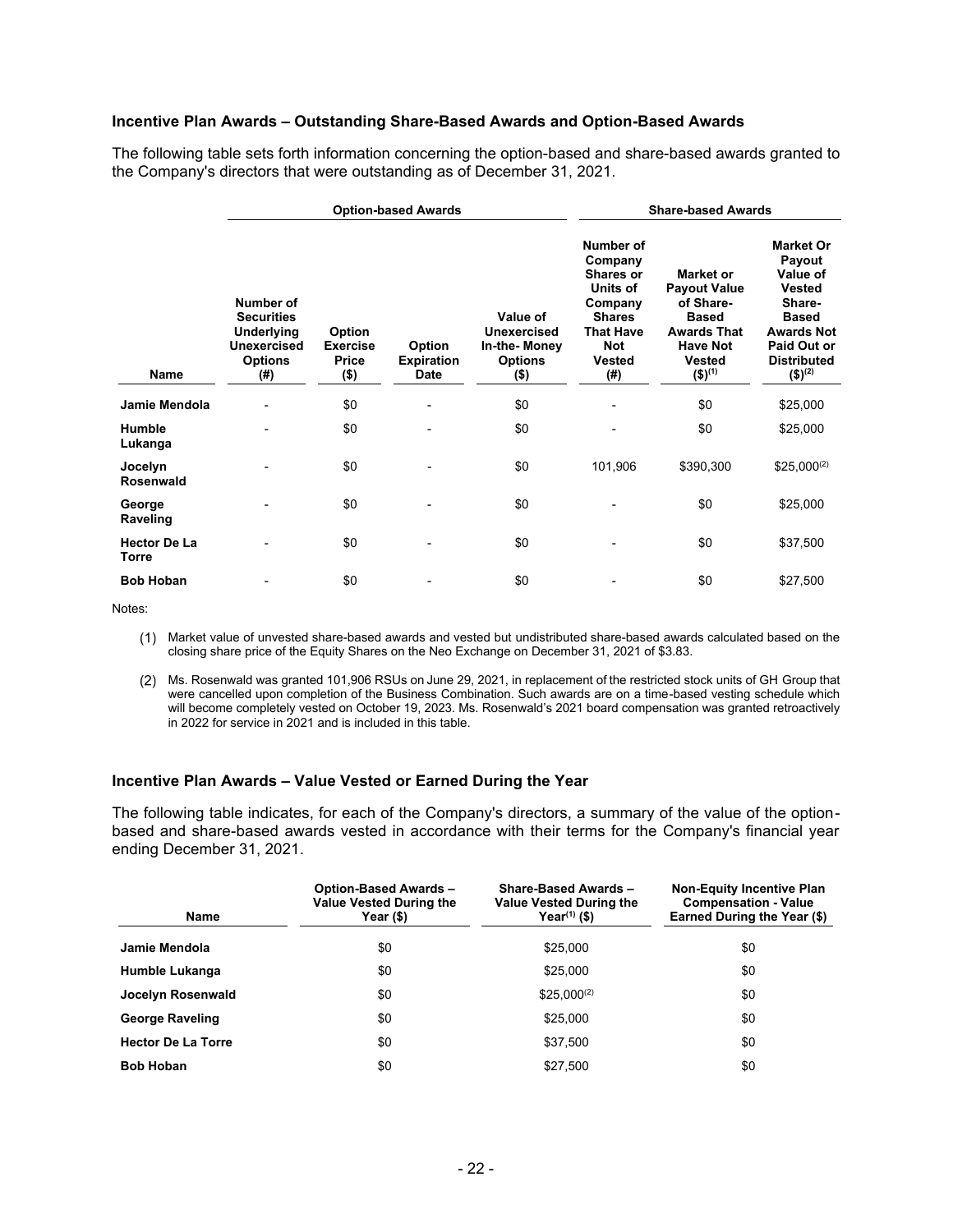Notes:

- Value of vested share-based awards calculated based on the closing share price on the dates of vesting on; if share-based awards vested in FY2021 but not on a trading day, value of vested share- based awards calculated based on closing share price on the last trading day prior to the date of vesting.
- Ms. Rosenwald was granted 101,906 RSUs on June 29, 2021, in replacement of the restricted stock units of GH Group that were cancelled upon completion of the Business Combination. Such awards are on a time-based vesting schedule which will become completely vested on October 19, 2023. Ms. Rosenwald's 2021 board compensation was granted retroactively in 2022 for service in 2021 and is included in this table.

# **SECURITY BASED COMPENSATION PLANS**

The Company has an amended and restated equity incentive plan effective as of June 29, 2021 (the "**Equity Incentive Plan**") in place. The Company maintains the Equity Incentive Plan in accordance with Section 7.08 – *Security Based Compensation Arrangements and Awards* of the Neo Exchange (the "**Neo Exchange**") Listing Manual. The Equity Incentive Plan was approved by the Shareholders of the Company on June 2, 2021.

#### **Summary of the Equity Incentive Plan**

The following is a summary of certain provisions of the Equity Incentive Plan. It does not purport to be complete and is subject to, and is qualified in its entirety by all of the provisions of the Equity Incentive Plan, which is available on the Company's SEDAR profile at www.sedar.com. Capitalized terms that are not expressly defined herein have the meanings ascribed thereto in the Equity Incentive Plan.

#### *Purpose*

The purpose of the Equity Incentive Plan is to enable the Company and its affiliated companies to: (i) attract and retain employees, officers, consultants, advisors and non-employee directors capable of assuring the future success of the Company, (ii) offer such persons incentives to put forth maximum efforts, (iii) compensate such persons through various stock-based arrangements and provide them with opportunities for stock ownership, thereby aligning the interests of such persons and the Shareholders.

The Equity Incentive Plan permits the grant of (i) nonqualified stock options ("**NQSOs**") and incentive stock options ("**ISOs**") (collectively, "**Options**"), (ii) restricted stock units ("**RSUs**"), (iii) performance compensation awards, and (iv) unrestricted stock bonuses or purchases, which are referred to herein collectively as "**Awards**", all as more fully described below.

The Board has the power to manage the Equity Incentive Plan and may delegate such power at its discretion to any committee of the Board, including the CN&CG Committee.

#### *Eligibility*

Any non-employee director of the Company or any employee, officer, director, consultant, independent contractor or advisor providing services to the Company or any Affiliate, or any such person to whom an offer of employment or engagement with the Company or any Affiliate is extended, are eligible to participate in the Equity Incentive Plan if selected by the Board (the "**Participants**"). The basis of participation of an individual under the Equity Incentive Plan, and the type and amount of any Award that an individual is entitled to receive under the Equity Incentive Plan, is determined by the Board based on its judgment as to the best interests of the Company and its Shareholders, and therefore cannot be determined in advance.

The maximum number of Equity Shares that may be issued under the Equity Incentive Plan is 10% of the Equity Shares outstanding, on a diluted basis (including the applicable Equity Shares issuable on exchange of the exchangeable shares (the "**Exchangeable Shares**") of MPB Acquisition Corp. ("**MPB AcquisitionCo**") that are exchangeable for Equity Shares of the Company on a one-for-one basis, and on exercise of the share purchase warrants of the Company and Series A Warrants of GH Group (collectively, the "**Warrants**") and excluding grants made pursuant to the Equity Incentive Plan and any grants of restricted Exchangeable Shares made under any equity plan of MPB AcquisitionCo), from time to time,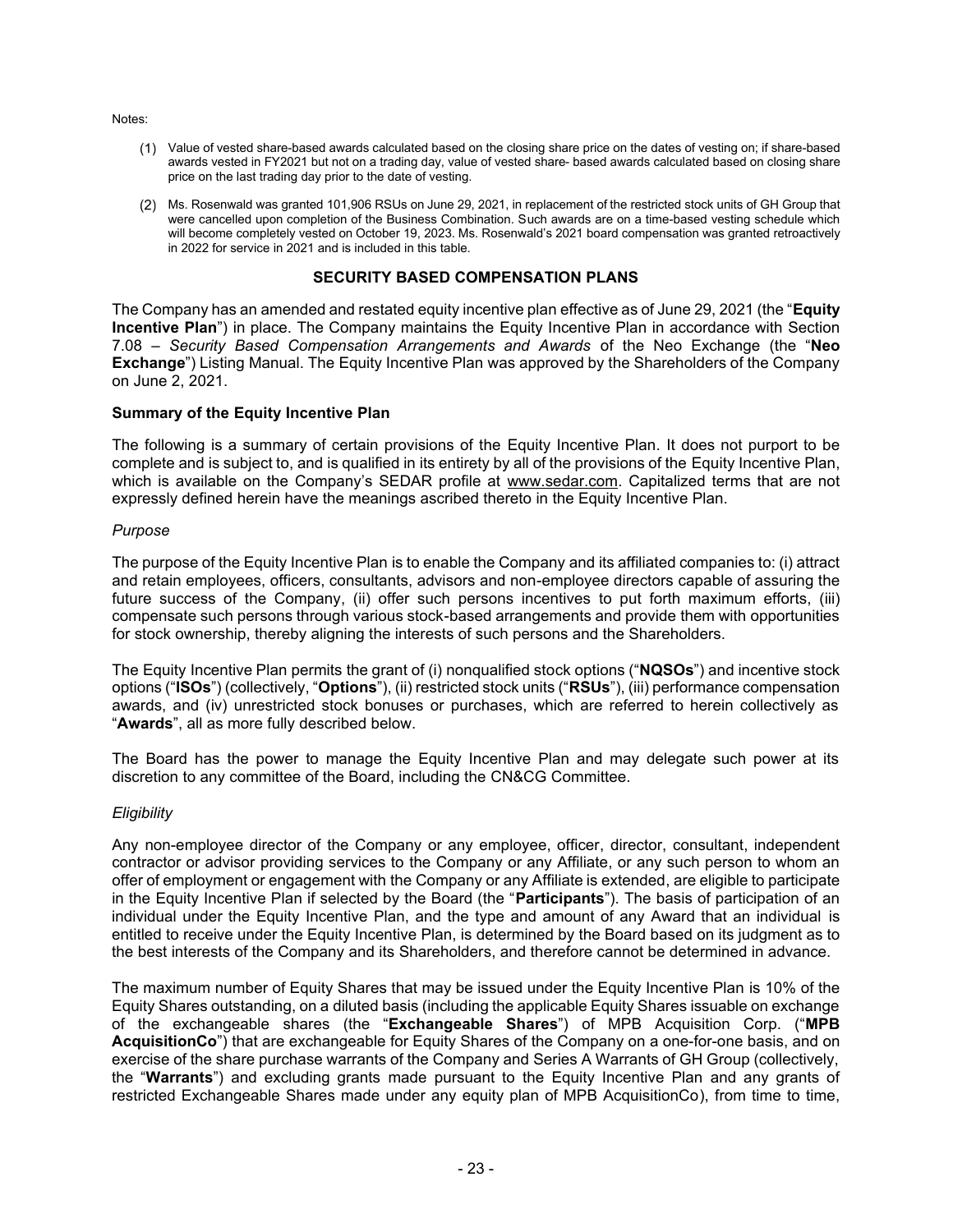subject to adjustment in the Equity Incentive Plan. Notwithstanding the foregoing, a maximum of 17,400,000 Equity Shares may be issued as ISOs, subject to adjustment in the Equity Incentive Plan.

To the extent that section 2.25 of National Instrument 45-106 *Prospectus Exemptions* applies to an Award or issuances of Equity Shares pursuant to the Equity Incentive Plan, the maximum number of Equity Shares that may be issued under the Equity Incentive Plan to any one Related Person, or the number of securities that may be issuable on exercise of the Options granted to any one Related Person, as compensation within any one-year period, excluding performance-based Awards (with the performance target being set as the market capitalization of the Equity Shares outstanding), shall not exceed 5.0% of the outstanding Equity Shares, on a diluted basis (including the applicable Equity Shares issuable on exchange of the Exchangeable Shares and on exercise of the Warrants and excluding grants made under the Equity Incentive Plan and any equity plan of MPB AcquisitionCo), at the time of grant, subject to adjustment in the Equity Incentive Plan, or 10% to all Related Persons at time of grant. The maximum number of Equity Shares that may be issued under the Equity Incentive Plan to the Company's non-executive directors, as a whole, or the number of securities that may be issuable on exercise of the Awards granted to the Company's non-executive directors, as a whole, as compensation within any one-year period, shall not exceed 1.0% of the outstanding Equity Shares, on a diluted basis (including the applicable Equity Shares issuable on exchange of the Exchangeable Shares and on exercise of the Warrants and excluding grants made under the Equity Incentive Plan and any equity plan of MPB AcquisitionCo), at the time of grant, subject to adjustment in the Equity Incentive Plan. The Board will not grant Options to any one non-executive director in which the aggregate fair market value (determined as of the time the Options are granted) of such Options during any calendar year (under the Equity Incentive Plan and all other plans of the Company and its Affiliates) shall exceed \$100,000, or will not grant Awards in which the aggregate fair market value (determined as of the time the Awards are granted) of the Equity Shares in respect to which the Awards are exercisable by such non-executive director during any calendar year (under the Equity Incentive Plan and all other plans of MPB AcquisitionCo and its Affiliates) shall exceed \$150,000.

Any shares subject to an Award under the Equity Incentive Plan that are not purchased or are forfeited, cancelled, expire unexercised, are settled in cash, or are used or withheld to satisfy tax withholding obligations of a Participant shall again be available for Awards under the Equity Incentive Plan.

In the event of any dividend (other than a regular cash dividend) or other distribution (whether in the form of cash, Equity Shares, other securities or other property), recapitalization, forward stock split, reverse stock split, reorganization, plan of arrangement, merger, amalgamation, consolidation, split-up, spin-off, combination, repurchase or exchange of Equity Shares or other securities of the Company, issuance of warrants or other rights to acquire Equity Shares or other securities of the Company, or other similar corporate transaction or event which affects the Equity Shares or unusual or nonrecurring events affecting the Company or the financial statements of the Company, or changes in applicable rules, rulings, regulations or other requirements of any governmental body or securities exchange or inter-dealer quotation system, accounting principles or law, the Board may, subject to any required regulatory or Neo Exchange approvals, make such adjustment which it deems appropriate in its discretion in order to prevent dilution or enlargement of the rights of Participants under the Equity Incentive Plan, to (i) the number and kind of Equity Shares (or other securities or other property) that may thereafter be issued in connection with Awards, (ii) the number and kind of Equity Shares (or other securities or other property) subject to outstanding Awards, (iii) the purchase price or exercise price relating to any Award or, if deemed appropriate, make provision for a cash payment with respect to any outstanding Award, and/or (iv) any share limit set forth in the Equity Incentive Plan.

MPB AcquisitionCo may establish an equity plan through which awards of restricted Exchangeable Shares may be granted to service providers to MPB AcquisitionCo and their Affiliates. See "*Restricted Exchangeable Shares*" for further information.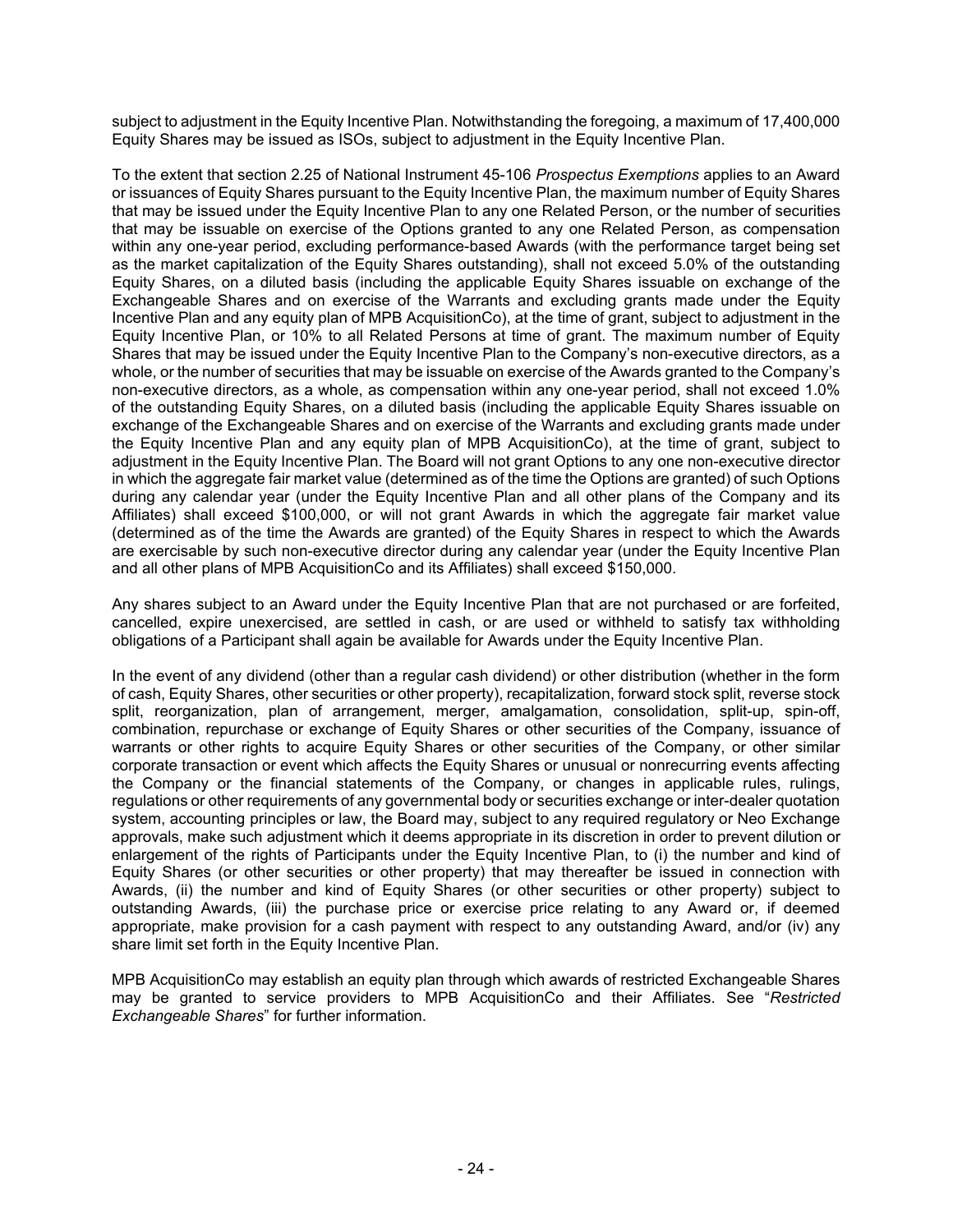## *Awards*

## *Options*

The Board is authorized to grant Options to purchase Equity Shares that are either ISOs (meaning they are intended to satisfy the requirements of Section 422 of the Code), or NQSOs (meaning they are not intended to satisfy the requirements of Section 422 of the Code). Options granted under the Equity Incentive Plan are subject to the terms and conditions established by the Board. The purchase price per Share purchasable under an Option shall be determined by the Committee and shall not be less than 100% of the Fair Market Value of a Share on the date of grant of such Option; provided, however, that, to the extent permitted under Section 409A and Section 424 of the Code, as applicable, the Committee may designate a purchase price below Fair Market Value on the date of grant if the Option is granted in substitution for a stock option previously granted by an entity that is acquired by or merged with the Company or an Affiliate. Payment in respect of the exercise of an Option may be made in cash or by cheque, by surrender of unrestricted shares (at their fair market value on the date of exercise) or by such other method as the Board may determine to be appropriate. The maximum term of an Option granted under the Equity Incentive Plan is ten years from the date of grant (or five years in the case of an ISO granted to a 10% Shareholder). Notwithstanding the foregoing, in the event that the expiry date of an Option falls within a Blackout Period imposed by the Company and neither the Company nor the individual in possession of the Options is subject to a cease trade order in respect of the Company's securities, then the expiry date of such Option shall be automatically extended to the 10th business day following the end of the Blackout Period, provided that the extension contemplated by this provision does not apply to Incentive Stock Options.

## *RSUs*

RSUs are granted in reference to a specified number of Equity Shares and entitle the holder to receive, on achievement of specific performance goals established by the Board or after a period of continued service with the Company or its affiliates or any combination of the above as set forth in the applicable award agreement, one Equity Share for each such Equity Share covered by the RSU; provided, that the Board may elect to pay cash, or part cash and part Equity Shares in lieu of delivering only Equity Shares. The Board may, in its discretion, accelerate the vesting of RSUs. Unless otherwise provided in the applicable award agreement or as may be determined by the Board upon a Participant's termination of employment or service with the Company, the unvested portion of the RSUs will be forfeited and re-acquired by the Company for cancellation at no cost.

#### *Unrestricted Stock Bonuses or Purchases*

The Board is authorized to grant unrestricted Equity Shares as consideration for services rendered to the Company or an Affiliate in the prior calendar year, or may offer a Participant the opportunity to purchase unrestricted Equity Shares for cash consideration equal to the fair market value of the unrestricted Equity Shares.

## *Dividend Equivalents*

The Board is authorized to grant dividend equivalents, under which the holder is entitled to receive payments (in cash, Equity Shares, other securities or other property, as determined by the Board) equivalent to the amount of cash dividends paid by the Company to holders of Equity Shares with respect to a number of Equity Shares determined by the Board. Subject to the terms of the Equity Incentive Plan and any applicable award agreement, such dividend equivalents may have such terms and conditions as the Board shall determine. Notwithstanding the foregoing, (i) the Board may not grant dividend equivalents to Participants in connection with grants of Options or other Awards, the value of which is based solely on an increase in the value of the Equity Shares after the date of grant of such Award, and (ii) dividend and dividend equivalent amounts may be accrued but shall not be paid unless and until the date on which all conditions or restrictions relating to such Award have been satisfied, waived or lapsed.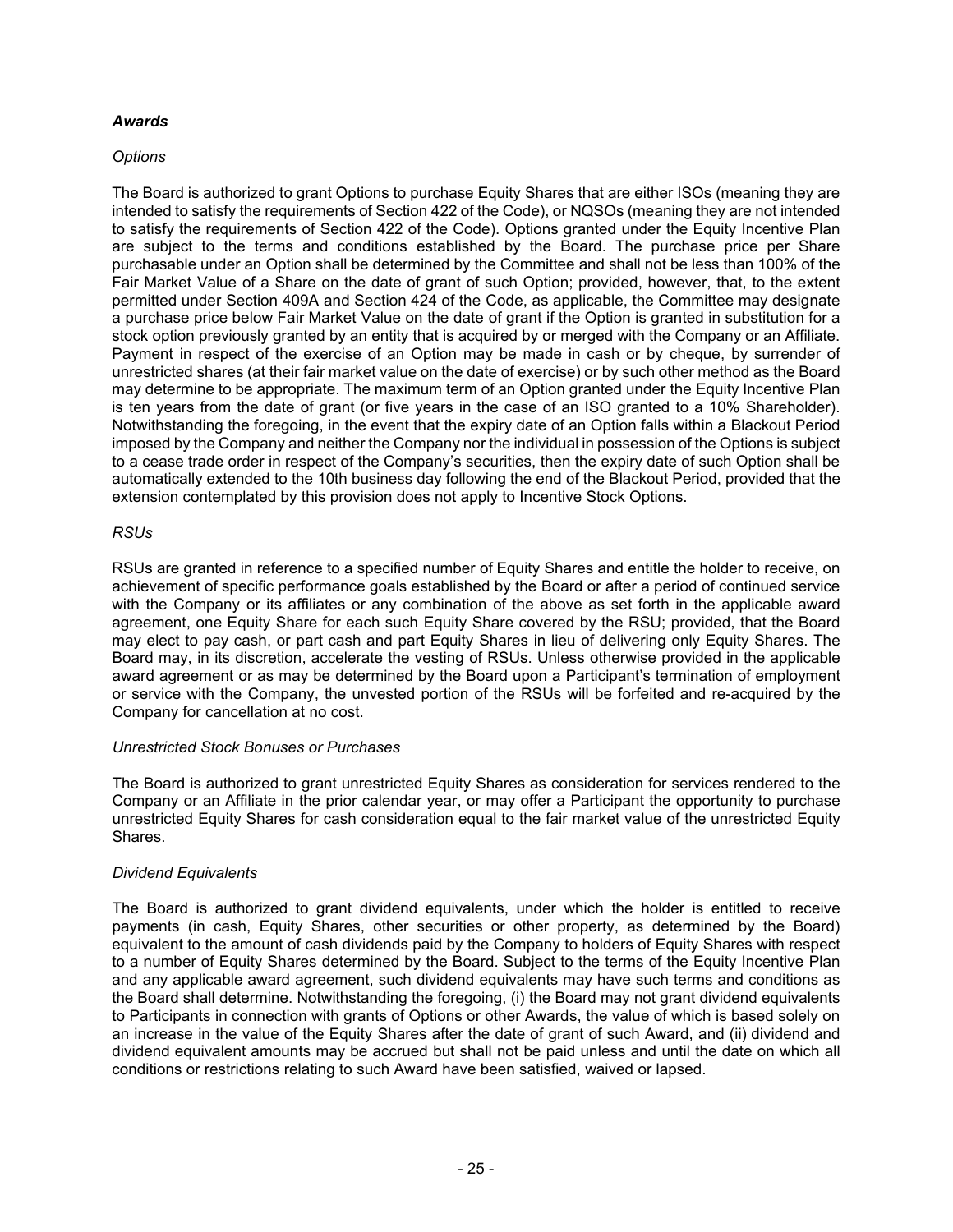#### *Restricted Exchangeable Shares*

If, during the term of the Equity Incentive Plan, MPB AcquisitionCo establishes a compensatory plan or arrangement through which they may grant awards of restricted Exchangeable Shares to Participants, any restricted Exchangeable Shares awarded under such plan(s) will reduce the number of Equity Shares that may be awarded under the Equity Incentive Plan on a one-for-one basis. If any restricted Exchangeable Shares awarded under the plans of MPB AcquisitionCo are forfeited, cancelled, or are used or withheld to satisfy tax withholding obligations of an award recipient thereunder, any such restricted Exchangeable Shares that are forfeited, cancelled, used or withheld will thereafter not be treated as reducing the number of Equity Shares that are available for Awards under the Equity Incentive Plan.

### *General*

The Board may impose restrictions on the vesting, exercise or payment of an Award as it determines appropriate. Generally, no Awards (other than fully vested and unrestricted Equity Shares issued pursuant to any Award) granted under the Equity Incentive Plan is transferable except by will or by the laws of descent and distribution. No Participant has any rights as a Shareholder with respect to Equity Shares covered by Options or RSUs, unless and until such Awards are settled in Equity Shares.

No Option is exercisable, no Equity Shares shall be issued, no certificates, registration statements or electronic positions for Equity Shares shall be delivered and no payment shall be made under the Equity Incentive Plan except in compliance with all applicable laws and Neo Exchange and any other regulatory requirements.

The Board may from time to time amend, suspend, discontinue or terminate the Equity Incentive Plan, and may amend the terms of any previously granted Award at any time, provided that: (i) no amendment, alteration, suspension, discontinuation or termination may (except as expressly provided in the Equity Incentive Plan) materially and adversely alter or impair the terms or conditions of the Award previously granted to a Participant without the written consent of the Participant or holder thereof; and (ii) any amendment, alteration, suspension, discontinuation or termination is subject to compliance with all applicable laws, rules, regulations and policies of any applicable governmental entity or stock exchange, including receipt of any required approval from the governmental entity or stock exchange, and any such amendment, alteration, suspension, discontinuation or termination of an Award shall be in compliance with the policies of the Neo Exchange. For greater certainty and notwithstanding the foregoing, the Board may amend, suspend, terminate or discontinue the Equity Incentive Plan, and may amend or alter any previously granted Award, as applicable, without obtaining the approval of Shareholder, in order to:

- amend the eligibility for, and limitations or conditions imposed upon, participation in the Equity Incentive Plan, except that any such amendment to change the class or classes of persons eligible to be awarded ISOs will be submitted for Shareholder approval to the extent required by the U.S. *Internal Revenue Code of 1986*, as amended from time to time, and any regulations promulgated thereunder, Section 422;
- amend any terms relating to the granting or exercise of Awards, including but not limited to terms relating to the amount and payment of the exercise price, or the vesting, expiry, assignment or adjustment of Awards, or otherwise waive any conditions of or rights of the Company under any outstanding Award, prospectively or retroactively;
- make changes that are necessary or desirable to comply with applicable laws, rules, regulations and policies of any applicable governmental entity or the Neo Exchange, including the policies of the Neo Exchange (including amendments to Awards necessary or desirable to avoid any adverse tax results under Section 409A), and no action taken to comply shall be deemed to impair or otherwise adversely alter or impair the rights of any holder of an Award or beneficiary thereof; or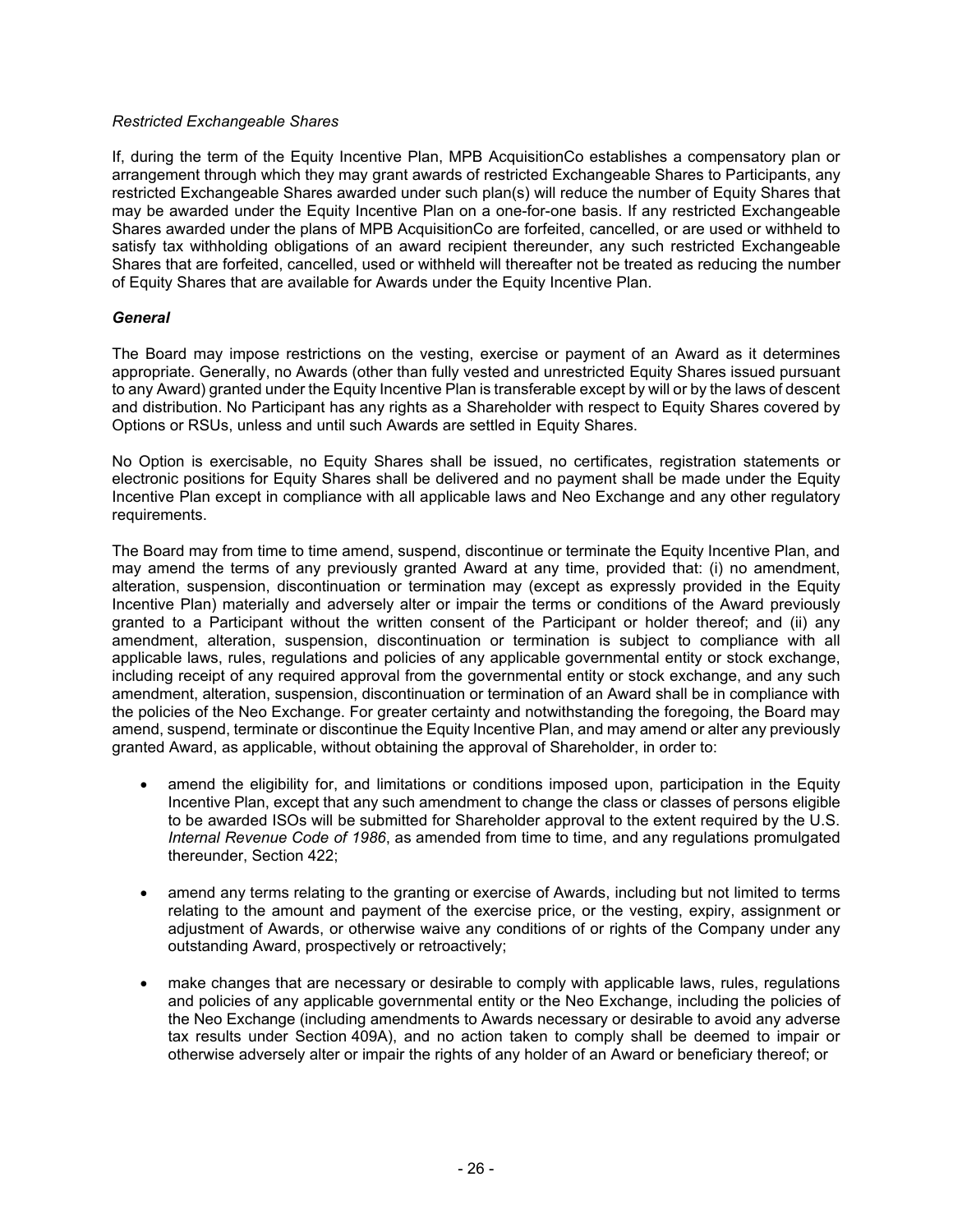• amend any terms relating to the administration of the Equity Incentive Plan, including the terms of any administrative guidelines or other rules related to the Equity Incentive Plan.

Notwithstanding the foregoing and for greater certainty, prior approval of the Shareholders is required for any amendment to the Equity Incentive Plan or an Award that would require Shareholder approval under the rules or regulations of the Neo Exchange that is applicable to the Company or which would:

- increase the increase the shares authorized under the Equity Incentive Plan;
- remove or exceed the limits set out in a Security Based Compensation Arrangement on Awards available to any of (a) a "related party" (as defined in Multilateral Instrument 61-101 *Protection of Minority Security Holders in Special Transactions*) of the Company, (b) a promoter of the Company, or, where the promoter is not an individual, an officer, director or control person of the promoter, and (c) such other Person as may be designated from time to time by the Neo Exchange, in respect of the Company;
- permit a re-pricing of an Award benefiting any of (a) a "related party" (as defined in Multilateral Instrument 61-101 *Protection of Minority Security Holders in Special Transactions*) of the Company, (b) a promoter of the Company, or, where the promoter is not an individual, an officer, director or control person of the promoter, and (c) such other person as may be designated from time to time by the Neo Exchange;
- permit an extension of the term of an Award where the exercise price is lower than the prevailing market price, except pursuant to certain provisions of the Equity Incentive Plan;
- permit the award of Options at a price less than 100% of the fair market value of an Equity Share on the date of grant of such Option;
- permit Options to be transferable;
- amend the amendment provisions of the Equity Incentive Plan; or
- increase the maximum term permitted for Options or extend the terms of any Options beyond their original expiry date.

The Board may without prior approval of the Shareholders, correct any defect, supply any omission or reconcile any inconsistency in the Equity Incentive Plan or in any Award or Award Agreement in the manner and to the extent it shall deem desirable to implement or maintain the effectiveness of this Plan.

In the event of any reorganization, merger, amalgamation, consolidation, split-up, spin-off, combination, plan of arrangement, take-over bid or tender offer, repurchase or exchange of Equity Shares or other securities of the Company or any other similar corporate transaction or event involving the change of control of the Company (or if the Company shall enter into a written agreement to undergo such a transaction or event), the Board may, in its sole discretion, take such measures or make such adjustments in regards to any securities granted pursuant to the Equity Incentive Plan, as it deems appropriate, as further described in the Equity Incentive Plan and no action taken under the Equity Incentive Plan shall be deemed to impair or otherwise adversely alter the rights of any holder of any Award or beneficiary thereof. Notwithstanding the foregoing, upon a change of control event, all Shares or Options granted pursuant to the Equity Incentive Plan will immediately vest in accordance with the terms of the Equity Compensation Plan.

Unless the Awards and the Equity Shares issuable upon exercise or redemption thereof have been registered under the U.S. Securities Act, and any applicable state securities laws, any Awards or Equity Shares granted to residents of the United States will be "restricted securities" within the meaning of Rule 144 under the U.S. Securities Act and will be subject to transfer restrictions under U.S. securities laws.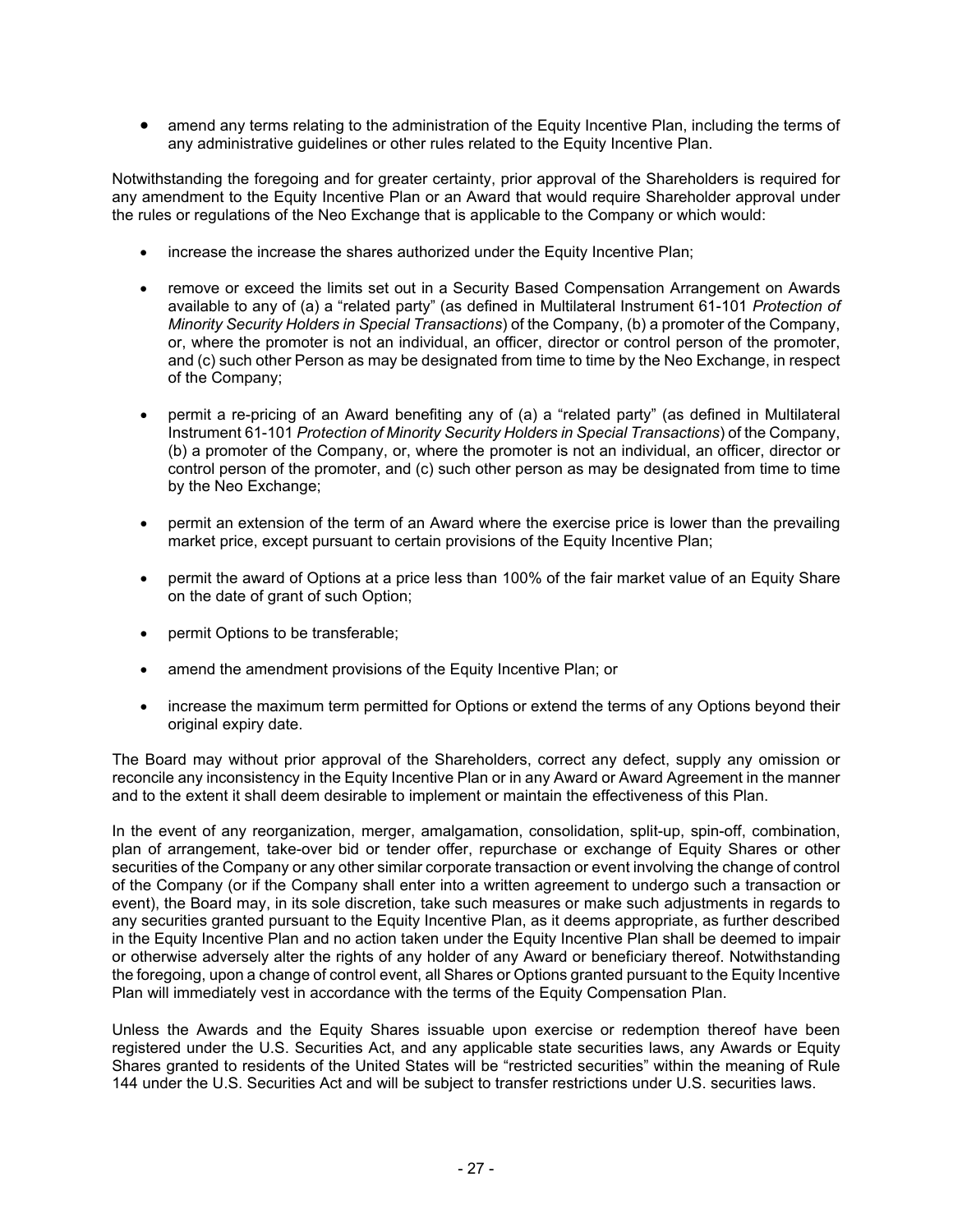### *Tax Withholding*

The Company may take such action as it deems appropriate to ensure that all applicable federal, State, provincial, local and/or foreign payroll, withholding, income or other taxes, which are the sole and absolute responsibility of a Participant, are withheld or collected from such Participant.

### *Financial Assistance*

The Company or any Affiliate or Related Entity may provide financial assistance to, or enter into support agreements with, Participants in connection with grants under the Equity Incentive Plan, including without limitation, full, partial or non-recourse loans (to the extent permitted by applicable laws), provided approval of the disinterested members of the Board is obtained.

## **Securities Authorized For Issuance Under Equity Compensation Plans**

The following table sets forth the number of Equity Shares to be issued, including upon exercise of outstanding convertible securities, pursuant to the Company's compensation plans, the weighted-average exercise price of such outstanding convertible securities and the number of Equity Shares remaining available for future issuance under equity compensation plans as at December 31, 2021.

| <b>Plan Category</b>                                         | <b>Number of Equity Shares to</b><br>be issued upon exercise of<br>outstanding securities <sup>(1)</sup> | Weighted-average exercise<br>price of outstanding<br>securities $(2)$ | <b>Number of Equity Shares</b><br>remaining available for<br>future issuance under<br>equity compensation plans<br>(excluding securities<br>reflected in the first<br>column(4) |
|--------------------------------------------------------------|----------------------------------------------------------------------------------------------------------|-----------------------------------------------------------------------|---------------------------------------------------------------------------------------------------------------------------------------------------------------------------------|
| Equity compensation plans<br>approved by Shareholders        | 5.318.732                                                                                                | \$2.78                                                                | 363.286                                                                                                                                                                         |
| Equity compensation plans<br>not approved by<br>Shareholders | Nil                                                                                                      | Nil                                                                   | Nil.                                                                                                                                                                            |
| Total                                                        | 5,318,732                                                                                                | \$2.78                                                                | 363.286                                                                                                                                                                         |

Notes:

- Equity Shares issuable upon exercise or vesting, as applicable, of outstanding equity based awards under the Equity Incentive Plan consisting of (i) 3,230,948 Equity Shares that may be issued upon the vesting of RSUs and (iii) 2,087,784 Equity Shares that may be issued upon the exercise of Options, which includes 765,167 RSUs and 1,762,757 Options that were issued in replacement for the cancellation of previously held restricted stock units and options of GH Group upon completion of the Business Combination.
- (2) Represents the weighted-average exercise price of Options to purchase 108,695 Equity Shares. This weighted average is not applicable to and does not take into account Equity Shares that may be issued upon the vesting of RSUs.
- As of December 31, 2021, based on a maximum of 10% of the 38,563,405 Equity Shares that were issued and outstanding as of December 31, 2021, and including 18,256,784 Equity Shares issuable on exchange of the Exchangeable Shares and any warrants or derivative securities that are in the money.

## **INDEBTEDNESS OF DIRECTORS AND EXECUTIVE OFFICERS**

No director, proposed director, executive officer, nor any of their respective associates or affiliates, is or has been indebted to the Company or its subsidiaries since the beginning of the Company's most recently completed financial year.

## **CORPORATE GOVERNANCE AND AUDIT COMMITTEE DISCLOSURE**

The Board is committed to the highest standards of integrity, fiduciary duty and corporate governance. National Instrument 58-101 *Disclosure of Corporate Governance Practices* ("**NI 58-101**") and National Policy 58-201 *Corporate Governance Guidelines* ("**NP 58-201**", and together with NI 58-101, the "**CSA**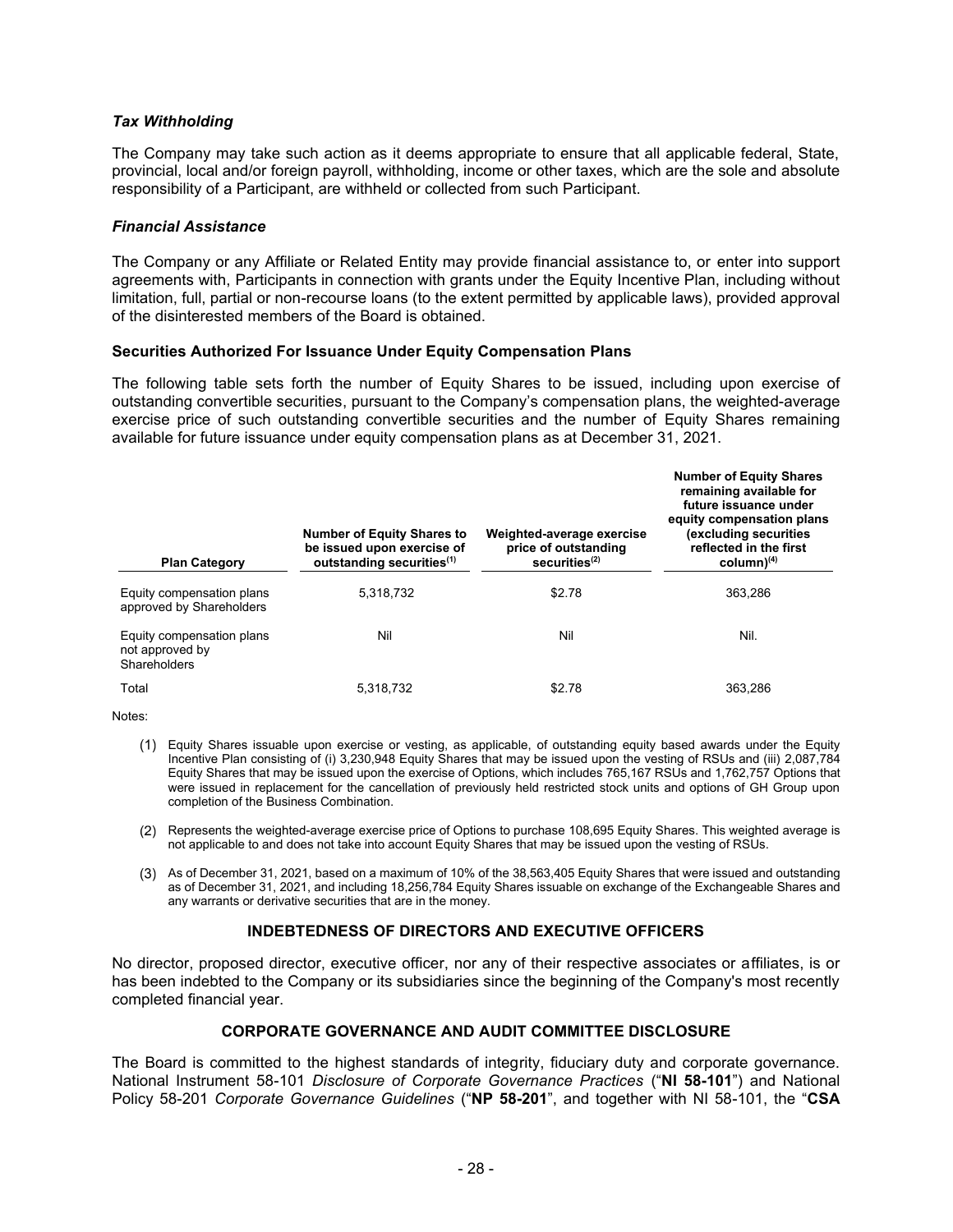**Guidelines**") set out a series of guidelines for effective corporate governance. Under the CSA Guidelines, the Company must disclose on an annual basis the corporate governance practices it has adopted. The Company summarizes such practices, in addition to certain other governance matters under Schedule "A" to this Information Circular.

## **INTEREST OF INFORMED PERSONS IN MATERIAL TRANSACTIONS**

Except as disclosed in this Information Circular, neither the Company nor any director, proposed director or officer of the Company, nor any other insider of the Company, nor any associate or affiliate of any one of them has or has had, at any time since the beginning of the year ended December 31, 2021, any material interest, direct or indirect, in any transaction or proposed transaction that has materially affected or would materially affect the Company.

## **OTHER BUSINESS**

Management of the Company is not aware of any other business to come before the Meeting other than as set forth in the Notice of Meeting. If any other business properly comes before the Meeting, it is the intention of the persons named in the form of proxy to vote the Company Shares represented thereby in accordance with their best judgment on such matter.

## **ADDITIONAL INFORMATION**

Additional information relating to the Company is available on SEDAR at www.sedar.com. Financial information is provided in the audited consolidated financial statements and management's discussion and analysis of the Company for the year ended December 31, 2021, which has been filed on SEDAR. Shareholders may also contact the General Counsel and Corporate Secretary the Company by phone at (562) 264-5078, or by e-mail at legal@glasshousegroup.com to request a copy of this document.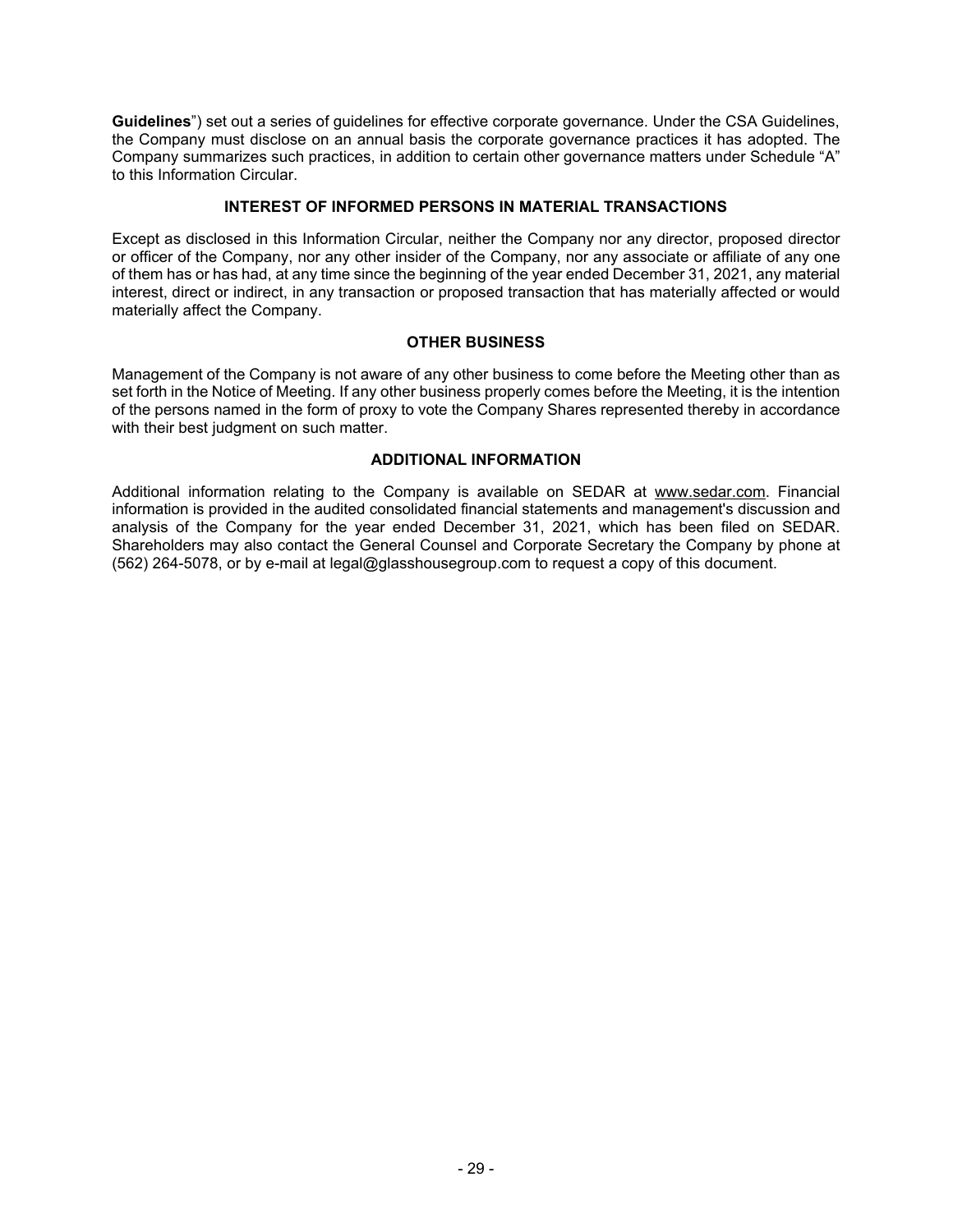#### **SCHEDULE "A"**

#### **STATEMENT OF CORPORATE GOVERNANCE PRACTICES**

*Capitalized terms used in this Schedule "A" but not otherwise defined herein shall have the meanings ascribed thereto in the Information Circular to which this Schedule "A" is appended.*

Set out below is a description of the Company's current corporate governance practices and other information relating to the Board, per the CSA Guidelines.

The Board and senior management consider good corporate governance to be central to the effective and efficient operation of the Company. Listed below is a brief discussion of the Company's approach to corporate governance.

#### **Board of Directors**

The Board's principal duties and responsibilities are described in the Company's Charter of the Board of Directors, a copy of which is attached hereto as Appendix 1 to Schedule "A". Certain aspects of the composition and organization of the Board are prescribed and/or governed by the BCBCA and the constating documents of the Company.

The Board facilitates its exercise of independent supervision over management through the participation of directors. The Board has eight directors of whom five are independent within the meaning of National Instrument 52-110 *Audit Committees* ("**NI 52-110**"). The Board members are Kyle Kazan, Graham Farrar, Jamie Mendola, Humble Lukanga, Jocelyn Rosenwald, George Raveling, Hector De La Torre and Bob Hoban.

Humble Lukanga, Jocelyn Rosenwald, George Raveling, Hector De La Torre and Bob Hoban are independent directors in that they do not have a direct or indirect material relationship with the Company which could, in the view of the Board, reasonably interfere with the exercise of the director's independent judgment. Kyle Kazan is not considered independent as he is the Chairman and Chief Executive Officer of the Company. Graham Farrar is not considered independent as he is the President of the Company. Jamie Mendola is not considered independent as he is Head of Strategy and M&A for Mercer Park.

#### *Position Descriptions*

The Board has developed a position description for the Lead Director, Bob Hoban, an independent director. The role of the Lead Director is to facilitate the functioning of the Board independently of the senior executives of the Company, provide independent leadership to the Board and to the individual directors on the Board and to reinforce the independence of the Board.

The Board has also developed a position description for the Chair of the Board, currently Kyle Kazan, a non-independent director. The role of the Chair of the Board is to provide overall leadership to, together with the Lead Director and the committees of the Board, enhance and protect the effectiveness, performance and independence of the Board, the committees of the Board, and individual directors of the Board. The Chair is selected amongst the members of the Board who have a sufficient level of experience with corporate governance issues to ensure the leadership and effectiveness of the Board.

The Board has developed a written position description for the Chief Executive Officer. The primary role of the Chief Executive Officer is to manage the Company in an effective, efficient and forward-looking way and to fulfil the priorities, goals and objectives determined by the Board in the context of the Company's strategic plans, budgets and responsibilities, with a view to increasing Shareholder value. The Chief Executive Officer is responsible to the Board.

Further, the Board has developed written position descriptions for the chair of each board committee. The position descriptions for the chair of each board committee can be found in the corresponding committee charters. Copies of the position descriptions for the Lead Director, the Chair of the Board, the Chief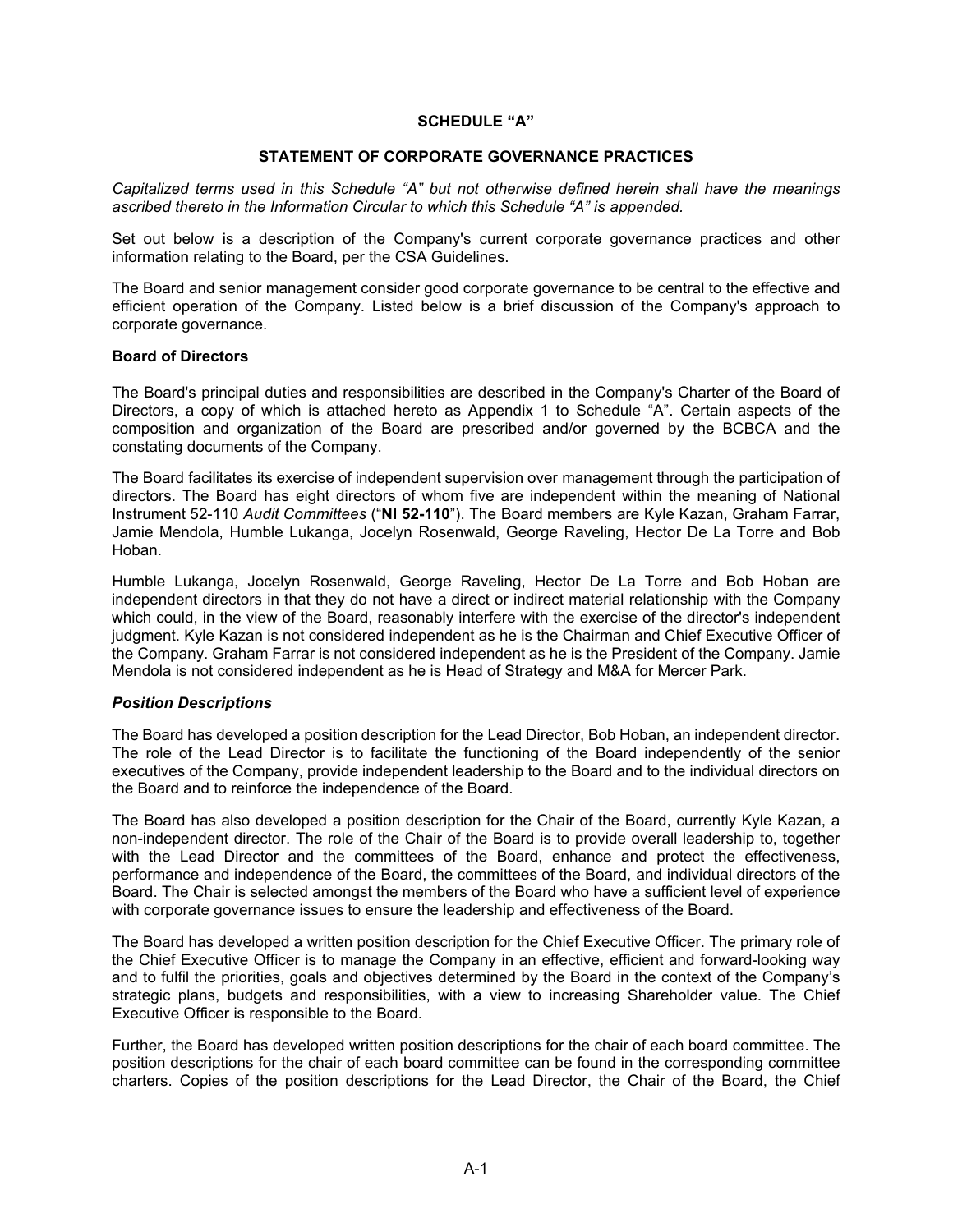Executive Officer and the chair of each committee can be found on the Company's website at www.ir.glasshousebrands.com.

### *Meetings of independent directors*

The independent directors may, at their election, meet for in camera sessions without non-independent directors and members of management at the end of each regular Board meeting.

#### *Attendance*

The attendance record of each director for all Board meetings held during the Company's most recently completed financial year is set out below:

| Director <sup>(1)</sup>   | <b>Board Meetings</b><br><b>Attended</b> | <b>Audit Committee</b><br><b>Meetings Attended</b> | <b>CN&amp;CG Committee</b><br><b>Meetings Attended</b> |
|---------------------------|------------------------------------------|----------------------------------------------------|--------------------------------------------------------|
| Kyle Kazan                | 2/2                                      | N/A                                                | N/A                                                    |
| <b>Graham Farrar</b>      | 2/2                                      | N/A                                                | N/A                                                    |
| Jamie Mendola             | 2/2                                      | N/A                                                | 1/1                                                    |
| Humble Lukanga            | 2/2                                      | 1/1                                                | N/A                                                    |
| Jocelyn Rosenwald         | 2/2                                      | 1/1                                                | 1/1                                                    |
| <b>George Raveling</b>    | 2/2                                      | N/A                                                | 1/1                                                    |
| <b>Hector De La Torre</b> | 2/2                                      | 1/1                                                | N/A                                                    |
| <b>Bob Hoban</b>          | 2/2                                      | N/A                                                | 1/1                                                    |

#### *Directorships*

The following directors are presently directors of other reporting issuers:

| <b>Director</b> | Name of Other Reporting Issuer | <b>Stock Exchange</b>                                                             |
|-----------------|--------------------------------|-----------------------------------------------------------------------------------|
| Jamie Mendola   | Ayr Wellness Inc.              | Canadian Securities<br>Exchange;<br>Over-<br><b>The-Counter Bulletin</b><br>Board |

#### **Orientation and Continuing Education**

The CN&CG Committee provides all new directors with comprehensive orientation to, among other things, fully understand the role of the Board and its committees, the contribution individual directors are expected to make, and the nature and operation of the Company's business. The CN&CG Committee also provides continuing education opportunities for all directors so that individual directors may maintain or enhance their skills and abilities as directors, as well as to ensure their knowledge and understanding of the Company's business remains current.

The CN&CG Committee is authorized to maintain policies and procedures to seek to ensure that sufficient orientation procedures are in place to enable new directors to operate efficiently from the beginning of their appointment. The CN&CG Committee reviews with each new member: (i) certain information and materials regarding the Company, including the role of the Board and its committees and the nature and operation of the Company's business; and (ii) the legal obligations of a director of the Company. The CN&CG Committee also ensures that sufficient continuing education and development programs are in place for all members of the Board, as required.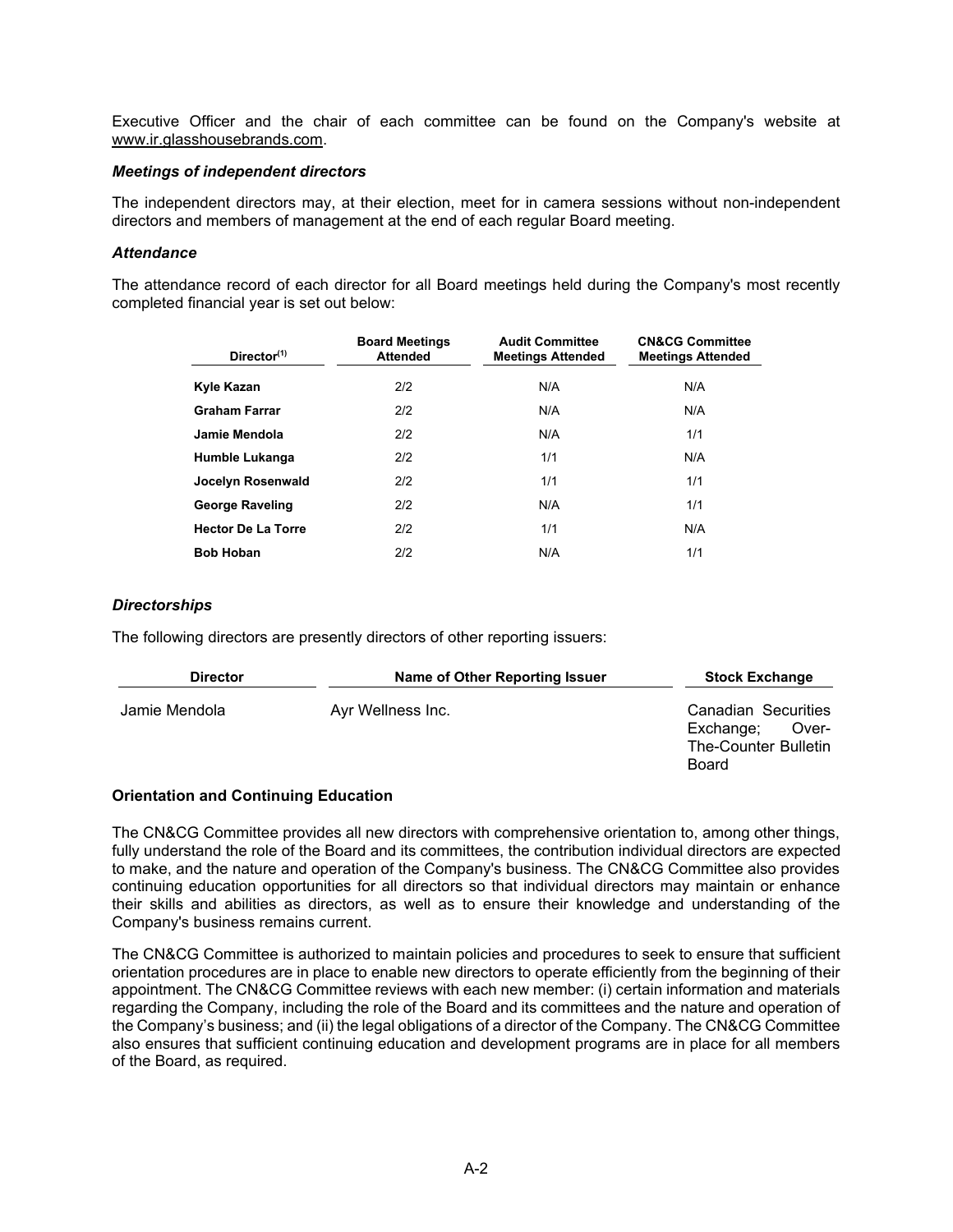## **Ethical Business Conduct**

The Company has adopted a Code of Business Conduct and Ethics (the "**Code**"), a copy of which can be found on the Company's website at www.ir.glasshousebrands.com.

All Board members, officers and employees of the Company ("**Representatives**") are committed to acting in a manner that will enhance the reputation of the Company for conducting its business and affairs with honesty, integrity and fairness and to avoid any conflict that might reflect unfavourably upon us or the Company.

The Company expects everyone who conducts business on behalf of the Company to be guided by, and be subject to, the following principles: (a) act ethically and honestly; (b) accept responsibility and be accountable for their actions; (c) make decisions which are in the best interests of the Company; (d) honour agreements and commitments; (e) conduct business in an environmentally and socially responsible manner; (f) communicate with all stakeholders in an honest and straight-forward manner; (g) select and treat all employees if the Company in a respectful, fair and equitable manner and foster a work environment that is safe and healthy and free from discrimination, harassment, intimidation and hostility of any kind; and (h) obey all laws governing the conduct of the business and affairs of the Company.

## *Conflicts of Interest*

Pursuant to the Code, Representatives shall act with honesty and integrity and in the best interests of the Company and to avoid any relationship or activity that might create, or appear to create, a conflict between Representatives' personal interests and the interests of the Company. A conflict of interest arises where Representatives' position or responsibilities with the Company present an opportunity for personal gain, apart from the normal rewards of being a director, senior officer or other employee to the detriment of the Company. A conflict of interest also arises where outside personal interests are inconsistent with those of the Company and create conflicting loyalties. Before any Representative participates in any outside business interest which may give rise to such a conflict of interest, they should first disclose that interest to the Company and obtain approval to pursue such interest.

Pursuant to the BCBCA, any officer or director of the Company with a conflict of interest must disclose the nature and extent of such conflict to the Board and recuse themselves from a matter that materially conflicts with that individual's duty as a director or senior officer of the Company. If a Representative is faced with a conflict, they shall promptly disclose such conflict, or potential conflict, to the General Counsel and Corporate Secretary of the Company.

## *Compliance with Laws, Rules and Regulations*

All Representatives shall comply with the laws, rules and regulations of the jurisdictions where they carry out their duties and all jurisdictions where the Company conducts its business activities. All Representatives shall comply with the Code and all Company policies that apply to them, including, without limitation, the Code, Anti-Corruption and Anti-Bribery Policy, Disclosure Policy, Diversity Policy, Insider Trading Policy and Whistleblower Policy.

#### *Compliance with and Violations of the Code*

The Board is ultimately responsible, acting through the Audit Committee, for the Code and monitoring compliance therewith. Representatives are encouraged and expected to: (a) identify and raise potential issues before they cause problems; (b) take all responsible steps to prevent any violation of the Code; (c) report actual or potential violations of the Code of which they become aware; and (d) seek additional guidance when advisable. Retaliatory action against any individual for raising such concerns or questions or for reporting suspected violations of the Code in good faith will not be tolerated by the Company.

## **Nomination of Directors**

The CN&CG Committee is currently comprised of three members, Jamie Mendola, George Raveling and Bob Hoban. The majority of CN&CG Committee members are independent directors. The Board is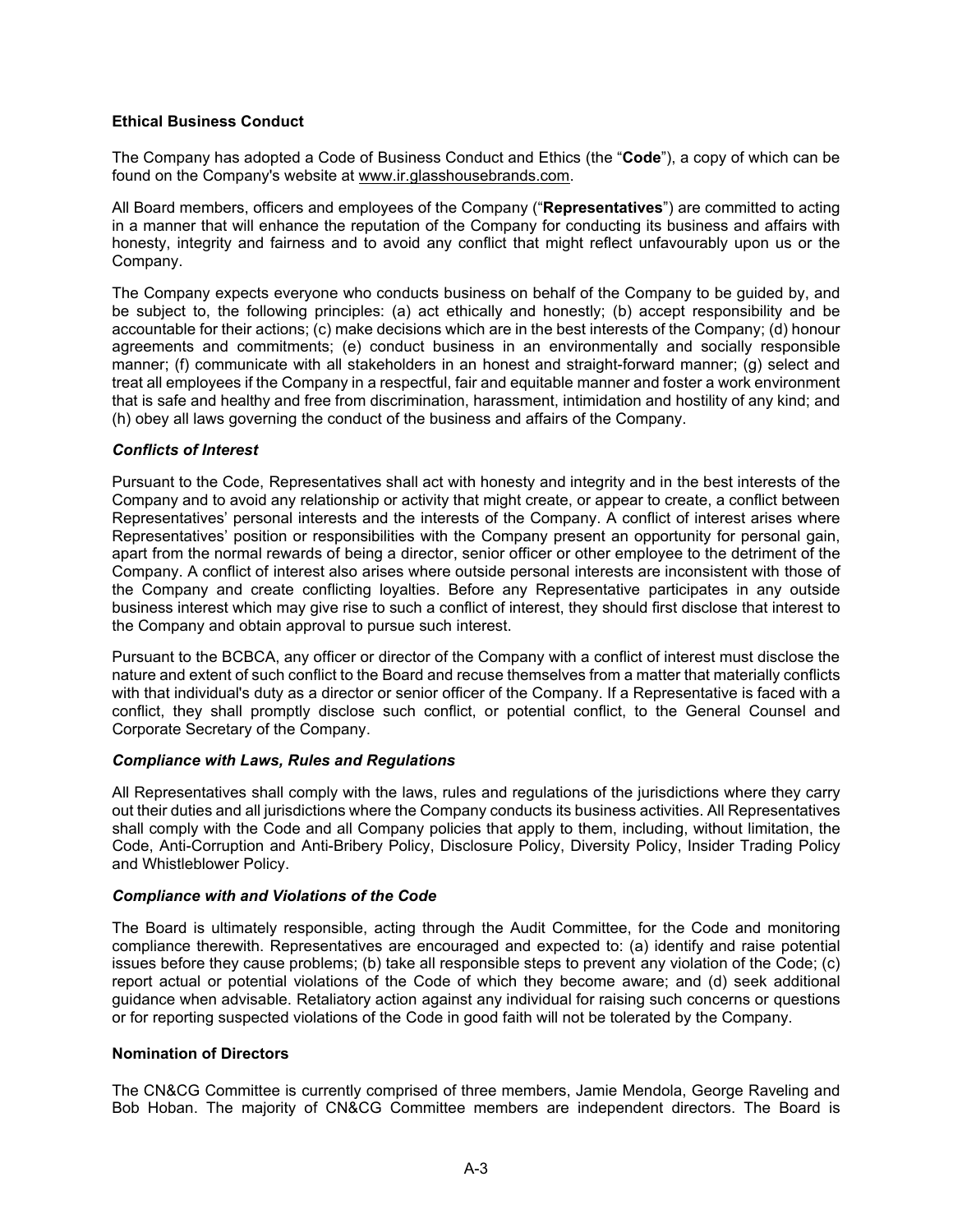confident that any potential risk of the non-independent directors being unable to exercise impartial judgment would be mitigated by the fact that the majority of the committee members are independent directors.

The CN&CG Committee performs the following functions, among other things: (a) develops and updates a long-term plan for the composition of the Board that takes into consideration the current strengths, competencies, skills and experience of the Board members, retirement dates and the strategic direction of the Company, and reports to the Board thereon periodically; (b) undertakes on a periodic basis an examination of the size of the Board, with a view to determining the impact of the number of directors, the effectiveness of the Board, and recommends to the Board, if necessary, a reduction or increase in the size of the Board; (c) endeavours, in consultation with the Chair of the Board (or Lead Director, if applicable), to seek to ensure that an appropriate system is in place to evaluate the effectiveness of the Board as a whole as well as the committees of the Board, with a view to ensuring that they are fulfilling their respective responsibilities and duties; (d) in consultation with the Chair of the Board (or Lead Director, if applicable), and the Chief Executive Officer, annually or as required, recruits and identifies individuals qualified to become new Board members and recommends to the Board new director nominees for the next annual meeting of Shareholders; and (e) in consultation with the Chair of the Board (or Lead Director, if applicable), annually or as required, recommends to the Board the individual directors to serve on the various committees.

## **Compensation**

For information regarding the process by which the CN&CG Committee determines compensation for the Company's directors and officers, please see under the heading "*Statement of Executive Compensation – Compensation Discussion and Analysis*".

#### **Board Assessments**

The CN&CG Committee is responsible for monitoring the effectiveness of the Board and the performance of the directors. The CN&CG Committee assesses the operation of the Board and the committees, the adequacy of information given to directors, communication between the Board and management, and the strategic direction and processes of the Board and committees. The CN&CG Committee recommends changes to enhance the performance of the Board accordingly.

Based upon the Company's size, its current state of development and the number of individuals on the Board, the Board considers a formal process for assessing the effectiveness and contribution of the Board as a whole, its committees or individual directors to be unnecessary at this time. In light of the fact that the Board and its committees meet on several occasions each year, each director has regular opportunities to assess the Board as a whole, its committees and other directors in relation to the Board's and such director's assessment of the competencies and skills that the Board and its committees should possess. The Board plans to continue to evaluate its own effectiveness and the effectiveness of its committees and individual directors in such manner.

## **Director Term Limits and Other Mechanisms of Board Renewal**

The Company does not have a retirement policy and does not discriminate based on age. The Company considers it to be an integral role of the Board and the CN&CG Committee to assess director engagement and fitness to be a director of the Company.

Similarly, the Board has not adopted a term limit for directors or established a formal process for the renewal of Board membership. The Board is of the view that the imposition of arbitrary director term limits may diminish the benefits derived from continuity amongst members and their familiarity with the Company and the industry in which it operates, and could unnecessarily expose the Company to losing experienced and valuable talent. The Board's renewal process is built around the concept of performance management. To that end, the Board relies on assessment procedures, and the role of the CN&CG Committee, to ensure the quality and expertise of its Board.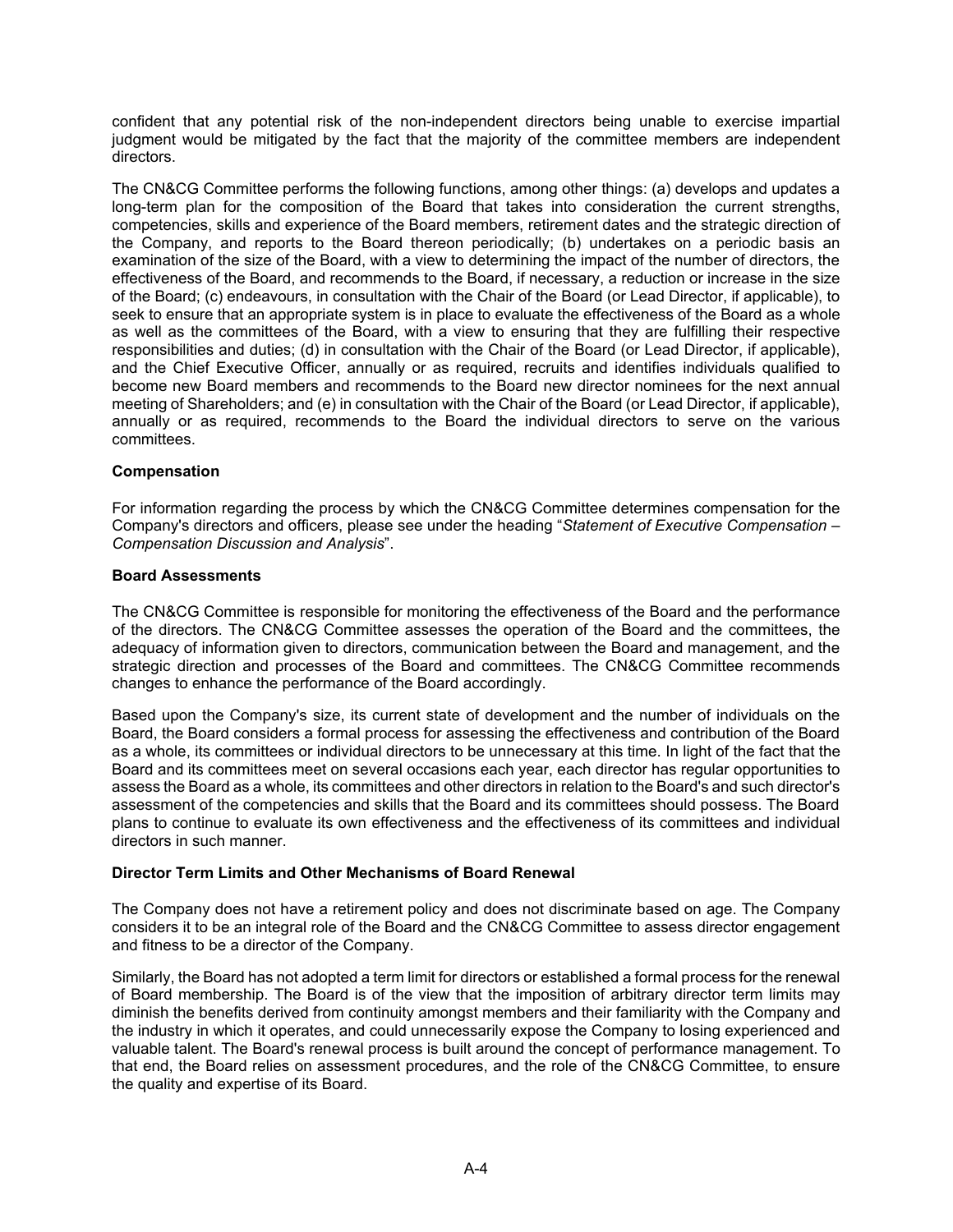## **Diversity**

## *Diversity Policy*

The Board has adopted a Diversity Policy in recognition of the fact that a diverse Board will include and make good use of differences in the skills, regional and industry experience, professional expertise, personal skills, background, race, gender, status, age, education, nationality, culture, language, geographic background and other distinctions between directors. These differences will be considered in determining the optimum composition of the Board and when possible should be balanced appropriately. All Board appointments are made on merit, in the context of the skills, experience, independence and knowledge which the Board as a whole requires to be effective.

As set out in the Diversity Policy, the Board recognizes that gender diversity is a significant aspect of diversity and acknowledges the role that women with the right skills and experience can play in contributing to diversity of perspective in the boardroom. Selection of female candidates to join the Board will be, in part, dependent on the pool of female candidates with the necessary skills, knowledge and experience. The ultimate decision will be based on merit and the contribution the chosen candidate will bring to the Board. In order to promote the specific objective of gender diversity, the Diversity Policy requires that the selection process for Board appointments must involve the following steps: (a) a short-list identifying potential candidates for the appointment must be compiled; and (b) if, at the end of the selection process, a female candidate is not selected, the Board must be satisfied that there are objective reasons to support its determination.

The CN&CG Committee will discuss and approve annually all measurable objectives for achieving diversity on the Board and recommend them to the Board for adoption. At any given time, the Board may seek to improve one or more aspects of Board diversity and measure progress accordingly.

The Diversity Policy also covers senior executive appointments and requires the Chief Executive Officer of the Company to have reference to the policy in selecting and assessing candidates and in presenting recommendations to the Board regarding appointments to the senior executive team. The Diversity Policy requires the Board to also consider whether potential candidates have diverse backgrounds (with a particular focus on potential candidates who are women, visible minorities, Aboriginal people and persons with disabilities), and the objectives of the policy when considering those recommendations.

In order to facilitate greater gender diversity in management and leadership roles, the Diversity Policy requires the Company to: (a) implement policies which address impediments to gender diversity in the workplace and review their availability and utilization; (b) regularly review the proportion of women at all levels of the Company; (c) monitor effectiveness of, and continue to expand on, existing initiatives designed to identify, support and develop talented women with leadership potential; and (d) continue to identify new ways to entrench diversity as a cultural priority across the organization. The CN&CG Committee will discuss and approve annually all measurable objectives for achieving diversity on the senior executive team and recommend them to the Board for adoption. At any given time, the Board may seek to improve one or more aspects of senior executive diversity and measure progress accordingly.

#### *Consideration of the Representation of Women in the Director Identification and Selection Process*

In general, the Board aspires to continuously improve the diversity of the Board and the Company's management team. As discussed above and set out in the Diversity Policy, the Board believes that diversity (including, but not limited to, gender) is important to ensure that the profiles of directors and members of the Company's executive management provide the necessary range of perspectives, experience and expertise required to achieve effective stewardship and management. The Company believes that diversity is an important attribute of a well-functioning Board and an efficient team of executive officers. The Company recognizes that gender diversity is a significant aspect of diversity and believes women play an important leadership role in executing on the Company's strategy, and this belief forms an important part of the focus of management in the appointment and recruitment of officers and the Board in the search and selection of nominee directors.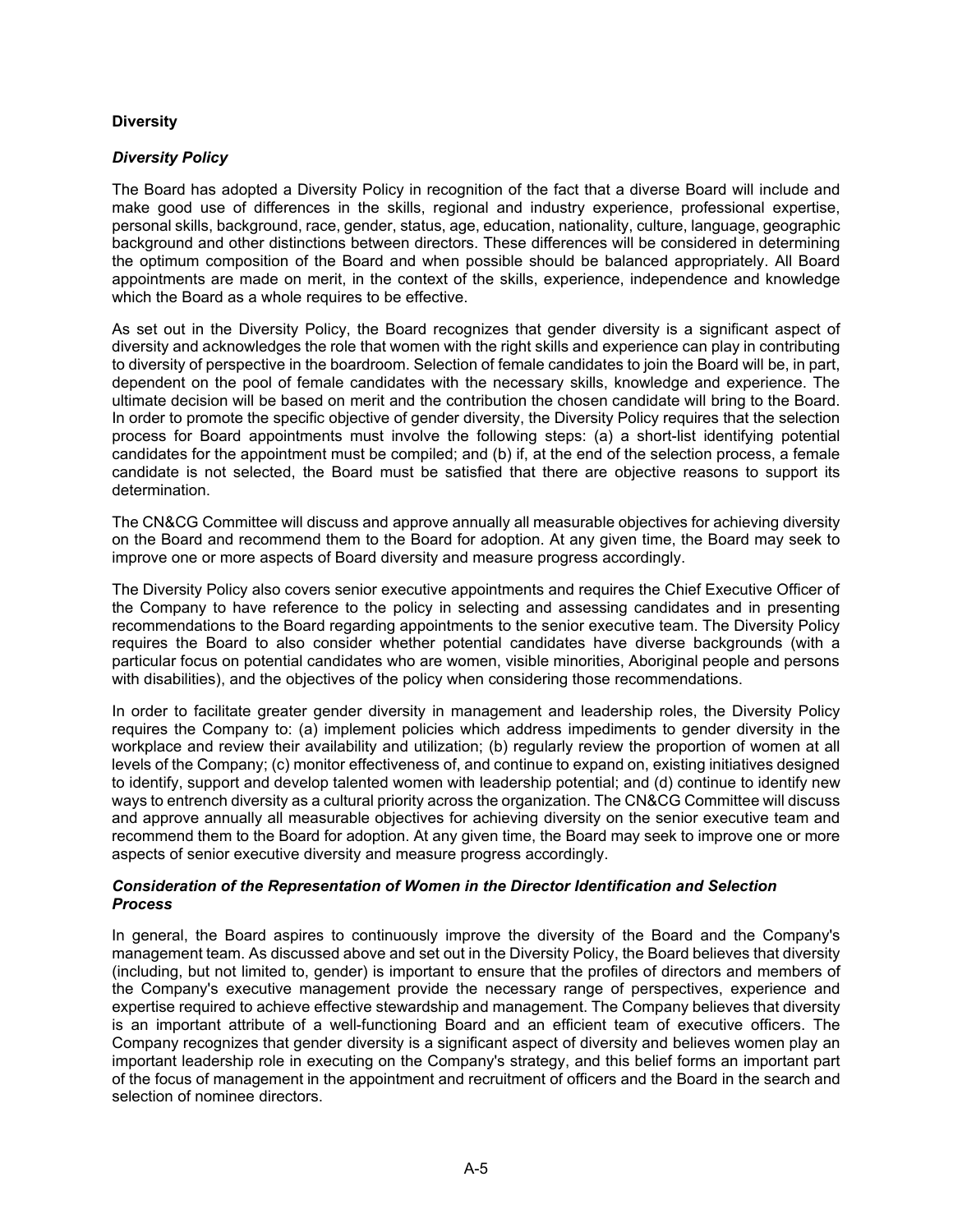#### *Targets Regarding the Representation of Women on the Board and in Executive Officer Positions*

At this time, the Company has not adopted a target regarding the representation of women on the Board or in executive officer positions. The Company does not adopt targets because the Company is of the view that its current practice of considering diversity as a factor in selecting candidates as potential directors or executive officers, and other measures set out in the Diversity Policy, permits the Company to balance the benefit of diversity with other relevant considerations, including relevant career experience, industry knowledge and experience, and financial and other specialized experience.

The Board has one woman serving as a director (12.5% of directors). Currently, none of the executive officers of the Company are women. Twenty-five (25%) of the Company's senior leadership (executive officers, senior vice presidents and vice presidents) are women.

## **AUDIT COMMITTEE INFORMATION**

The Audit Committee is governed by an Audit Committee Charter, a copy of which is attached to the Company's Annual Information Form dated March 31, 2022 (the "**AIF**") and available on the Company's website at www.ir.glasshousebrands.com. The information required to be disclosed by section 5.1 of NI 52- 110 can be found under the heading "Audit Committee" of the Company's AIF.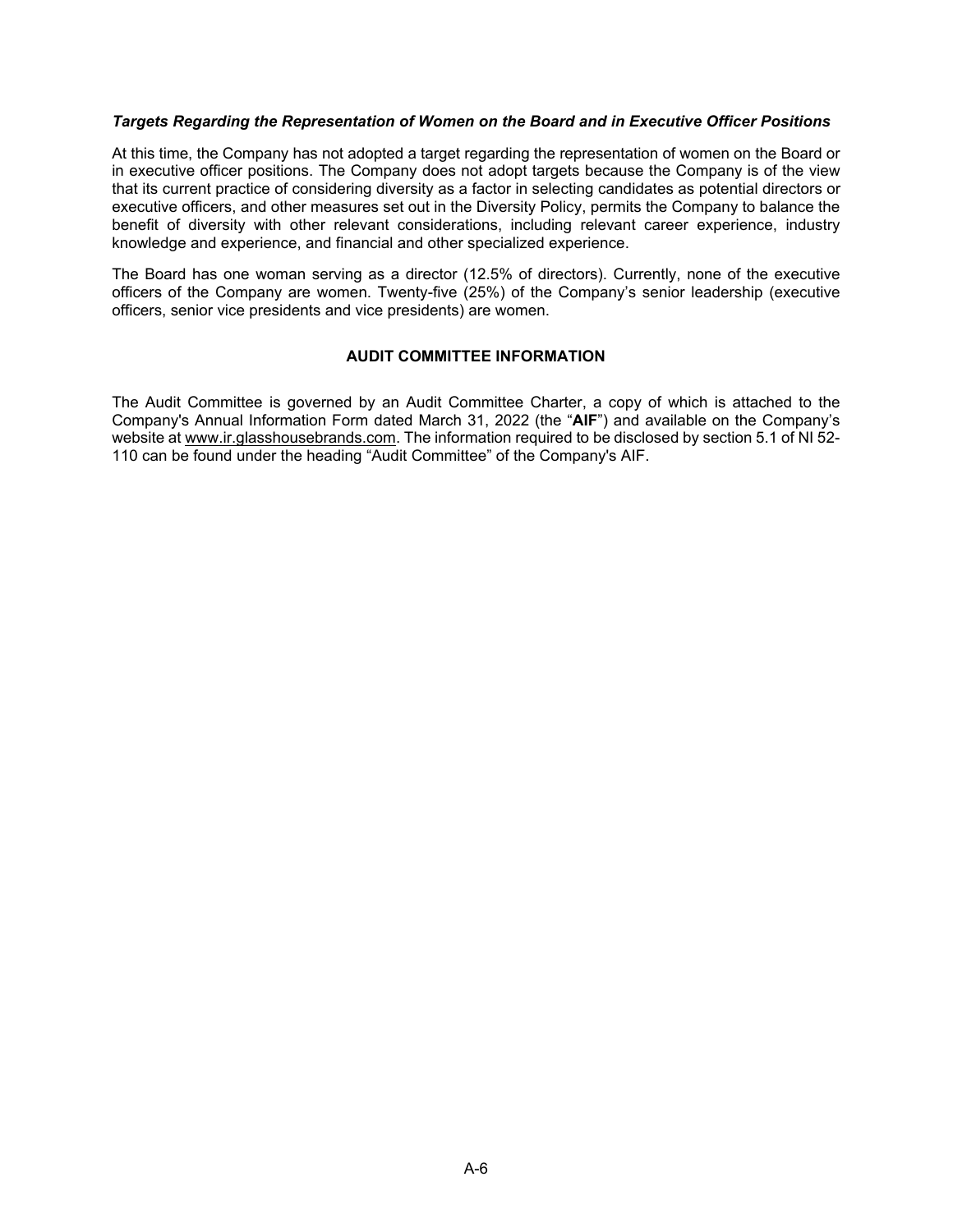## **APPENDIX 1 TO SCHEDULE "A"**

### **GLASS HOUSE BRANDS INC.**

## **CHARTER OF THE BOARD OF DIRECTORS**

## **1. GENERAL**

The Board of Directors (the "**Board**") is responsible for the stewardship of Glass House Brands Inc. (the "**Corporation**"), for the general supervision of the management of the business and affairs of the Corporation, and for acting in the best interests of the Corporation and its shareholders. Directors shall exercise their business judgment in a manner consistent with their fiduciary duties. In particular, directors are required to act honestly and in good faith, with a view to the best interests of the Corporation and to exercise the care, diligence and skill that a reasonably prudent person would exercise in comparable circumstances.

The Board discharges its responsibility for supervising the management of the business and affairs of the Corporation by delegating the day-to-day management of the Corporation to senior officers. The Board relies on senior officers to keep it apprised of all significant developments affecting the Corporation and its operations.

The Board discharges its responsibilities directly and through the delegation to its committees, currently consisting of the Audit Committee and the Compensation, Nomination and Corporate Governance Committee. In addition, the Board may from time to time, appoint such additional committees, or reconstitute the current committees, as it deems necessary and appropriate in order to discharge its duties. Each committee shall have its own charter. The Board shall meet as frequently as the Board considers necessary, but not less than once each quarter, to review the business operations, corporate governance and financial results of the Corporation. Meetings of the Board will also include in camera meetings of the independent members of the Board without management being present.

#### **2. COMPOSITION**

The Board shall be constituted at all times of a majority of "independent directors" in accordance with applicable legal requirements, the guidelines under National Policy 58-201 *Corporate Governance Guidelines* and the Listing Manual of the Aequitas Neo Exchange, as such rules and policies are amended or replaced from time to time.

In addition, at least three of the directors shall be "independent" in accordance with applicable legal requirements for service on an Audit Committee, pursuant to National instrument 52-110 *Audit Committees*.

#### **3. RESPONSIBILITIES**

The Board's responsibilities shall include:

- Succession planning including the selection, training, appointment, monitoring evaluation and, if necessary, the replacement of the senior management to ensure management succession.
- Identifying the risks of the Corporation's business and ensuring that appropriate systems are in place to manage these risks.
- The adoption of a strategic planning process, approval at least annually of a strategic plan that takes into account business opportunities and business risks identified by the Board and/or the Audit Committee and monitoring performance against such plans.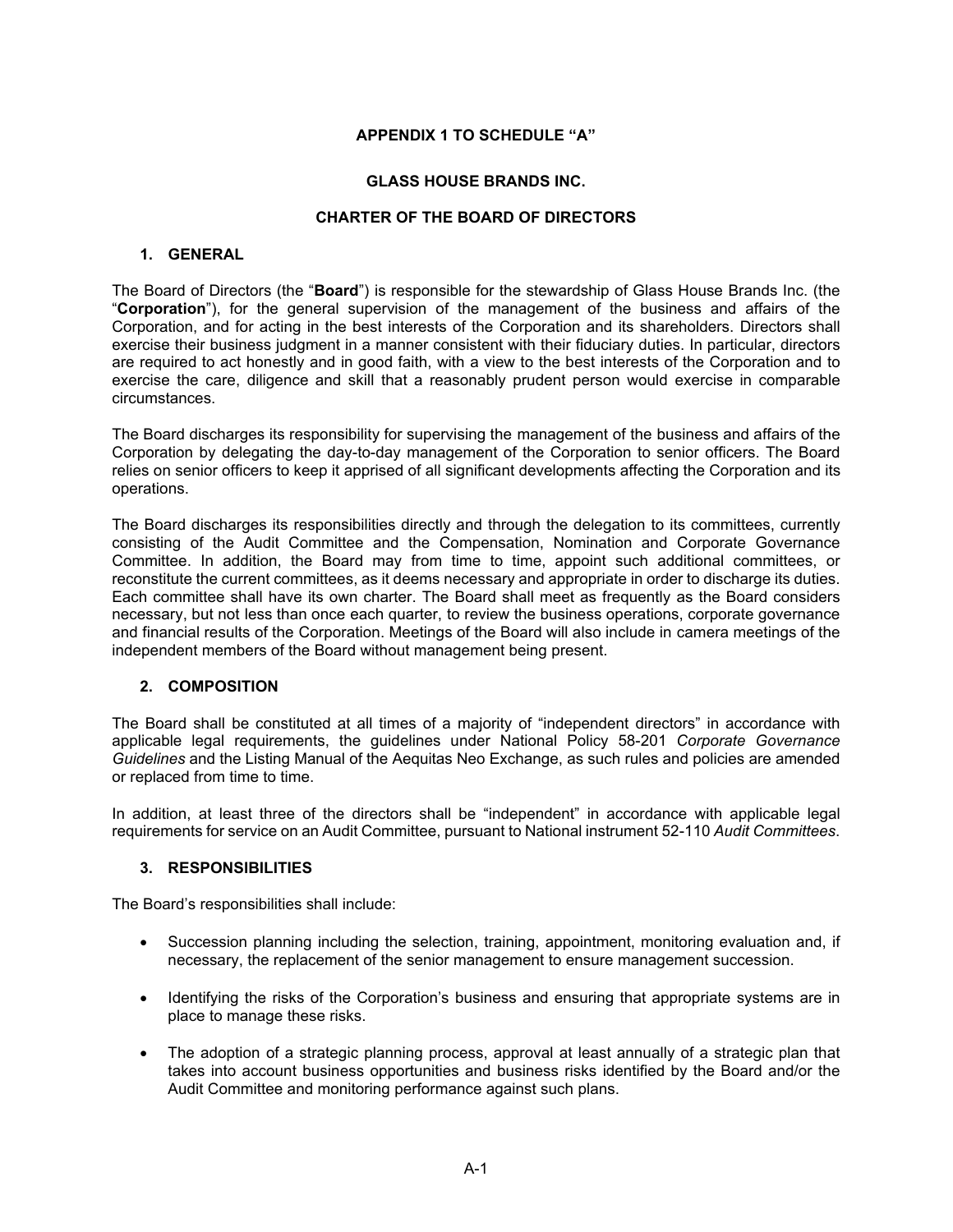- Overseeing the fair reporting of the Corporation's financial performance to shareholders on a timely and regular basis and taking steps to enhance the timely disclosure of any other developments that have a significant and material impact on the Corporation including reviewing and approving all annual and interim financial statements and related footnotes, management's discussion and analysis, the annual information form and the management information circular.
- Enhancing congruence between shareholder expectations, Corporation plans and management performance.
- Reviewing with senior management material transactions outside the ordinary course of business and such other major corporate matters which require Board approval including but not limited to, the payment of dividends, the issue, purchase and redemption of securities, acquisitions and dispositions of material assets and material capital expenditures and approving such decisions as they arise.
- Satisfying itself as to the integrity of the Chairman and Chief Executive Officer (the "**CEO**") and other officers and that such officers create a culture of integrity throughout the organization.
- The review and approval of corporate objectives and goals applicable to the Corporation's senior management.
- Ensuring that this Charter is disclosed on an annual basis to the shareholders in the Corporation's management information circular prepared for the annual and general meeting of shareholders or other disclosure document or on the Corporation's website.
- Obtaining periodic reports from management on the Corporation's operations.
- Performing such other functions as prescribed by law or assigned to the Board in the Corporation's constating documents.
- The assignment to the various committees of the Board the general responsibility for developing the Corporation's approach to, without limitation: (i) corporate governance and nomination of directors; (ii) financial reporting and internal controls; and (iii) compensation of officers and senior employees.
- With the assistance of the Compensation, Nomination and Corporate Governance Committee:
	- o Developing the Corporation's approach to corporate governance.
	- $\circ$  Reviewing the composition of the Board and ensuring it respects its independence criteria.
	- $\circ$  The assessment, at least annually, of the effectiveness of the Board as a whole, the committees of the Board and the contribution of individual directors, including, consideration of the appropriate size of the Board.
	- $\circ$  Reviewing and approving annual disclosure of the Corporation's corporate governance policies.
	- $\circ$  Ensuring that an appropriate review selection process for new nominees to the Board is in place and identifying and recommending candidates to the Board who meet the selection criteria.
	- $\circ$  Overseeing (a) the development and implementation of orientation programs for new directors; and (b) continuing education for all directors.